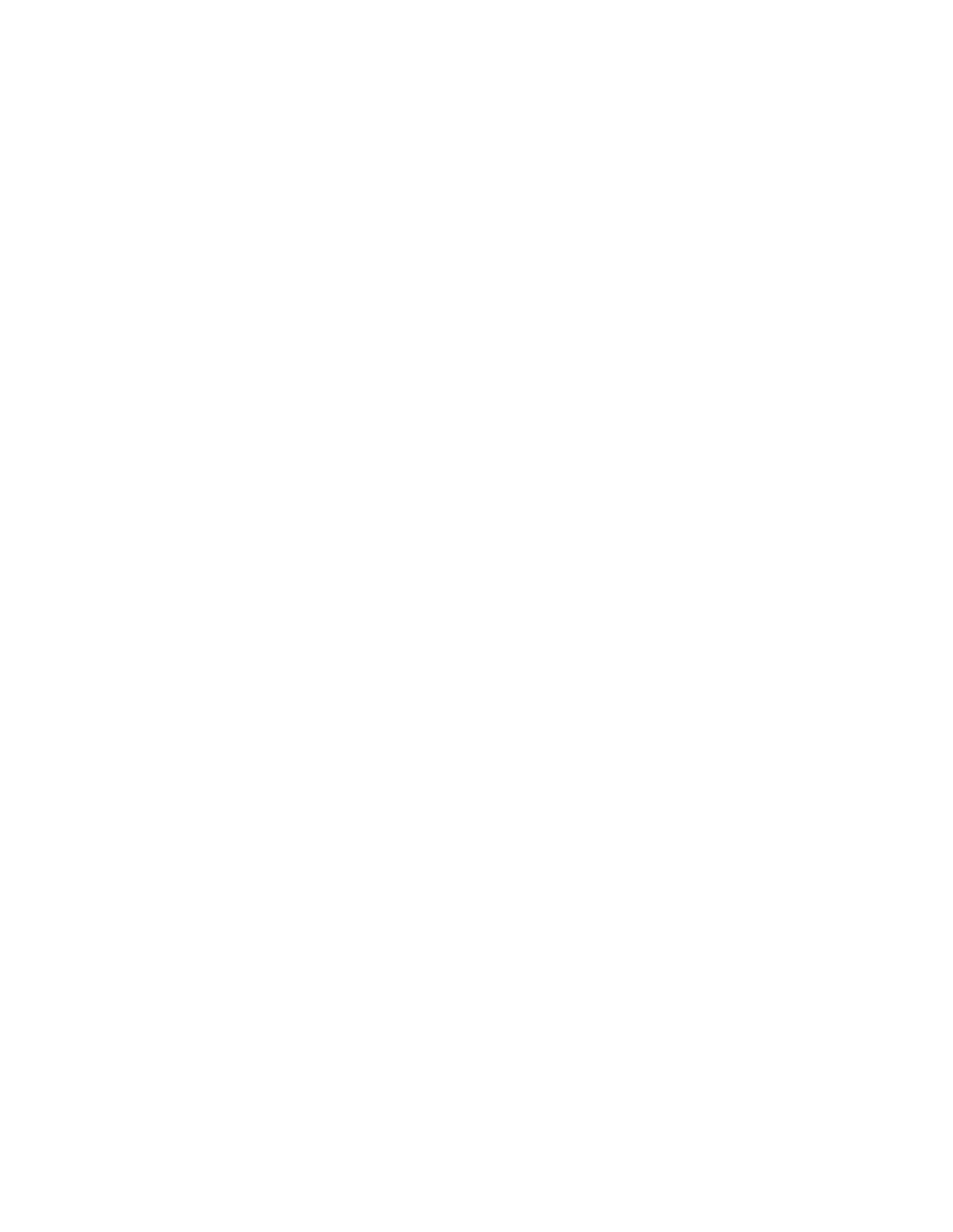### **Contents**

| How to Recover from a Lost Password 3   |   |
|-----------------------------------------|---|
|                                         |   |
|                                         |   |
|                                         |   |
|                                         |   |
| Network interface watchdog mechanism  5 |   |
|                                         |   |
|                                         | ĥ |
|                                         |   |
|                                         |   |
|                                         |   |
|                                         |   |
|                                         |   |
|                                         |   |
|                                         |   |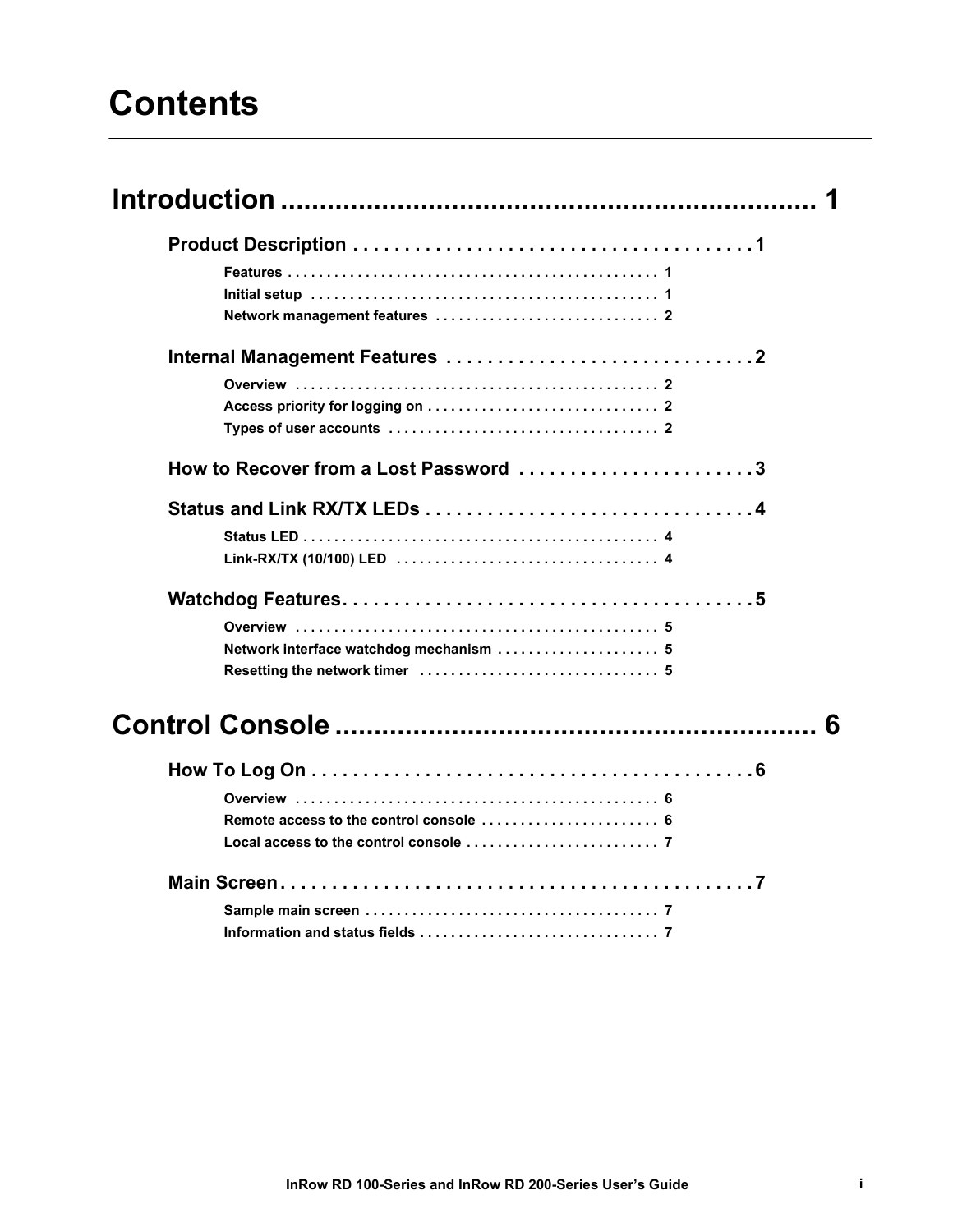| How to use control console menus 9                                                                             |    |
|----------------------------------------------------------------------------------------------------------------|----|
|                                                                                                                |    |
|                                                                                                                |    |
|                                                                                                                |    |
|                                                                                                                |    |
|                                                                                                                |    |
|                                                                                                                | 11 |
|                                                                                                                |    |
|                                                                                                                |    |
|                                                                                                                |    |
|                                                                                                                |    |
|                                                                                                                |    |
| URL address formats (a) contained a subset of the set of the set of the set of the set of the set of the set o |    |
|                                                                                                                |    |
|                                                                                                                |    |
|                                                                                                                |    |
| How to Use the Tabs, Menus, and Links  14                                                                      |    |
|                                                                                                                |    |
|                                                                                                                |    |
|                                                                                                                |    |
|                                                                                                                | 15 |
| Viewing and Configuring Group Settings  15                                                                     |    |
|                                                                                                                |    |
|                                                                                                                |    |
|                                                                                                                |    |
|                                                                                                                |    |
|                                                                                                                |    |
|                                                                                                                |    |
|                                                                                                                |    |
|                                                                                                                |    |
|                                                                                                                |    |
|                                                                                                                |    |
|                                                                                                                |    |
|                                                                                                                |    |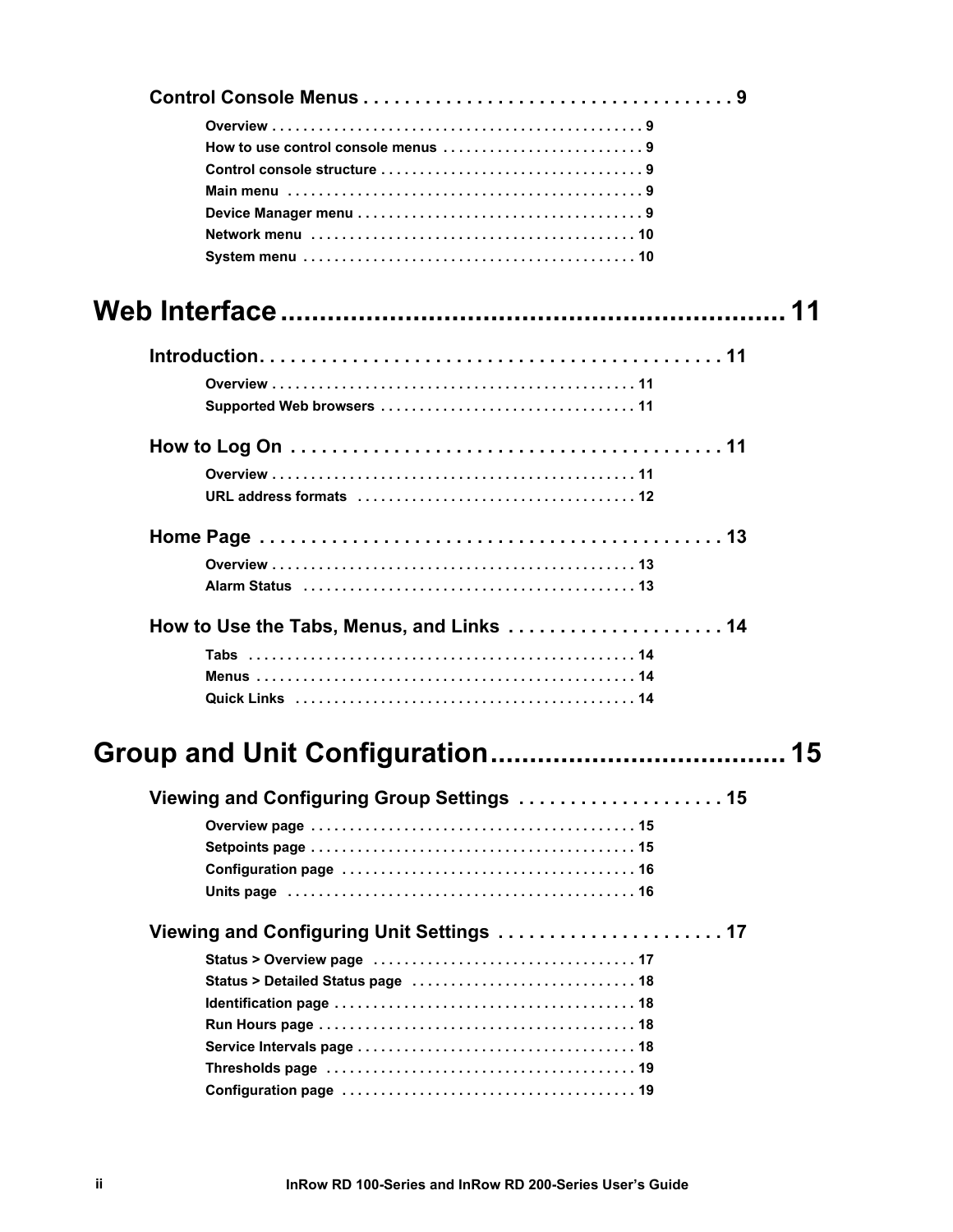|                                                                                                            | 20 |
|------------------------------------------------------------------------------------------------------------|----|
|                                                                                                            |    |
|                                                                                                            |    |
|                                                                                                            |    |
|                                                                                                            |    |
|                                                                                                            |    |
|                                                                                                            |    |
|                                                                                                            |    |
|                                                                                                            |    |
|                                                                                                            |    |
|                                                                                                            |    |
|                                                                                                            |    |
| Summary of the configuration procedure 27<br>Configuring a RADIUS server on UNIX® with shadow passwords 27 |    |
|                                                                                                            |    |
|                                                                                                            |    |
|                                                                                                            | 29 |
| TCP/IP and Communication Settings 29                                                                       |    |
|                                                                                                            |    |
|                                                                                                            |    |
|                                                                                                            |    |
|                                                                                                            |    |
|                                                                                                            |    |
|                                                                                                            |    |
|                                                                                                            |    |
|                                                                                                            |    |
|                                                                                                            |    |
|                                                                                                            |    |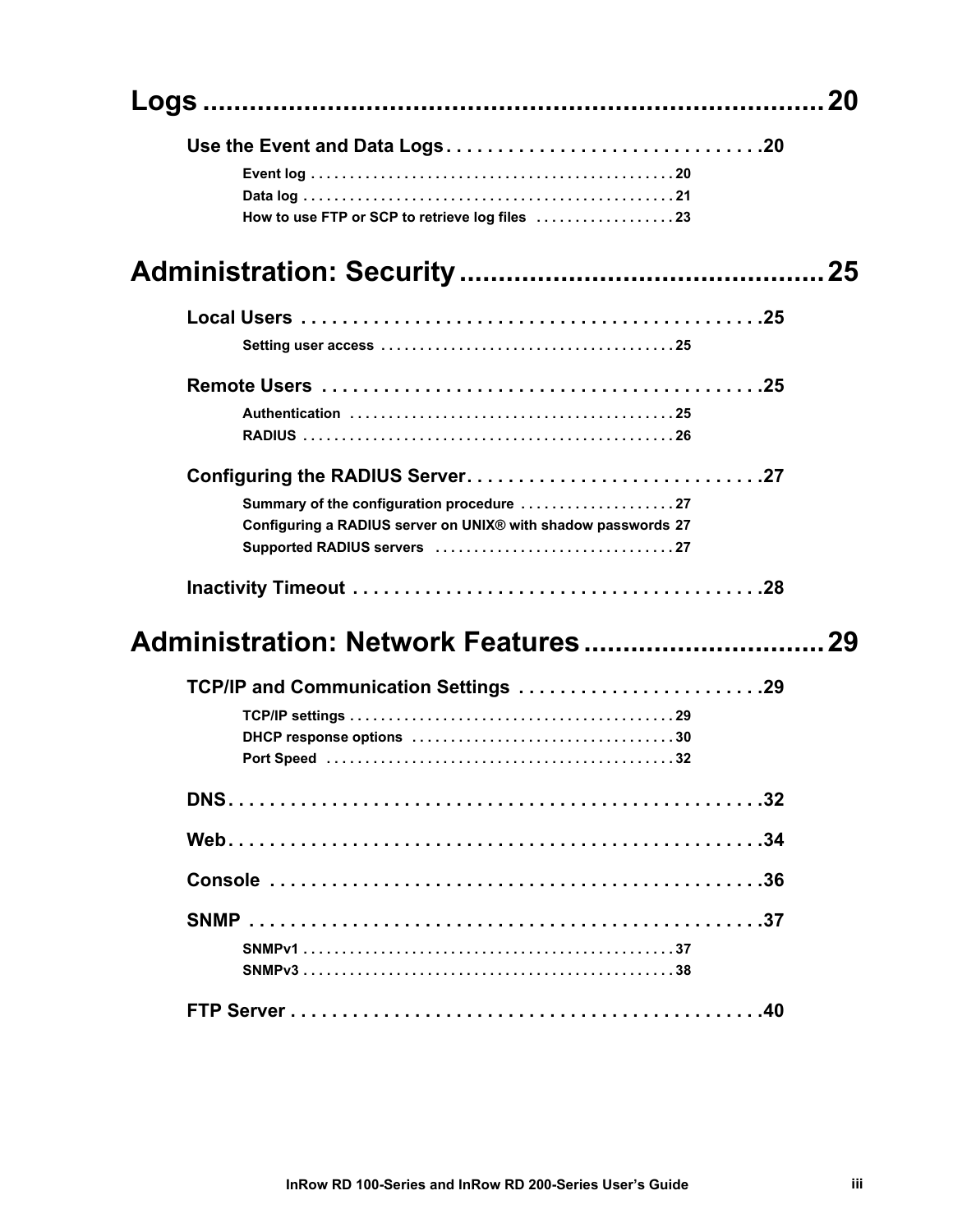| Administration: Notification and Logging 41                                                                  |  |
|--------------------------------------------------------------------------------------------------------------|--|
|                                                                                                              |  |
| Active, Automatic, Direct Notification  43                                                                   |  |
|                                                                                                              |  |
|                                                                                                              |  |
|                                                                                                              |  |
|                                                                                                              |  |
|                                                                                                              |  |
|                                                                                                              |  |
|                                                                                                              |  |
|                                                                                                              |  |
|                                                                                                              |  |
|                                                                                                              |  |
| Capabilities, Requirements, and Installation 52<br>How to use the Wizard to configure TCP/IP settings  52    |  |
| Configure the basic TCP/IP settings remotely  53<br>Configure or reconfigure the TCP/IP settings locally  54 |  |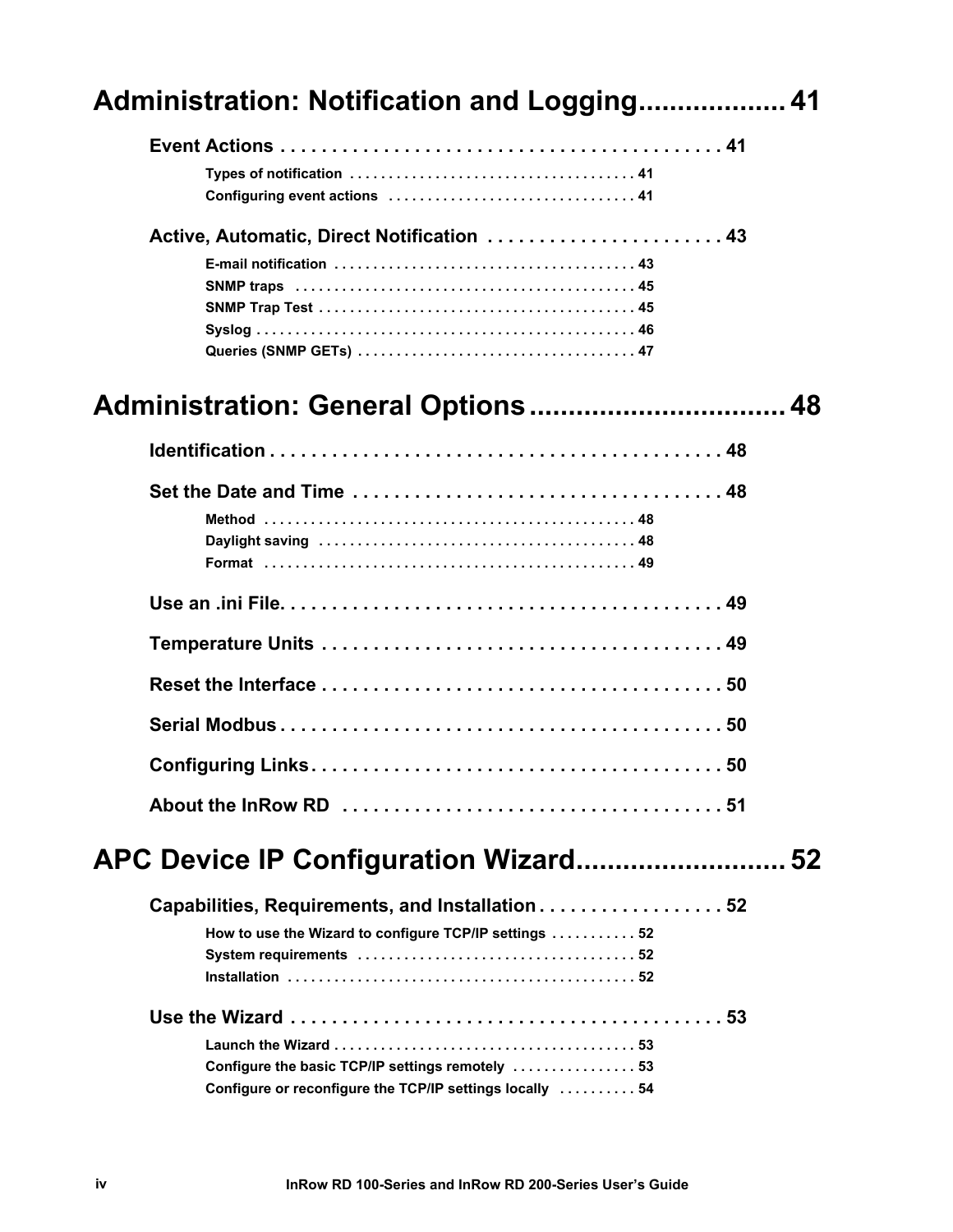| How to Export Configuration Settings55                                          |    |
|---------------------------------------------------------------------------------|----|
| Retrieving and Exporting the .ini File 55                                       |    |
| The Upload Event and Error Messages57                                           |    |
| The event and its error messages 57<br>Errors generated by overridden values 57 |    |
|                                                                                 |    |
|                                                                                 |    |
|                                                                                 |    |
| Benefits of upgrading firmware 59                                               |    |
|                                                                                 |    |
| Obtain the latest firmware version 59                                           |    |
|                                                                                 |    |
| Use FTP or SCP to upgrade one InRow RD  60                                      |    |
| How to upgrade multiple InRow RDs  61                                           |    |
| Use XMODEM to upgrade one InRow RD  62                                          |    |
|                                                                                 |    |
| Verify the success or failure of the transfer  62                               |    |
|                                                                                 |    |
| Verify the version numbers of installed firmware.  63                           |    |
|                                                                                 | 64 |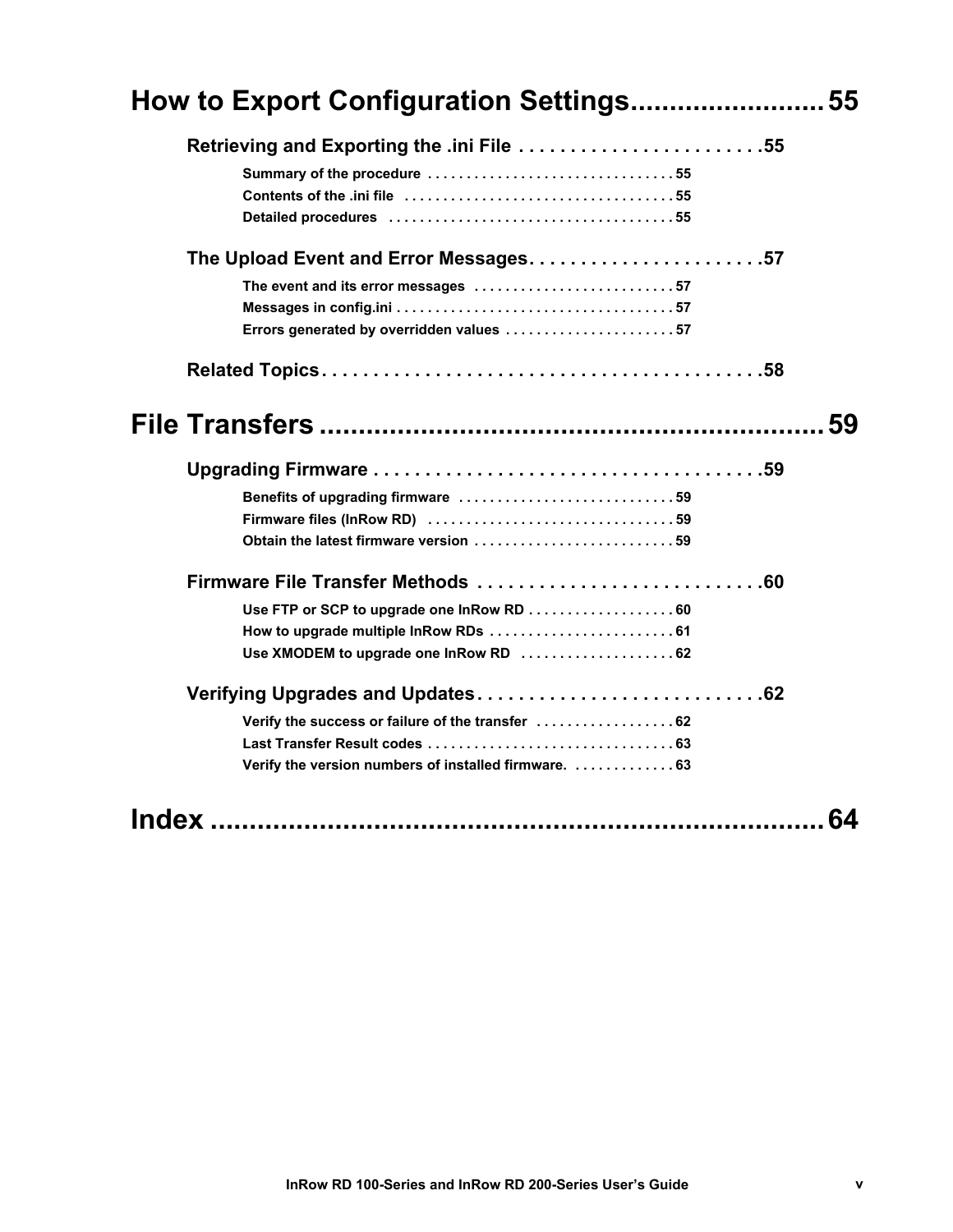## <span id="page-7-0"></span>**Introduction**

### <span id="page-7-1"></span>**Product Description**

### **Features**

The APC by Schneider Electric InRow RD 100-series and InRow RD 200-series cooling units are modular cooling units that require only one-half the width of a standard enclosure and can be placed in a data center row. The InRow RD provides full management capabilities over a network using Telnet, Secure SHell (SSH), HyperText Transfer Protocol (HTTP), HTTP over Secure Sockets Layer (HTTPS), File Transfer Protocol (FTP), Secure CoPy (SCP), Modbus, and Simple Network Management Protocol (SNMP) versions 1 and 3. The InRow RD also provides the following features:

- Provides temperature monitoring and adapts its cooling output to rectify fluctuations in temperature
- Supports group control, which prevents demand-fighting and provides redundancy
- Enables you to shut down the cooling unit remotely over the network
- Provides output contact monitoring
- Provides the ability to export a user configuration (.ini) file from a configured card to one or more unconfigured cards
- Supports using a Dynamic Host Configuration Protocol (DHCP) or server to provide the network (TCP/IP) values for the InRow RD
- Supports using the APC Remote Monitoring Service (RMS)
- Provides data and event logs
- Enables you to configure notification through event logging (by the InRow RD and Syslog), e-mail, and SNMP traps. You can configure notification for single events or groups of events, based on the severity level or category of events
- Provides a selection of security protocols for authentication and encryption

### <span id="page-7-2"></span>**Initial setup**

You must define three TCP/IP settings for the InRow RD before it can operate on the network:

- IP address of the InRow RD
- Subnet mask
- IP address of the default gateway



**Caution:** Do not use the loopback address (127.0.0.1) as the default gateway. Doing so disables the card. You must then log on using a serial connection and reset TCP/IP settings to their defaults.



To configure the TCP/IP settings, see the InRow RD *Installation Manual,* available on the APC InRow RD *Utility* CD and in printed form.

For detailed inf[ormation on how to use a DHCP server to configure](#page-35-3) the TCP/IP settings at the InRow RD, see "TCP/IP and Communication Settings" on page 29.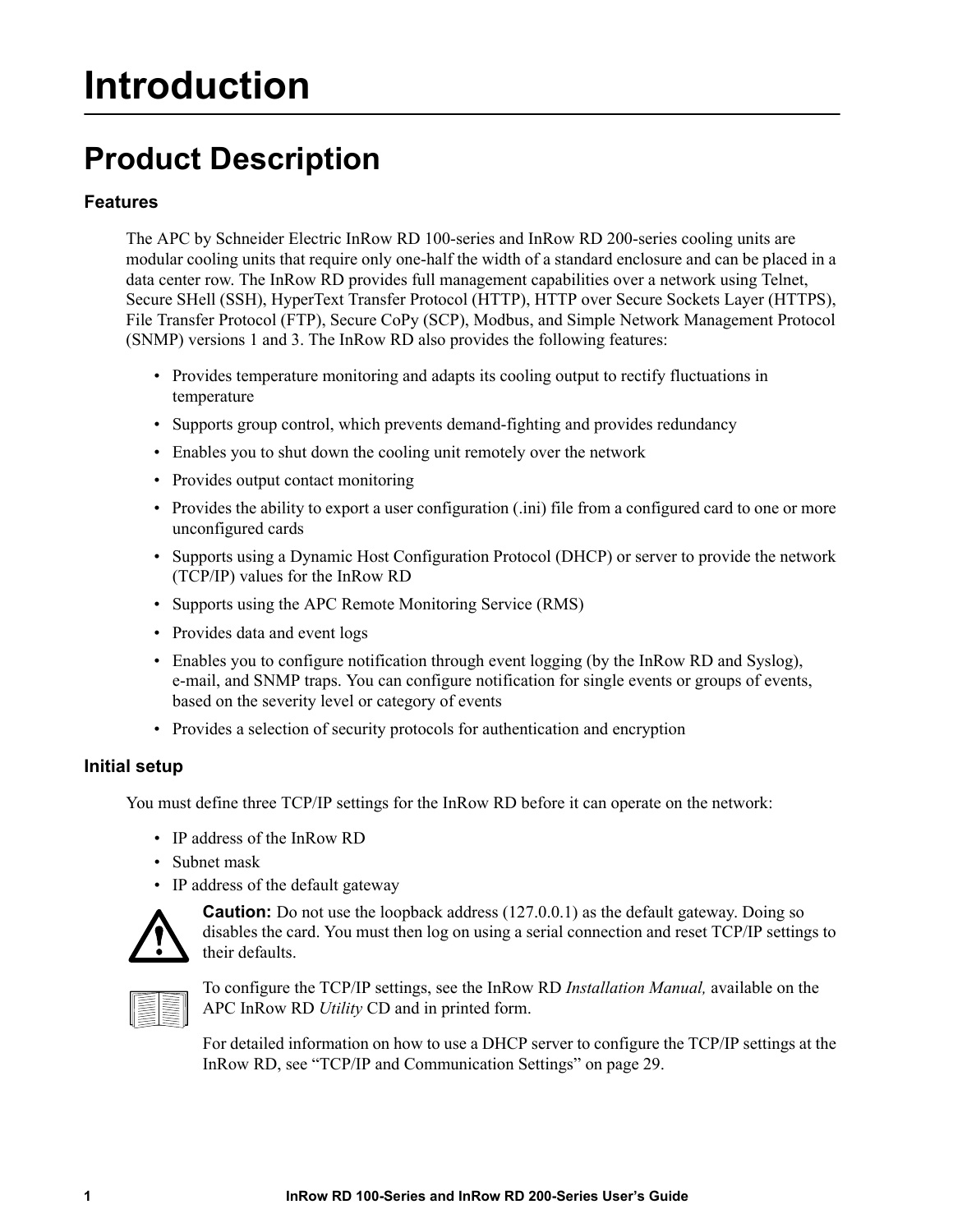### <span id="page-8-0"></span>**Network management features**

These applications and utilities work with the InRow RD.

- APC InfraStruXure<sup>®</sup> Central for enterprise-level power management and management of APC agents, UPSs, information controllers, and environmental monitors
- APC PowerNet<sup>®</sup> Management Information Base (MIB) with a standard MIB browser to perform SNMP SETs and GETs and to use SNMP traps
- The APC Device IP Configuration Wizard to configure the basic settings of one or more InRow RDs over the network
- The APC Security Wizard to create components needed for high security for the InRow RD when you are using Secure Sockets Layer (SSL) and related protocols and encryption routines

### <span id="page-8-2"></span><span id="page-8-1"></span>**Internal Management Features**

### **Overview**

Use the Web interface or the control console interface to manage the In[Row RD.](#page-17-6)



[For more information about t](#page-12-4)he internal user interfaces, see "Web Interface" on page 11 and "Control Console" on page 6.

### <span id="page-8-3"></span>**Access priority for logging on**

Only one user at a time can log on to the InRow RD. The priority for access, beginning with the highest priority, is as follows:

- Local access to the control console from a computer with a direct serial connection to the InRow RD.
- Telnet or Secure SHell (SSH) access to the control console from a remote computer.
- Web access, eit[her directly or throug](#page-43-2)h the InfraStruXure Central.



See "SNMP" on page 37 for information about how SNMP access to the InRow RD is controlled.

### <span id="page-8-5"></span><span id="page-8-4"></span>**Types of user accounts**

The InRow RD has three levels of access (Administrator, Device User, and Read-Only User), which are protected by user name and password requirements.

- An Administrator can use all the menus in the Web interface and control console. The default user name and password are both **apc**.
- A Device User can access only the following:
	- In the Web interface, the menus on the **Group** and **Unit** tabs and the event and data logs, accessible under the **Events** and **Data** headings on the left navigation menu of the **Logs** tab.
	- In the control console, the equivalent features and options.

The default user name is **device**, and the default password is **apc**.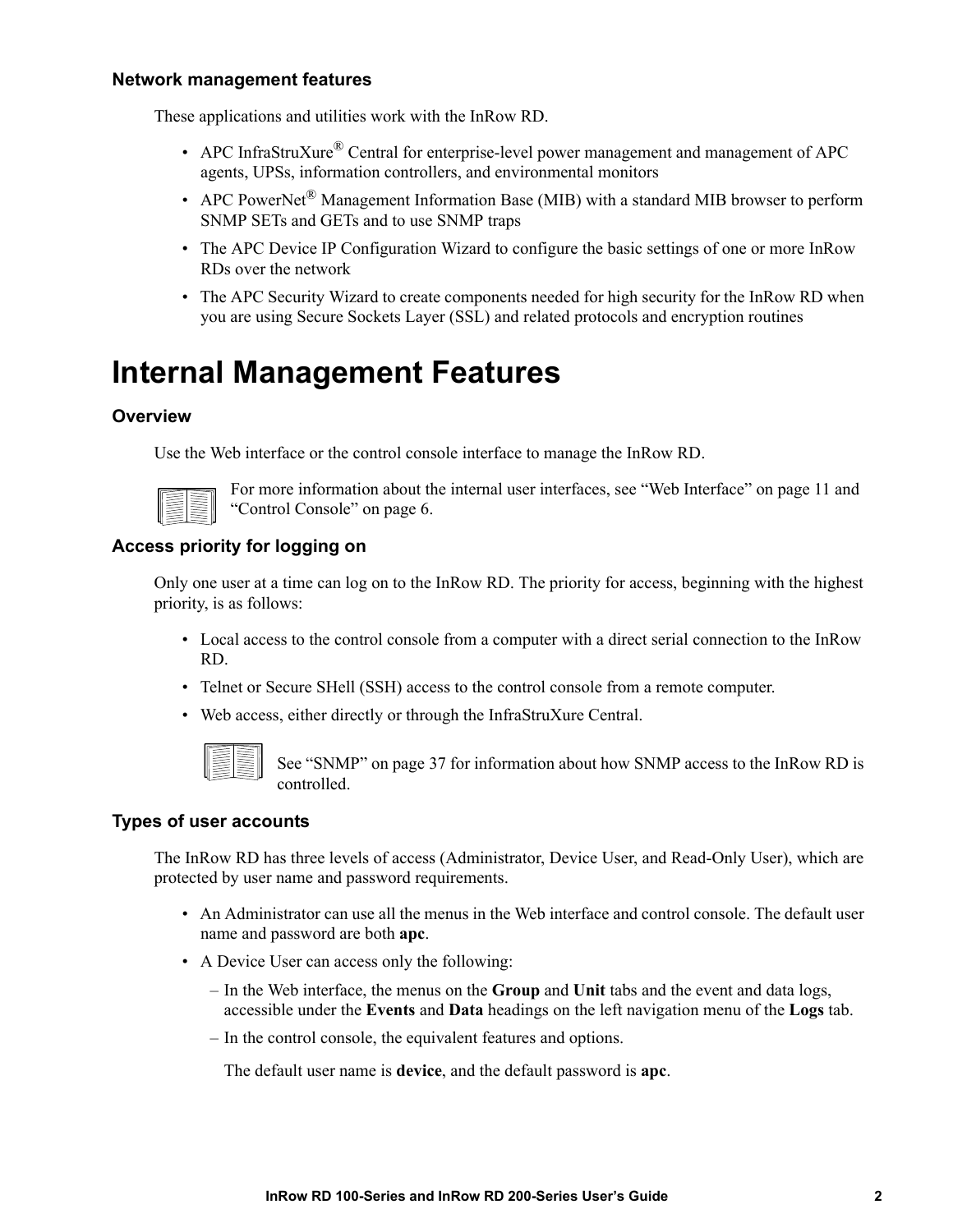- A Read-Only User has the following restricted access:
	- Access through the Web interface only. You must use the Web interface to configure values for the Read-Only User.
	- Access to the same tabs and menus as a Device User, but without the capability to change configurations, control devices, delete data, or use file transfer options. Links to configuration options are visible but disabled, and the event and data logs display no button to clear the log.

The defaul[t user name is](#page-31-5) **readonly**, and the default password is **apc**.



To set **User Name** and **Password** values for the three account types, see "Setting user access" on page 25.

### <span id="page-9-1"></span><span id="page-9-0"></span>**How to Recover from a Lost Password**

You can use a local computer, a computer that connects to the InRow RD or other device through the serial port, to access the control console.

- 1. At the local computer, select a serial port, and disable any service that uses it.
- 2. Connect the provided serial cable from the selected port on the computer to the configuration port at the InRow RD.
- 3. Run a terminal program (such as HyperTerminal®) and configure the selected port for 9600 bps, 8 data bits, no parity, 1 stop bit, and no flow control.
- 4. Press ENTER, repeatedly if necessary, to display the **User Name** prompt. If you are unable to display the **User Name** prompt, verify the following:
	- The serial port is not in use by another application.
	- The terminal settings are correct as specified in step 3.
	- The correct cable is being used as specified in step 2.
- 5. Press the **Reset** button. The Status LED will flash alternately orange and green. Press the **Reset** button a second time immediately while the LED is flashing to reset the user name and password to their defaults temporarily.
- 6. Press ENTER as many times as necessary to redisplay the **User Name** prompt, then use the default, **apc,** for the user name and password. (If you take longer than 30 seconds to log on after the **User Name** prompt is redisplayed, you must repeat step 5 and log on again.)
- 7. From the **Control Console** menu, select **System**, then **User Manager**.
- 8. Select **Administrator**, and change the **User Name** and **Password** settings, both of which are now defined as **apc**.
- 9. Press CTRL+C, log off, reconnect any serial cable you disconnected, and restart any service you disabled.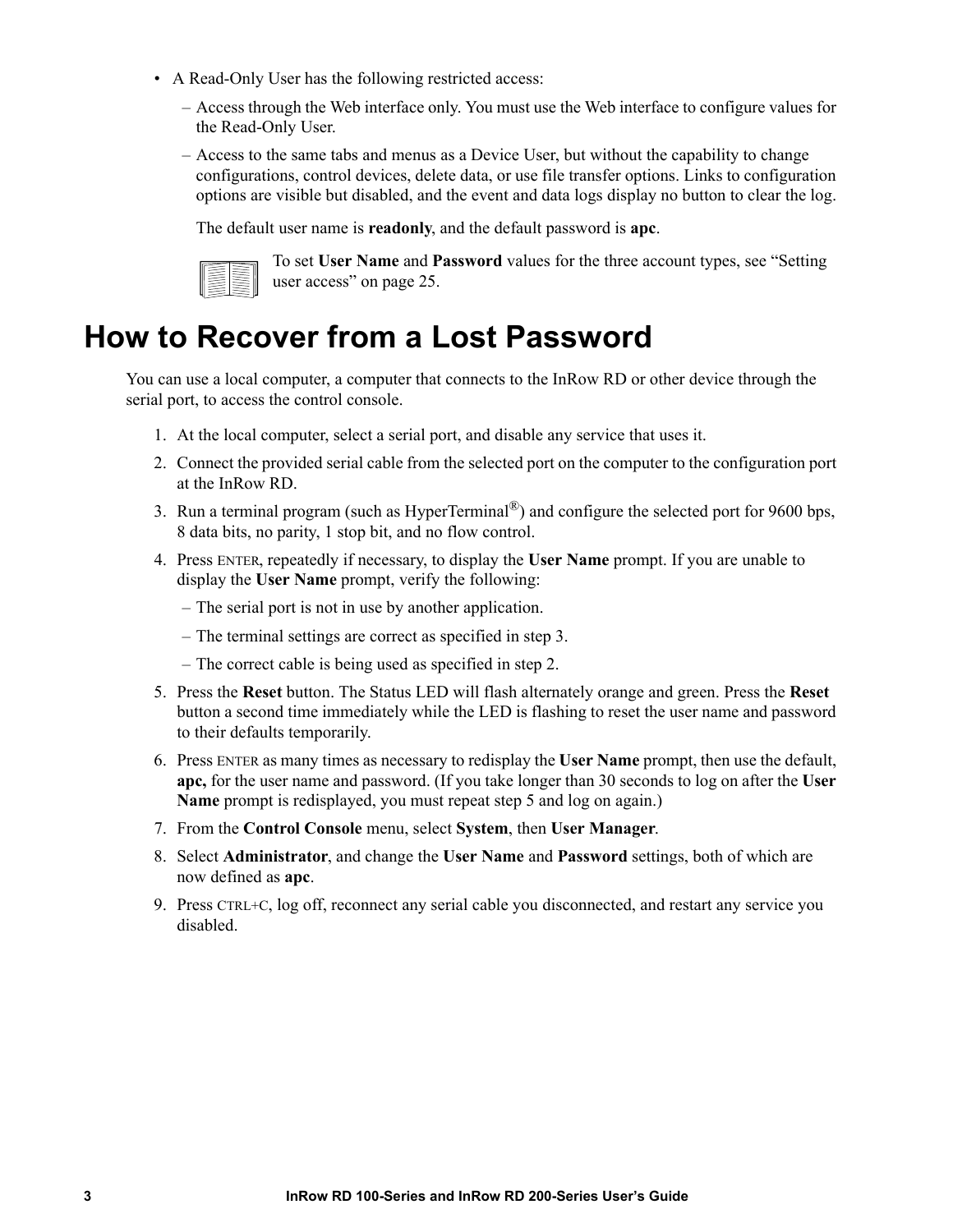### <span id="page-10-1"></span><span id="page-10-0"></span>**Status and Link RX/TX LEDs**

### **Status LED**

This LED indicates the status of the InRow RD.

| Condition                                                                                                                                                                                                                                                                                                     | <b>Description</b>                                                                                                                                                                                                                                 |
|---------------------------------------------------------------------------------------------------------------------------------------------------------------------------------------------------------------------------------------------------------------------------------------------------------------|----------------------------------------------------------------------------------------------------------------------------------------------------------------------------------------------------------------------------------------------------|
| Off                                                                                                                                                                                                                                                                                                           | One of the following situations exists:<br>• The InRow RD is not receiving input power.<br>• The InRow RD is not operating properly. It may need to be repaired. Contact APC<br>Customer Support. See "APC Worldwide Customer Support" on page 69. |
| Solid green                                                                                                                                                                                                                                                                                                   | The InRow RD has valid TCP/IP settings.                                                                                                                                                                                                            |
| Solid orange                                                                                                                                                                                                                                                                                                  | A hardware failure has been detected in the InRow RD. Contact APC Customer<br>Support. See "APC Worldwide Customer Support" on page 69.                                                                                                            |
| Flashing green                                                                                                                                                                                                                                                                                                | The InRow RD does not have valid TCP/IP settings. <sup>1</sup>                                                                                                                                                                                     |
| Flashing orange                                                                                                                                                                                                                                                                                               | The InRow RD is making BOOTP requests. <sup>1</sup>                                                                                                                                                                                                |
| Alternately flashing<br>green and orange                                                                                                                                                                                                                                                                      | If the LED is alternately flashing slowly, the InRow RD is making $DHCP2$ requests. <sup>1</sup>                                                                                                                                                   |
|                                                                                                                                                                                                                                                                                                               | If the LED is alternately flashing rapidly, the Management Card is starting up.                                                                                                                                                                    |
| <sup>1</sup> If you do not use a BOOTP or DHCP server, see the InRow RD <i>Installation Manual</i> provided in printed format<br>and on the APC InRow RD Utility CD in PDF to configure the TCP/IP settings of the InRow RD.<br>$2$ To use a DHCP server, see "TCP/IP and Communication Settings" on page 29. |                                                                                                                                                                                                                                                    |

### <span id="page-10-2"></span>**Link-RX/TX (10/100) LED**

This LED indicates the network status of the InRow RD.

| Condition       | <b>Description</b>                                                                                                                                                                                                                                                                                                                                                                                                                                                            |
|-----------------|-------------------------------------------------------------------------------------------------------------------------------------------------------------------------------------------------------------------------------------------------------------------------------------------------------------------------------------------------------------------------------------------------------------------------------------------------------------------------------|
| Off             | One or more of the following situations exist:<br>• The InRow RD is not receiving input power.<br>• The cable that connects the InRow RD to the network is disconnected or defective.<br>• The device that connects the InRow RD to the network is turned off or not<br>operating correctly.<br>• The InRow RD itself is not operating properly. It may need to be repaired or<br>replaced. Contact APC Customer Support. See "APC Worldwide Customer<br>Support" on page 69. |
| Solid green     | The InRow RD is connected to a network operating at 10 Megabits per second<br>(Mbps).                                                                                                                                                                                                                                                                                                                                                                                         |
| Solid orange    | The InRow RD is connected to a network operating at 100 Mbps.                                                                                                                                                                                                                                                                                                                                                                                                                 |
| Flashing green  | The InRow RD is receiving or transmitting data packets at 10 Mbps.                                                                                                                                                                                                                                                                                                                                                                                                            |
| Flashing orange | The InRow RD is receiving or transmitting data packets at 100 Mbps.                                                                                                                                                                                                                                                                                                                                                                                                           |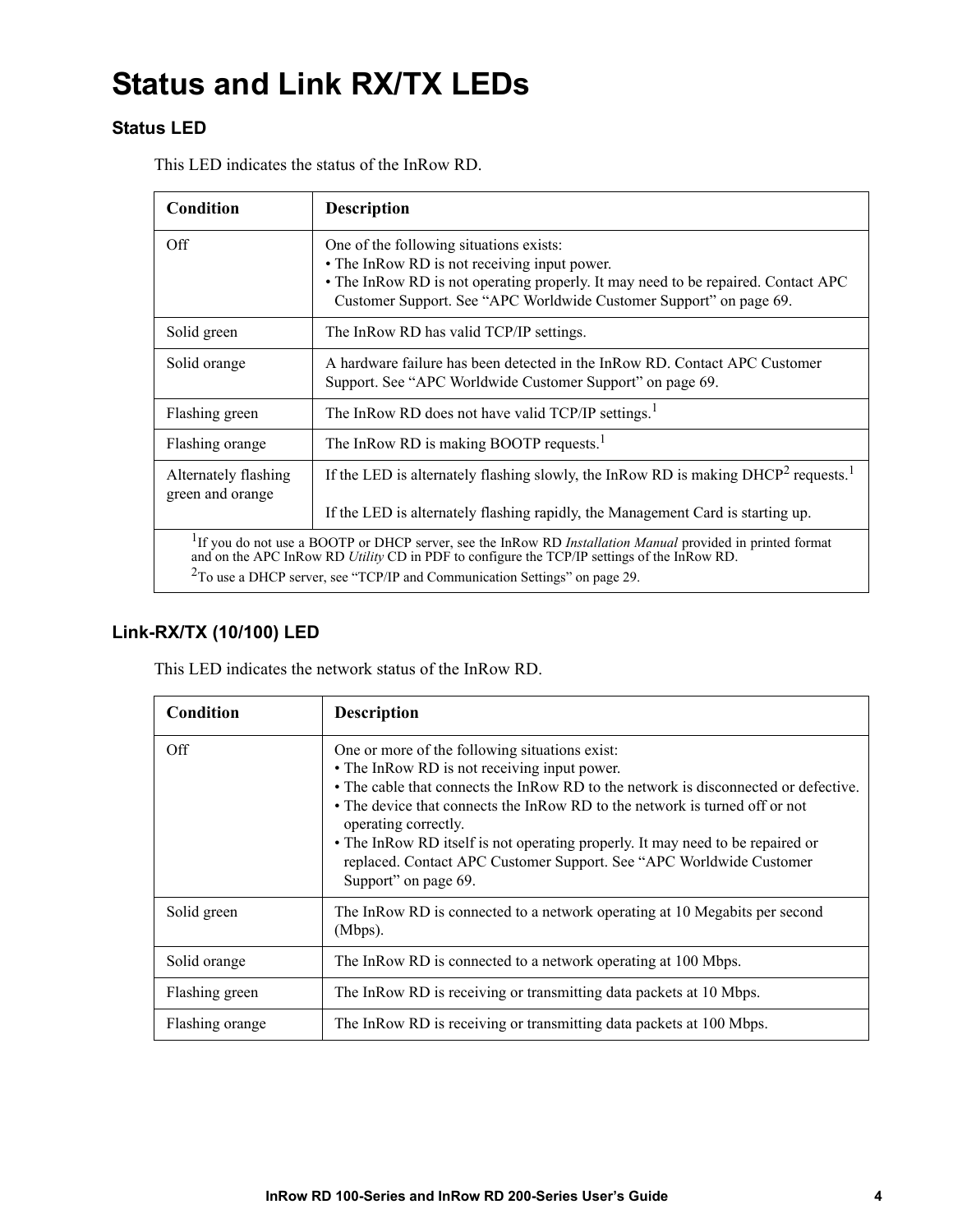### <span id="page-11-0"></span>**Watchdog Features**

### <span id="page-11-1"></span>**Overview**

To detect internal problems and recover from unanticipated inputs, the InRow RD uses internal, systemwide watchdog mechanisms. When it restarts to recover from an internal problem, a **System: Warmstart** event is recorded in the event log.

#### <span id="page-11-2"></span>**Network interface watchdog mechanism**

The InRow RD implements internal watchdog mechanisms to protect itself from becoming inaccessible over the network. For example, if the InRow RD does not receive any network traffic for 9.5 minutes (either direct traffic, such as SNMP, or broadcast traffic, such as an Address Resolution Protocol [ARP] request), it assumes that there is a problem with its network interface and restarts.

### <span id="page-11-3"></span>**Resetting the network timer**

To ensure that the InRow RD does not restart if the network is quiet for 9.5 minutes, the InRow RD attempts to contact the default gateway every 4.5 minutes. If the gateway is present, it responds to the InRow RD, and that response restarts the 9.5-minute timer. If your application does not require or have a gateway, specify the IP address of a computer that is running on the network most of the time and is on the same subnet. The network traffic of that computer will restart the 9.5-minute timer frequently enough to prevent the InRow RD from restarting.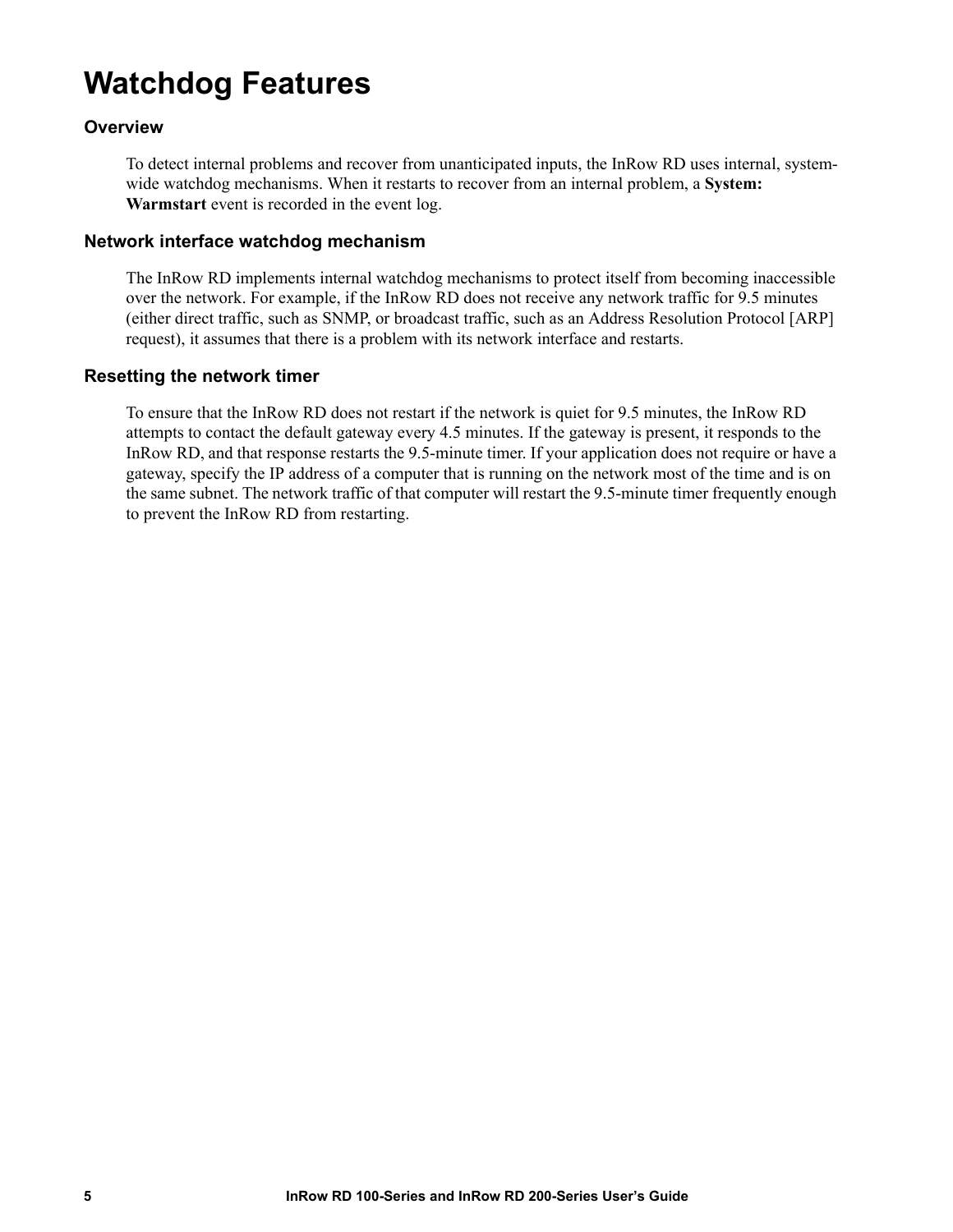## <span id="page-12-4"></span><span id="page-12-1"></span><span id="page-12-0"></span>**Control Console**

### <span id="page-12-2"></span>**How To Log On**

### **Overview**

You can use either a local (serial) connection, or a remote (Telnet or SSH) connection with a computer on the same network (LAN) as the InRow RD to access the control console.

Use case-sensitive user name and password entries to log on (by default, **apc** and **apc** for an Administrator, or **device** and **apc** for a Device User). A Read-Only User has no access to the control console.



[If you cannot rememb](#page-9-1)er your user name or password, see "How to Recover from a Lost Password" on page 3.

### <span id="page-12-3"></span>**Remote access to the control console**

You can access the control console through Telnet or Secure SHell (SSH). Telnet is enabled by default. Enabling SSH disables Telnet.

To enable or disable these access methods:

- In the Web interface, on the **Administration** tab, select **Network** on the top menu bar, and then the **access** option under **Console** on the left navigation menu.
- In the control console, use the **Telnet/SSH** option of the **Network** menu.

**Telnet for basic access.** Telnet provides the basic security of authentication by user name and password, but not the high-security benefits of encryption.

To use Telnet to access the control console:

1. From a computer on the same network as the InRow RD, at a command prompt, type telnet and the System IP address for the InRow RD (for example, telnet 139.225.6.133, when the InRow RD uses the default Telnet port of 23), and press ENTER.

If the InRow RD uses a non-default port number (from 5000 to 32768), you must include a colon or a space, depending on your Telnet client, between the IP address (or DNS name) and the port number.

2. Enter the user name and password (by default, **apc** and **apc** for an Administrator, or **device** and **apc** for a Device User).

**SSH for high-security access.** If you use the high security of SSL for the Web interface, use Secure SHell (SSH) for access to the control console. SSH encrypts user names, passwords and transmitted data. The interface, user accounts, and user access rights are the same whether you access the control console through SSH or Telnet, but to use SSH, you must first configure SSH and have an SSH client program installed on your computer.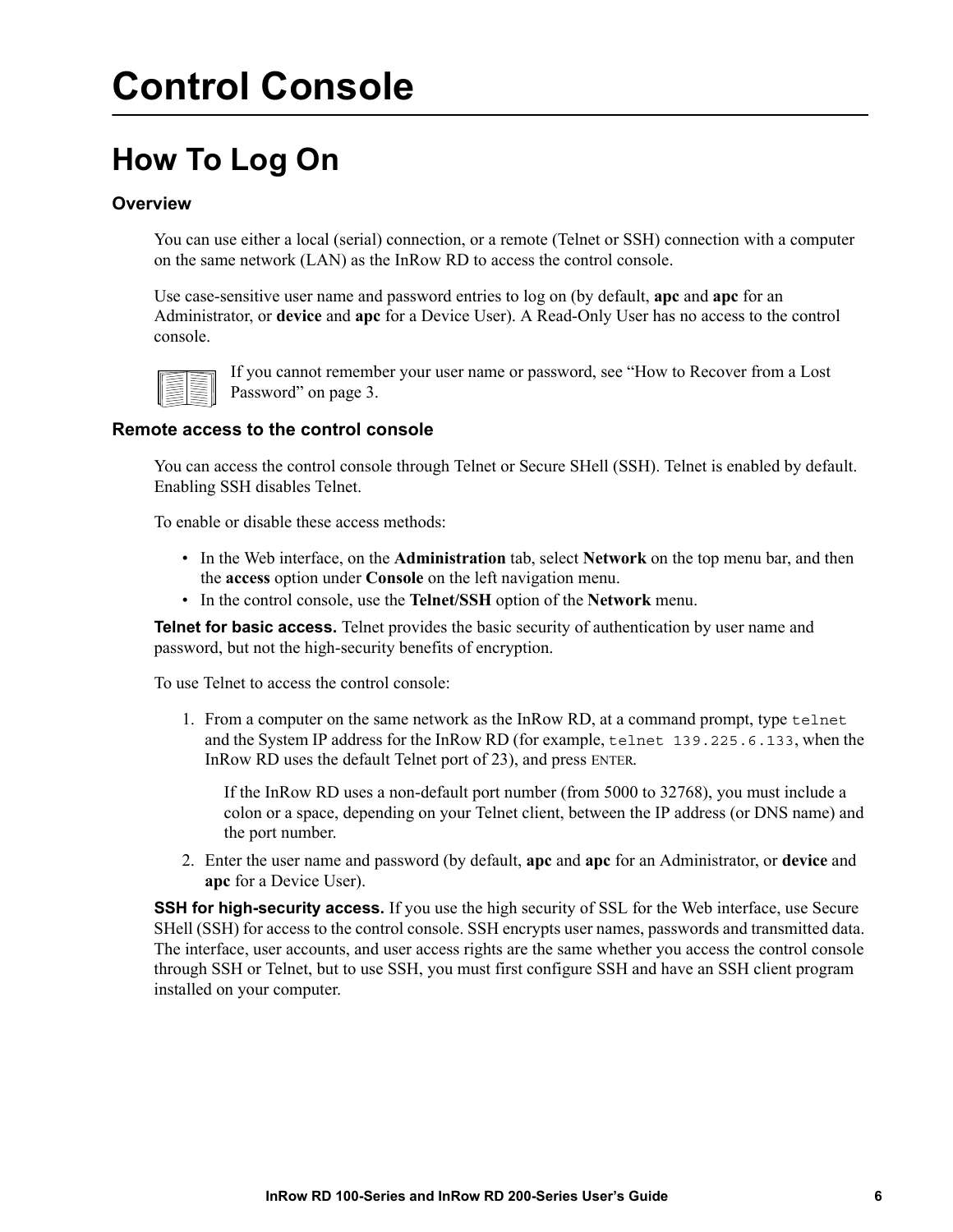#### <span id="page-13-0"></span>**Local access to the control console**

For local access, use a computer that connects to the InRow RD or other device through the serial port, to access the control console:

- 1. Select a serial port at the computer and disable any service that uses the port.
- 2. Connect the provided serial cable from the selected port on the computer to the configuration port at the InRow RD.
- 3. Run a terminal program (e.g., HyperTerminal), and configure the selected port for 9600 bps, 8 data bits, no parity, 1 stop bit, and no flow control.
- 4. Press ENTER, and at the prompts, enter your user name and password.

### <span id="page-13-1"></span>**Main Screen**

#### <span id="page-13-2"></span>**Sample main screen**

Following is an example of the screen displayed when you log on to the control console at the InRow RD.

```
American Power Conversion Network Management Card AOS vx.x.x
 (c)Copyright 2009 All Rights Reserved InRow RD APP vx.x.x
--------------------------------------------------------------------------
Name : Test Lab 2009 . Date : 11/30/2009
 Contact : Don Adams Time : 5:58:30
Location : Building 3 and User : Administrator
Up Time : 0 Days, 21 Hours, 21 Minutes Stat : P+ N+ A+
 ------- Control Console --------------------------------------------------
      1- Device Manager
      2- Network
      3- System
      4- Logout
       <ESC>- Main Menu, <ENTER>- Refresh, <CTRL-L>- Event Log
```
### <span id="page-13-3"></span>**Information and status fields**

#### **Main screen information fields.**

• Two fields identify the APC operating system (AOS) and application (APP) firmware versions.

Network Management Card AOS v*x.x.x* InRow RD APP v*x.x.x*

• Three fields identify the system name, contact person, and location of the InRow RD. (In the control console, use the **System** menu to set these values.)

Name: Test Lab Contact: Don Adams Location: Building 3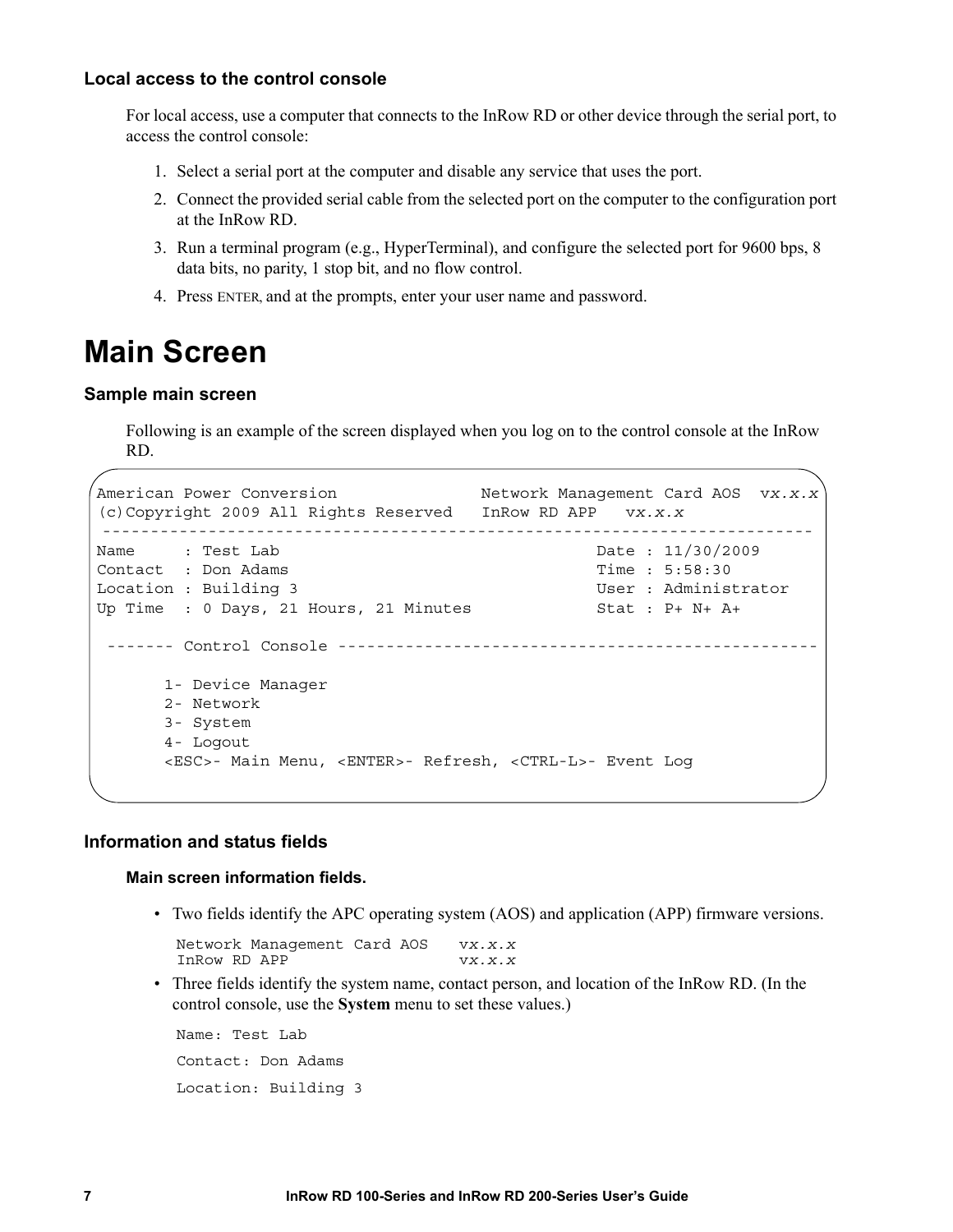• The **Up Time** field reports how long the InRow RD has been running since it was last turned on or reset.

```
Up Time: 0 Days 21 Hours 21 Minutes
```
• Two fields report when you logged in, by date and time.

Date : 11/30/2009 Time : 5:58:30

• The **User** field reports whether you logged in through the **Administrator** or **Device User** account. (The **Read Only User** account cannot access the Control Console.)

User : Administrator

#### **Main screen status fields.**

• The **Stat** field reports the InRow RD status.

Stat : P+ N+ A+

| $P+$  | The APC operating system (AOS) is functioning properly.  |
|-------|----------------------------------------------------------|
| $N+$  | The network is functioning properly.                     |
| N?    | A BOOTP request cycle is in progress.                    |
| $N -$ | The InRow RD failed to connect to the network.           |
| N!    | Another device is using the IP address of this InRow RD. |
| $A+$  | The application is functioning properly.                 |
| $A -$ | The application has a bad checksum.                      |
| A?    | The application is initializing.                         |
| A!    | The application is not compatible with the AOS.          |
|       |                                                          |



[If P+ is not displayed](#page-75-0), contact APC support staff. See "APC Worldwide Customer Support" on page 69.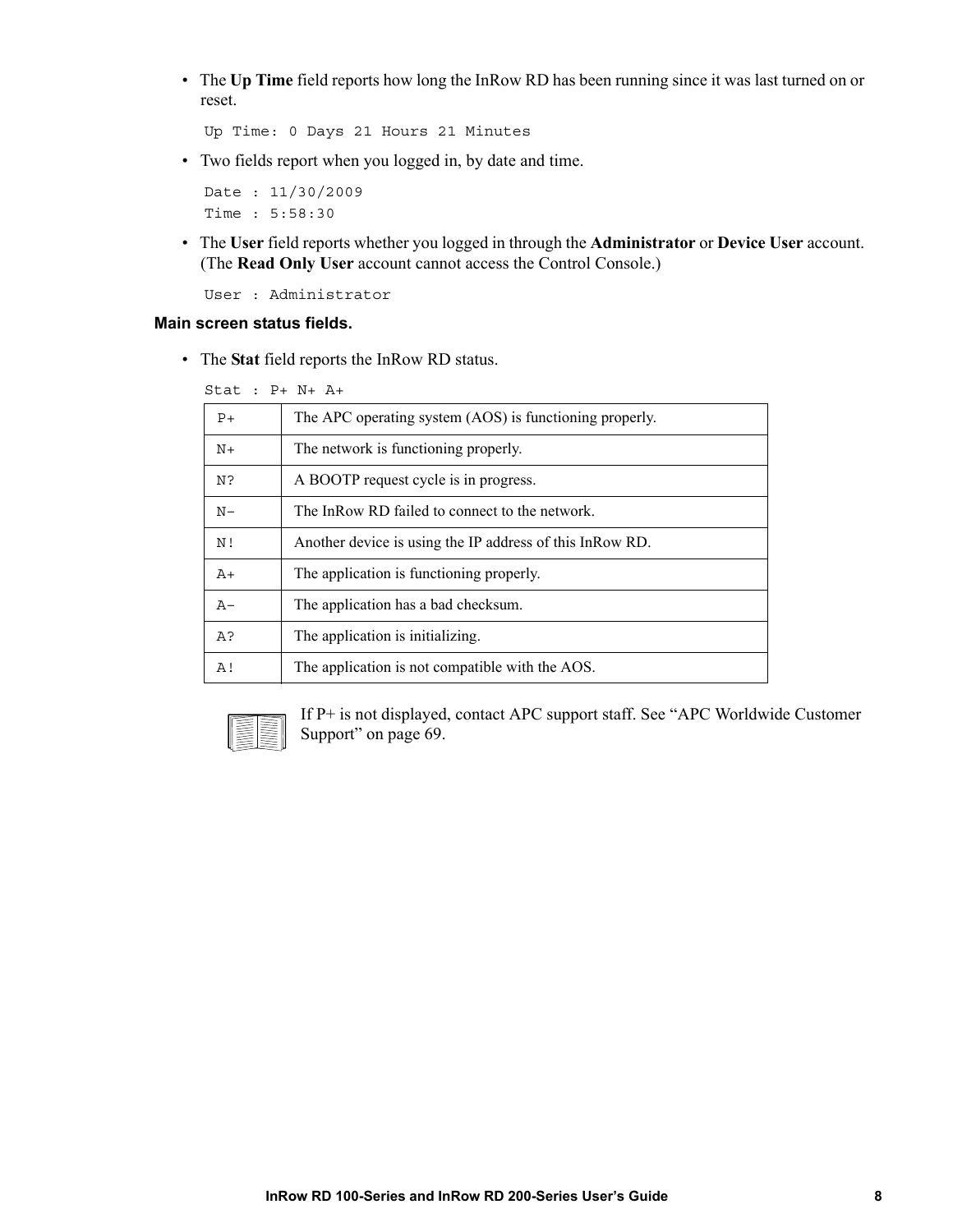### **Control Console Menus**

### <span id="page-15-0"></span>**Overview**

The control console provides options to monitor and configure the InRow RD.

#### <span id="page-15-1"></span>**How to use control console menus**

The menus in the control console list options by number and name. To use an option, type the option's number, press ENTER, and follow any on-screen instructions. If you use an option that changes a setting or value, select **Accept Changes** to save your change before you exit the menu.

While using a menu, you can also do the following:

- Type ? and press ENTER for menu option descriptions if help exists for the menu
- Press ENTER to refresh the menu
- Press ESC to go back to the menu from which you accessed the current menu
- Press CTRL+C to return to the main (**Control Console**) menu
- Press CTRL+D to toggle between menus
- Press CTRL+L to access the event log

#### <span id="page-15-2"></span>**Control console structure**

For menus not specific to the InRow RD but shared among APC network-enabled devices, names and locations of options differ from those of the Web interface. The menu structure in the control console is retained from earlier firmware versions for compatibility with scripts and programs that rely on that structure.

#### <span id="page-15-3"></span>**Main menu**

Use the main **Control Console** menu to access the control console's management features:

- 1- Device Manager
- 2- Network
- 3- System
- 4- Logout



**Note:** When you log on as Device Manager (equivalent to Device User in the Web interface), you can access only the **Device Manager** menus and the **Logout** menu.

#### <span id="page-15-4"></span>**Device Manager menu**

An Administrator or Device User can use the options of the **Device Manager** menu to configure InRow RD parameters and display detailed status.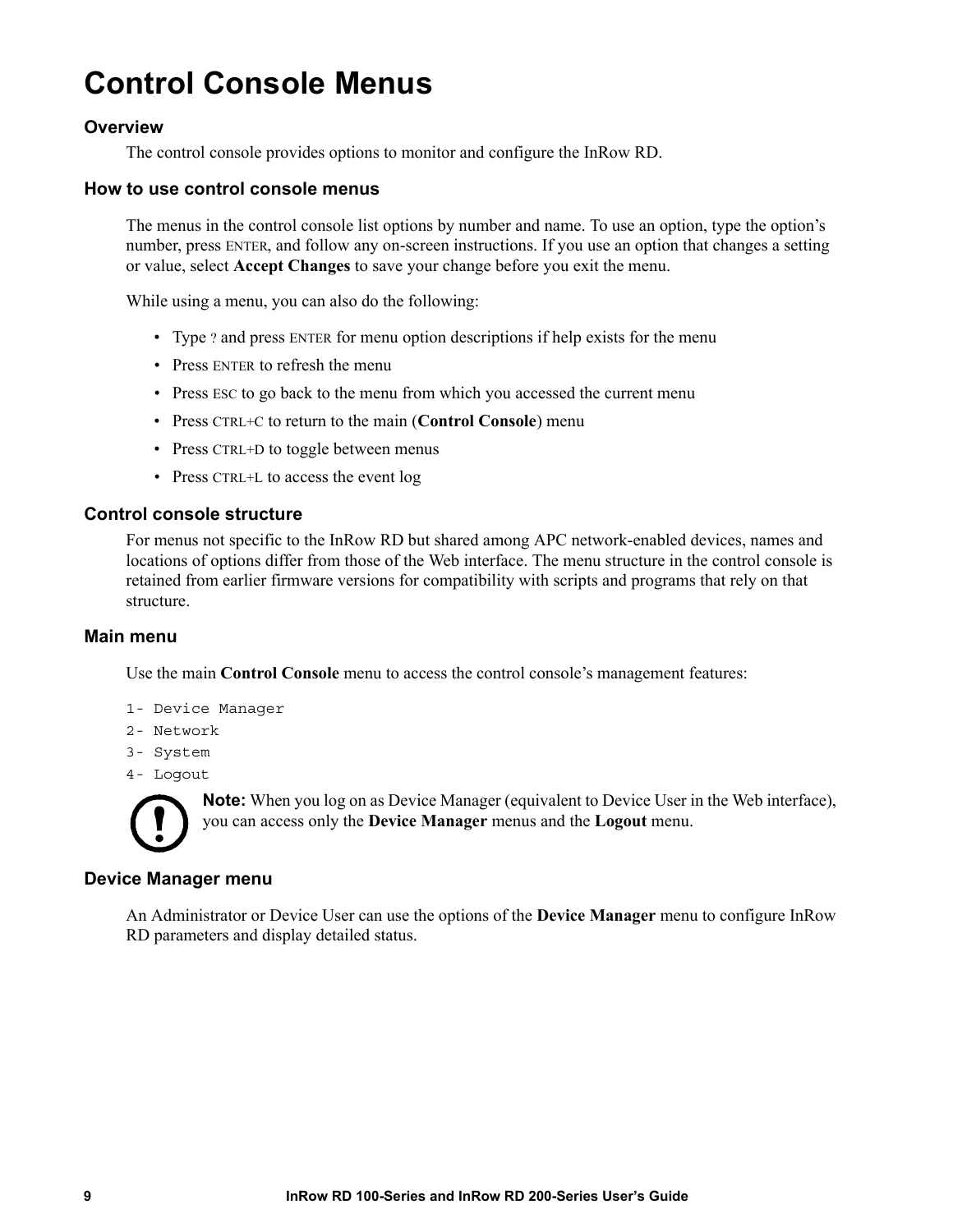### <span id="page-16-0"></span>**Network menu**

To perform these tasks, use the options of the **Network** menu:

- Configure the TCP/IP settings of the InRow RD or, if the InRow RD obtains its TCP/IP settings from a server, configure the settings for the type of server (DHCP or BOOTP).
- Use the Ping utility.
- Define settings that affect FTP, Telnet and SSH, the Web interface and SSL, SNMP, e-mail, DNS, and Syslog.

### <span id="page-16-1"></span>**System menu**

To perform these tasks, use the options of the **System** menu:

- Control **Administrator** and **Device Manager** access. (You can control **Read Only User** access by using the Web interface only.)
- Define the **Name**, **Contact**, and **Location** values for the system.
- Set the date and time used by the InRow RD.
- Through the **Tools** option:
	- Restart the InRow RD interface.
	- Reset parameters to their default values.
	- Delete SSH host keys and SSL certificates.
	- Upload an initialization file (.ini file) that has been downloaded from another InRow RD. The current InRow RD then uses the values in that .ini file to configure its own settings.
- Access system information about the InRow RD.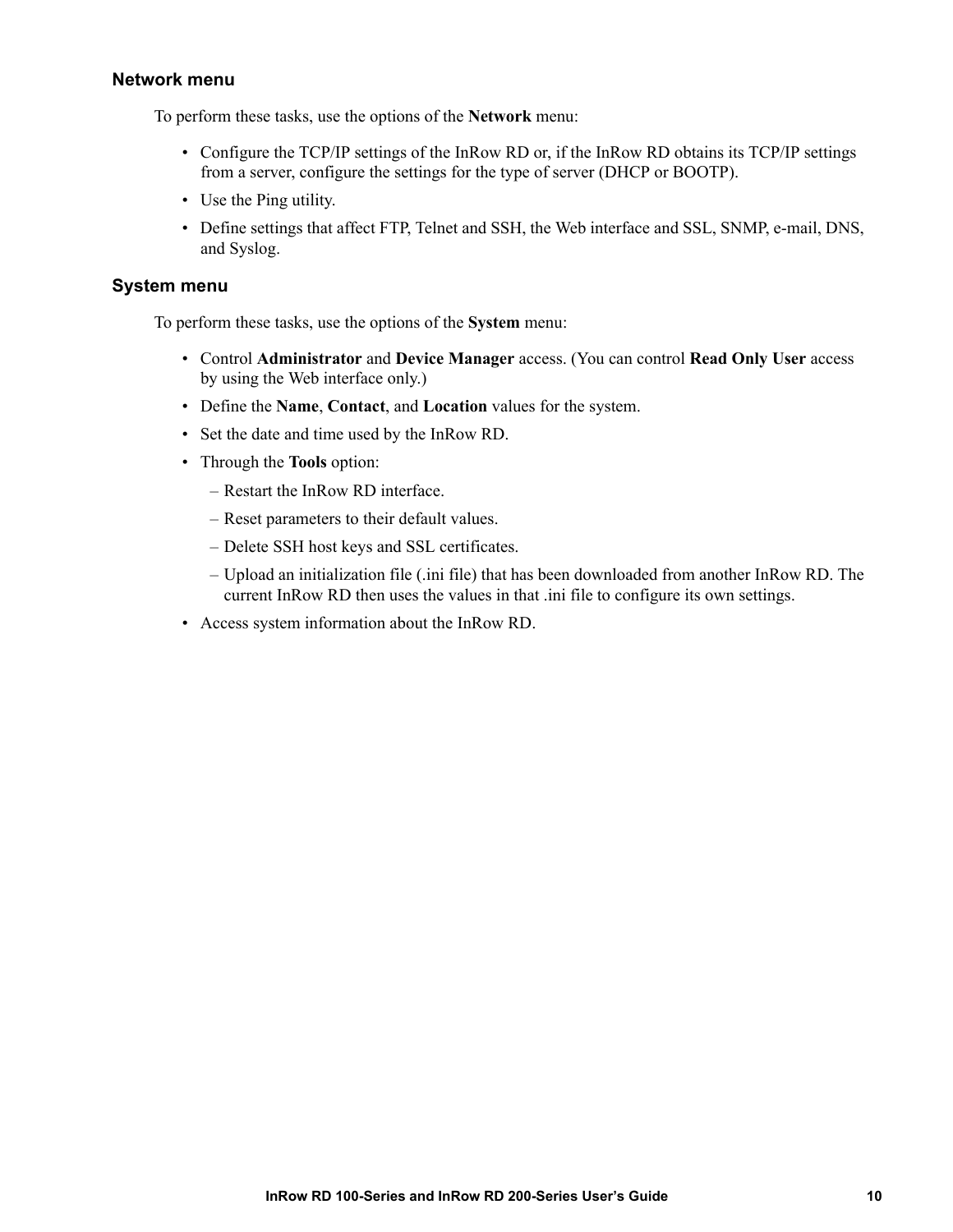## <span id="page-17-6"></span><span id="page-17-1"></span><span id="page-17-0"></span>**Web Interface**

### <span id="page-17-2"></span>**Introduction**

### **Overview**

The Web interf[ace provides option](#page-40-1)s to manage the InRow RD.



See "Web" on page 34 for information on how to select, enable, and disable the protocols that control access to the Web interface and to define the Web-server ports for the protocols.

### <span id="page-17-3"></span>**Supported Web browsers**

You can use Microsoft<sup>®</sup> Internet Explorer (IE) 5.5 and higher (on Windows operating systems only) or Mozilla Firefox 1.x or higher (on all operating systems) to access the InRow RD through its Web interface. Other commonly available browsers may work but have not been fully tested by APC.

The InRow RD cannot work with a proxy server. Therefore, before you can use a Web browser to access its Web interface, you must do one of the following:

- Configure the Web browser to disable the use of a proxy server for the InRow RD.
- Configure the proxy server so that it does not proxy the specific IP address of the InRow RD.

### <span id="page-17-5"></span><span id="page-17-4"></span>**How to Log On**

### **Overview**

You can use the DNS name or System IP address of the InRow RD for the URL address of the Web interface. Use your case-sensitive user name and password to log on. The default user name differs by account type:

- **apc** for an Administrator
- **device** for a Device User
- **readonly** for a Read-Only User

The default password is **apc** for all three account types.



**Note:** If you are using HTTPS (SSL/TSL) as your access protocol, your logon credentials are compared with information in a server certificate. If the certificate was created with the APC Security Wizard, and an IP address was specified as the common name in the certificate, you must use an IP address to log on to the InRow RD. If a DNS name was specified as the common name on the certificate, you must use a DNS name to log on.



[For info](#page-19-0)rmation about the Web page that displays when you log on, see "Home Page" on page 13.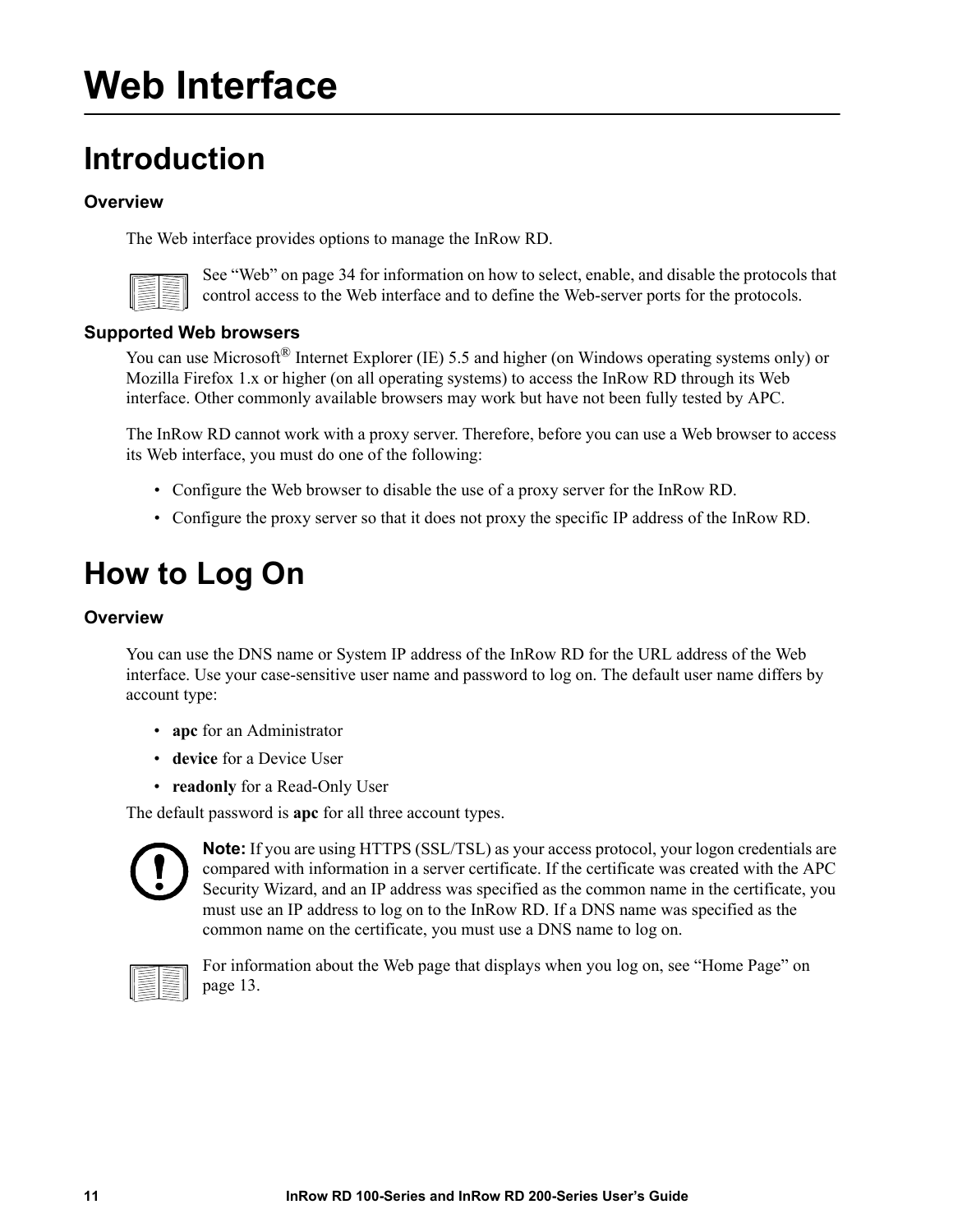### <span id="page-18-0"></span>**URL address formats**

Type the DNS name or IP address of the InRow RD in the URL address field of the Web browser and press ENTER. When you specify a non-default Web server port in Internet Explorer, you must include http:// or https:// in the URL.

#### **Common browser error messages at log-on.**

| <b>Error Message</b>                                                              | <b>Browser</b>                | <b>Cause of the Error</b>  |
|-----------------------------------------------------------------------------------|-------------------------------|----------------------------|
| "You are not authorized to view this page" or<br>"Someone is currently logged in" | Internet Explorer,<br>Firefox | Someone else is logged on  |
| "This page cannot be displayed."                                                  | Internet Explorer             | Web access is disabled, or |
| "Unable to connect."                                                              | Firefox                       | the URL was not correct    |

#### **URL format examples.**

- For a DNS name of Web1:
	- http://Web1 if HTTP is your access mode
	- https://Web1 if HTTPS (HTTP with SSL) is your access mode
- For a System IP address of 139.225.6.133 and the default Web server port (80):
	- http://139.225.6.133 if HTTP is your access mode
	- https://139.225.6.133 if HTTPS (HTTP with SSL) is your access mode
- For a System IP address of 139.225.6.133 and a non-default Web server port (5000):
	- http://139.225.6.133:5000 if HTTP is your access mode

– https://139.225.6.133:5000 if HTTPS (HTTP with SSL) is your access mode.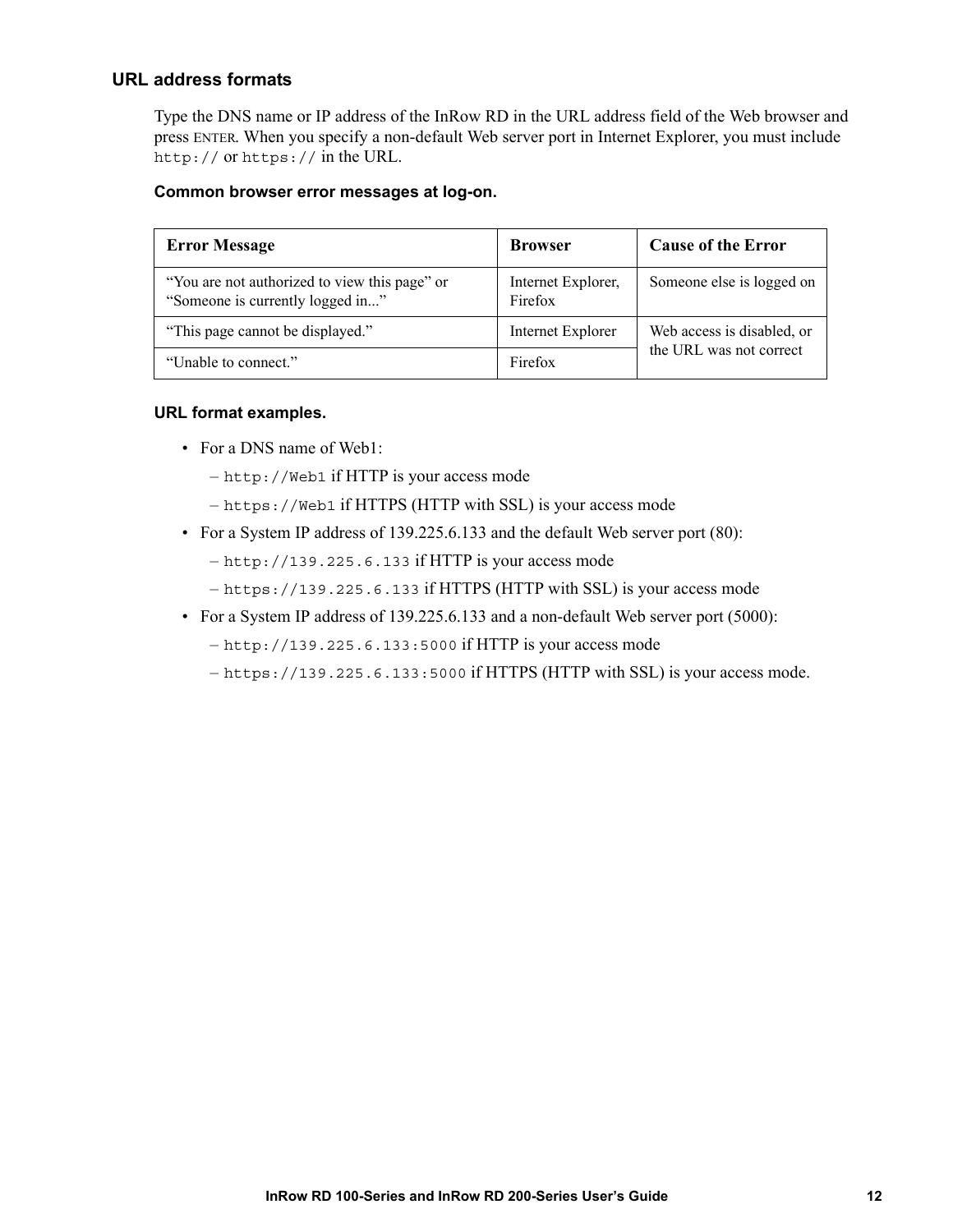### <span id="page-19-0"></span>**Home Page**

### <span id="page-19-1"></span>**Overview**

On the **Overview** page of the **Home** tab, displayed when you log on to the Web interface, you can view active alarm conditions and the most recent events recorded in the event log.

**Quick status icons.** At the upper right corner of every page, one or more icons and accompanying text indicate the current operating status of the InRow RD and the number of active alarms of that severity:

| Icon | <b>Description</b>                                                                                                           |
|------|------------------------------------------------------------------------------------------------------------------------------|
|      | Critical: A critical alarm exists, which requires immediate action.                                                          |
|      | Warning: An alarm condition requires attention and could jeopardize your data or<br>equipment if its cause is not addressed. |
|      | <b>Online</b> : No alarms are present, and the InRow RD is operating normally.                                               |

**Active Alarms.** The **Active Alarms** section of the **Overview** page summarizes the status of the InRow RD:

- The **Online** icon displays if no alarms exist.
- One or both of the other icons (**Critical** and **Warning**) display if any alarms exist, and after each icon, the number of active alarms of that severity.

To return to the **Home** page to view its summary of InRow RD status, including the active alarms, click a quick status icon on any page of the interface.

**Group.** The **Group** section lists the cooling output provided by the group, the target temperatures for air entering and leaving the InRow RD, and the highest and lowest recorded temperatures of air entering and leaving the InRow RDs in the group. Click **More Status** to view additional overview information about the group.

**Unit.** The Unit section displays the name and location of the cooling unit, and lists its operating mode, the cooling output it is providing, and the temperature of air entering the unit enclosure. Click More Status to view additional overview information about the unit.

**Recent Device Events.** The **Recent Device Events** section displays, in reverse chronological order, the events that occurred most recently and the dates and times they occurred. Click **More Events** to view the entire event log.

### <span id="page-19-2"></span>**Alarm Status**

From the **Home** tab, click **Alarm Status** on the top menu bar to view the severity and description of each active alarm or to clear all of the active group and unit alarms.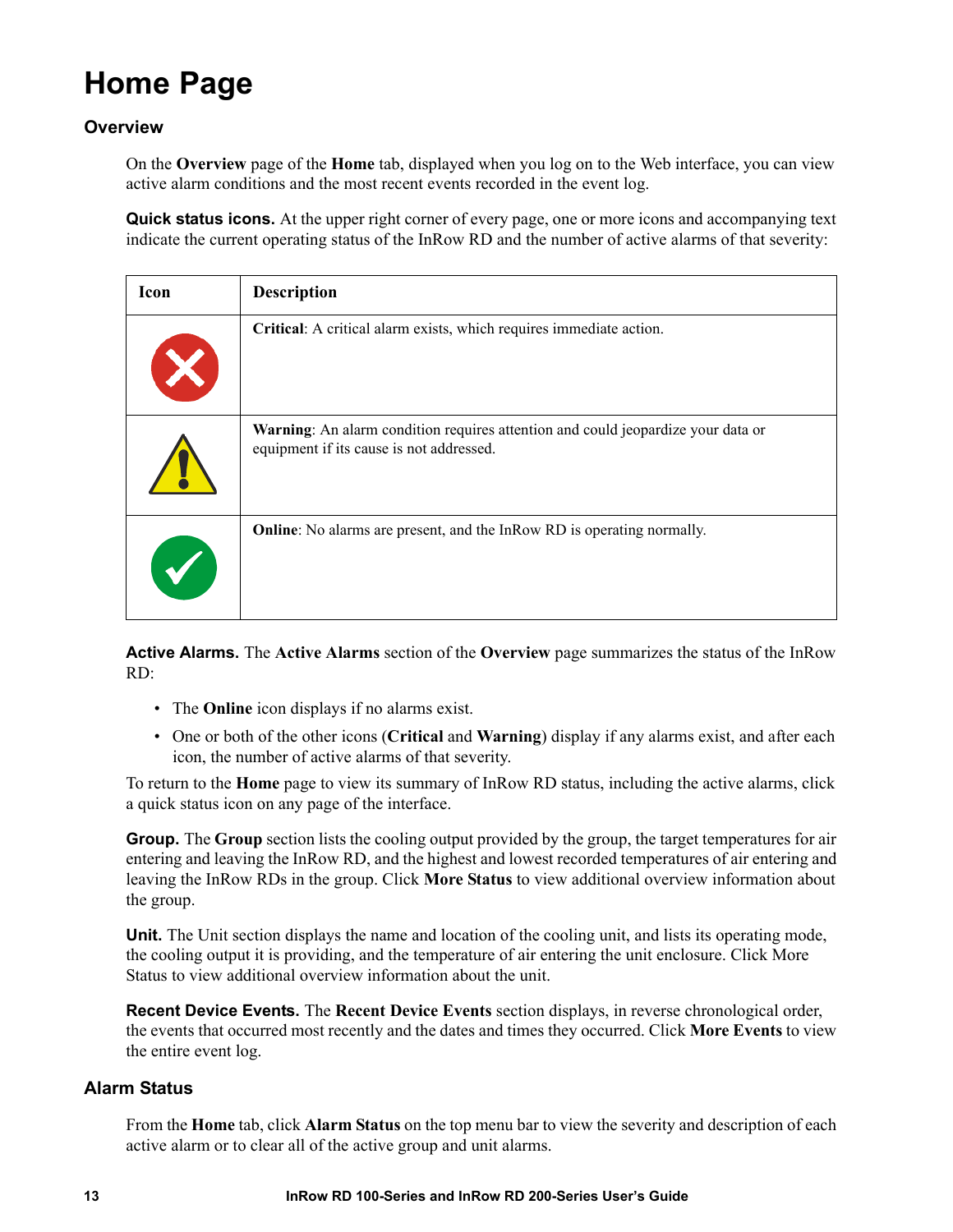### <span id="page-20-1"></span><span id="page-20-0"></span>**How to Use the Tabs, Menus, and Links**

### **Tabs**

In addition to the tab for the **Home** page, the following tabs are displayed. Click a tab to display a set of menu options:

- **Group**: View the status of all InRow RDs in the group. View active alarms and recent events. Configure thresholds and other parameters related to the group.
- **Unit**: Display InRow RD status, configure InRow RD parameters, configure and schedule maintenance, and view information about the InRow RD.
- **Logs**: View and configure event and data logs.
- **Administration**: Configure security, network connection, notification, and general settings.

#### <span id="page-20-2"></span>**Menus**

**Left navigation menu.** Each tab (except the tab for the home page) has a left navigation menu, consisting of headings and options:

- If a heading has indented option names below it, the heading itself is not a navigational link. Click an option to display or configure parameters.
- If a heading has no indented option names, the heading itself is the navigational link. Click the heading to display or configure parameters.

**Top menu bar.** The **Administration** tab has a selection of menu options on the top menu bar. Select one of the menu options to display its left navigation menu.

### <span id="page-20-3"></span>**Quick Links**

At the lower left on each page of the interface, there are three configurable links. By default, the links access the URLs for these Web pages:

- **Link 1**: The home page of the APC Web site.
- **Link 2**: Demonstrations of APC Web-enabled products.
- **Link 3**: Information on APC Re[mote Monitoring Services.](#page-56-3)



To reconfigure the links, see "Configuring Links" on page 50.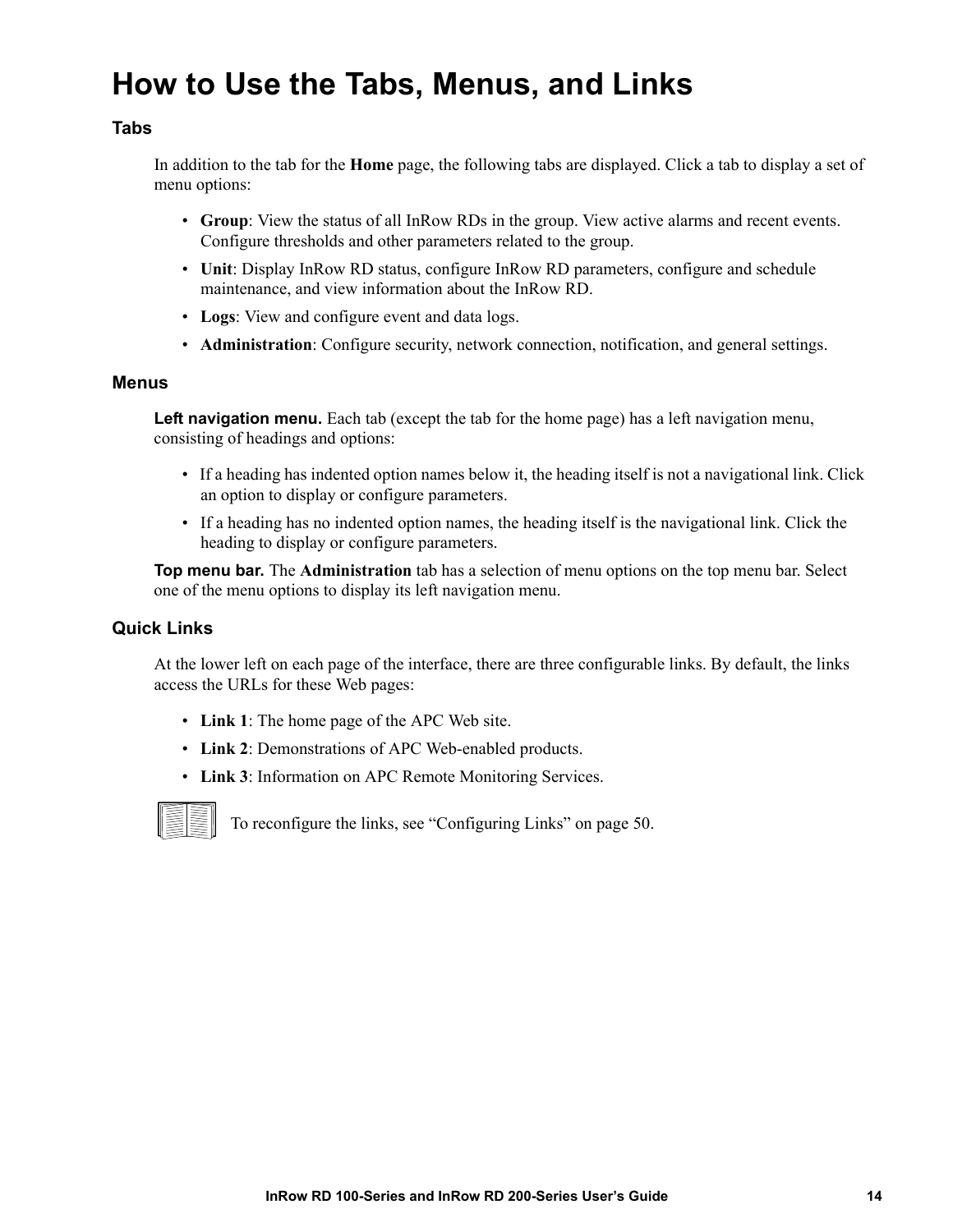## <span id="page-21-0"></span>**Group and Unit Configuration**

### <span id="page-21-1"></span>**Viewing and Configuring Group Settings**

### <span id="page-21-2"></span>**Overview page**

The **Overview** page, which displays by default the first time you select the **Group** tab, provides basic group status information.

- **Cool Setpoint**—The target value for the air temperature. A Cool setpoint equal or above the Supply Air Setpoint indicates that the group is operating normally. The Cool Setpoint should be set a few degrees above the Supply Air Setpoint when operating in the InRow mode.
- **Supply Air Setpoint**—The target value for air leaving the cooling units in the group. The Supply Air Setpoint should be set a few degrees below the Cool Setpoint to ensure that the group is operating normally.
- **Air Flow**—The amount of air flow provided by the group.
- **Maximum Return Air Temperature**—The highest return temperature recorded in the group.
- **Minimum Return Air Temperature**—The lowest return temperature recorded in the group.
- **Cool Output**—The actual cooling output of the group.
- **Cool Demand**—The amount of cooling the group requires from the units to maintain the Cool Setpoint.

### <span id="page-21-3"></span>**Setpoints page**

Use the **Setpoints** page to configure the temperature setpoints, capacity control mode, and fan speed mode for the cooling group.

- **Cool Setpoint**—The target value for the air temperature. The Cool Setpoint value must be equal to or greater than the Supply Air Setpoint value.
- **Cool Deadband**—The hysteresis value that prevents the unit from turning on and turning off too rapidly. For a cooling unit to activate its compressor, the air temperature must exceed the Cool Setpoint plus the Cool Deadband.
- **Supply Air Setpoint**—The target value for air leaving the cooling units in the group. The Supply Air Setpoint value must be equal to or below the Cool Setpoint value.
- **Capacity Control**—The method the units will use to regulate the cooling demand. **Discrete** is used for the Spot Cooling configuration mode only. Use **Proportional** for all othe configuration modes.
	- **Proportional Mode**—The unit modulates the fan speeds and Hot Gas Bypass Valve (HGBV) to match the cooling output to the load demand, so the compressor turns off less frequently.
	- **Discrete Mode**—The unit runs the fans at a set speed with the HGBV fully closed. The unit activates the compressor when the Return Air Temperature reaches the Cool Setpoint plus the Cool Deadband. The unit deactivates the compressor when the Return Air Temperature reaches the Cool Setpoint.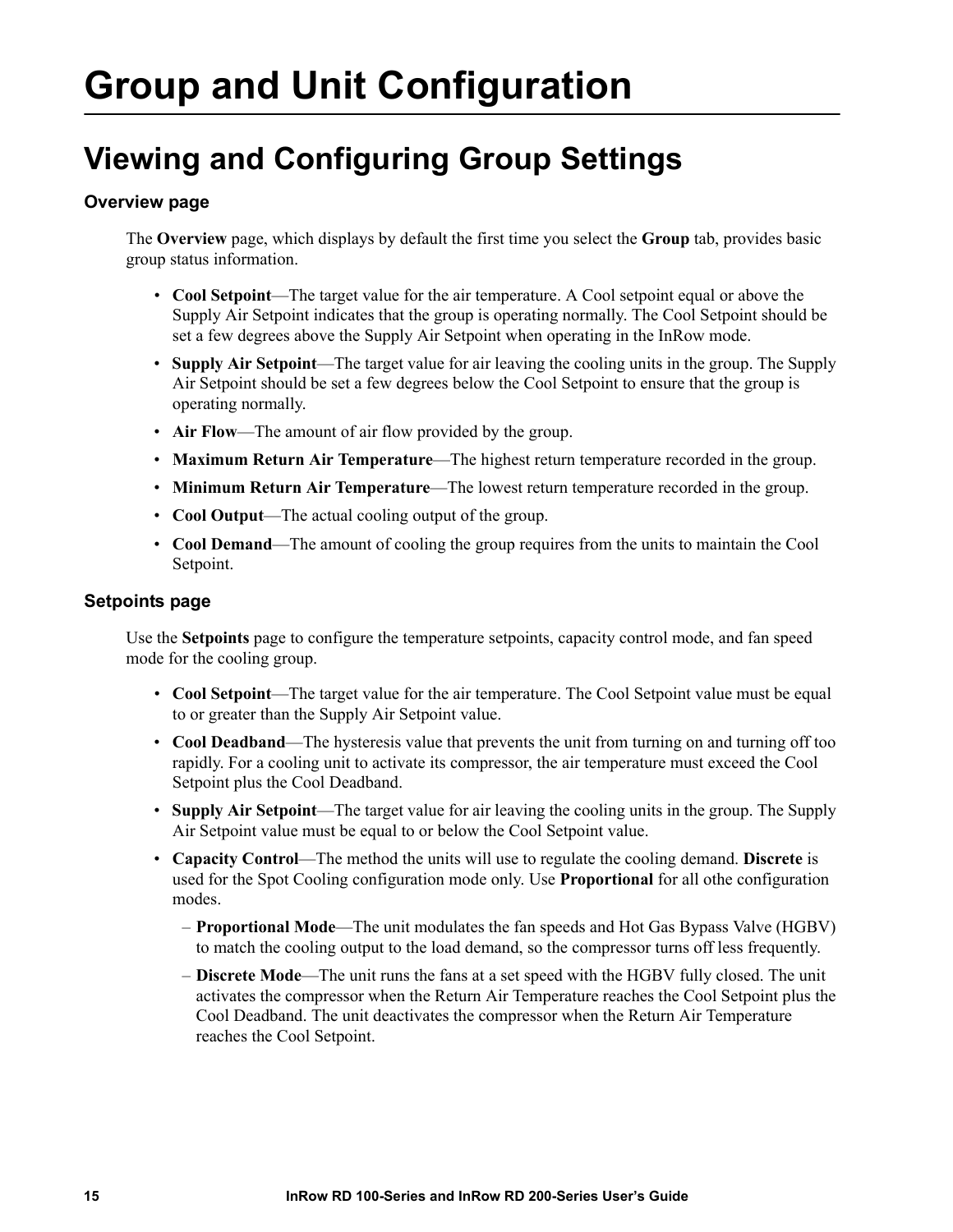- **Fan Speed Preference** The preferred fan speed for normal operation of the cooling unit. Selecting the RACS or HACS mode sets the desired temperature difference between the rack inlet air temperature and the rack outlet air temperature.
- **Fan Speed Control** (Spot Proportional, In-Row, RACS or HACS cooling modes)—The method the units will use to control fan speed, **Automatic** or **Manual**.

– **Automatic**—The unit controls the evaporator fan speed based on cooling demand.

– **Manual**—The evaporator fan speed is fixed at a constant speed. Use the **Fan Speed Preference** setting to define the default speed.

### <span id="page-22-0"></span>**Configuration page**

Use the settings on the Configuration page to define how the units will divide the cooling load:

• **Number of Units in Group**—Specify the number of units in the group. Valid values are 1–12.



**Note:** If you only have one air conditioner, select **1** from the **Number of Units in Group** drop-down list and define the group settings.

- **Number of Backup Units**—Specify the number of backup units in the group. Valid values are 0–11.
- **Run-Time Balancing Enable—Enable this option (the default setting) to balance the unit run** time across the units in the group and to ensure that all units have consistent operating time. Disable this option if the unit is using the Spot Cooling mode.
- **Load Assist Enable**—Define whether the backup units will assist the primary units when the cooling demand exceeds the cooling output capacity of the primary units.
- **Configuration Type**—The air flow control strategy the Group uses. You can change this setting only when all of the units in the group are in Standby mode.
	- **Spot**—The unit regulates the Return Air Temperature. The Rack Inlet Air Temperature sensor is ignored for control purposes. Use this option for standalone units only.
	- **Rack Air Containment System** (RACS)—Air flow in the enclosure is controlled by a ducting system fitted to the enclosure.
	- **Hot Aisle Containment System** (HACS)—Air flow in the room is controlled by enclosing the hot air aisle.
	- **In-Row**—Air flow is horizontal to allow in-row operation of cooling solutions. (Backup and Load Assist functions are disabled in InRow mode.)

Only an APC Field Service Engineer may change these values:

- **Cool Gain "P"**—Set the proportional multiplier to correct for differences between the selected control sensor's actual temperature and the setpoint.
- **Cool Reset Rate "I"**—Set the integral multiplier to correct for the proportional offset.
- **Cool Derivative "D"**—Set the derivative multiplier to counteract overshoot and droop during changes in the room load.

#### <span id="page-22-1"></span>**Units page**

View a list of units in the group. For each unit, view its location, unit-type, application firmware version, and IP address.

To ensure optimal group performance, confirm that the units use the same application firmware version.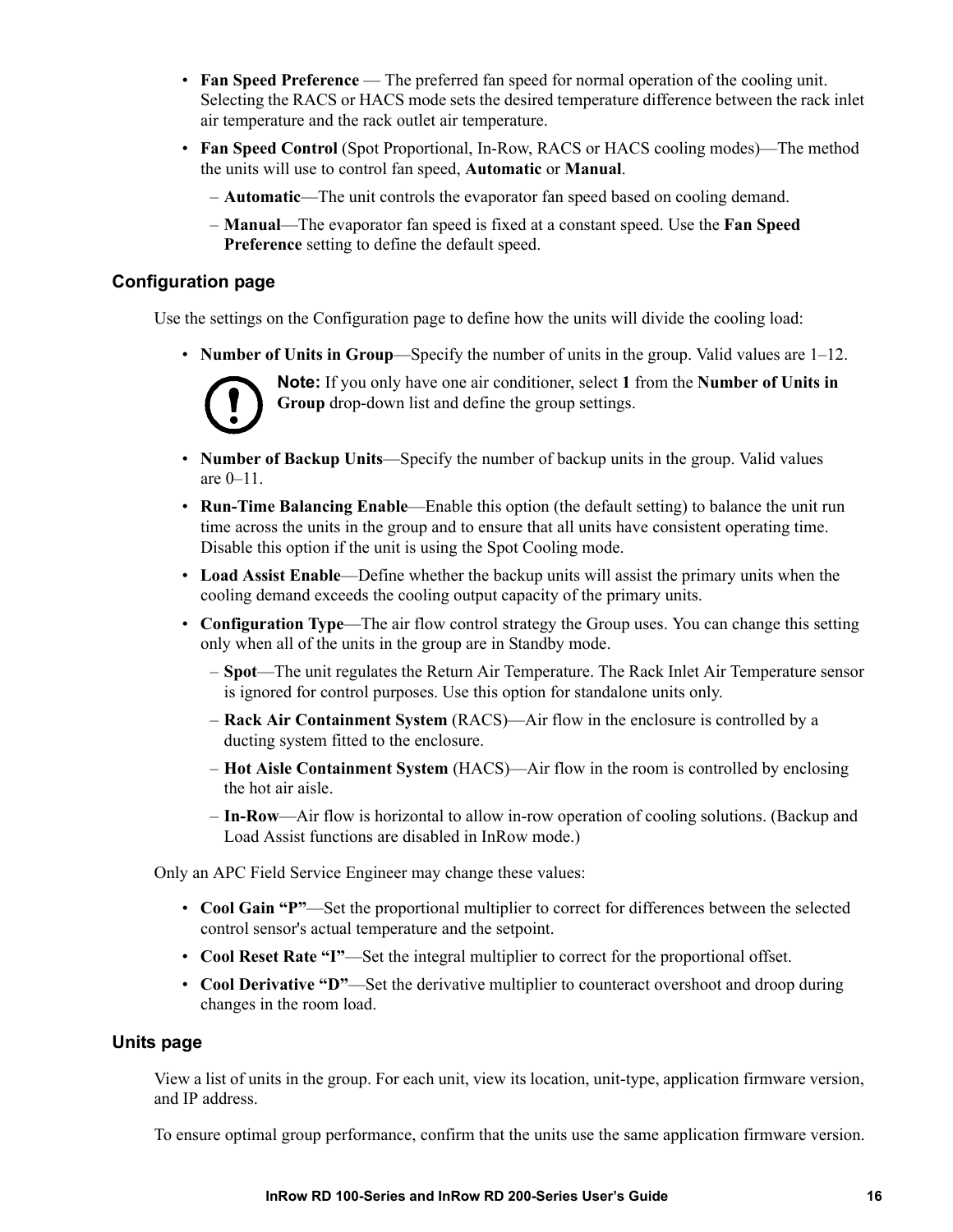The value InRow RD should always display in the unit-type field. You can group InRow RD 100-series and InRow RD 200-series units, but do not attempt to connect other cooling-unit models to the group. Doing so may cause communication problems and prevent the group from operating correctly.



To configure the name and location of a unit, see "Identification" on page 18.

### <span id="page-23-1"></span><span id="page-23-0"></span>**Viewing and Configuring Unit Settings**

### **Status > Overview page**

The **Overview** page, which displays by default the first time you select the **Unit** tab, provides basic unit status information.

- **Operating Mode**—The current operating mode of the unit:
	- **On**—The unit is providing cooling.
	- **Standby**—The user turned off the cooling functions of the unit, or the input contact is in an abnormal state.
	- **Idle**—The unit is not providing cooling because it has active alarms.
	- **Refrig**—The unit is in Refrigerant Fill mode.
- **Compressor State**—The present operating status (on or off) of the compressor for this unit.
- **Cool Output**—The amount of cooling provided by the unit.
- **Cool Demand**—The amount of cooling that is currently required.
- **Rack Inlet Temperature**—The temperature of air entering the enclosure.
- **Supply Air Temperature**—The temperature of air leaving the unit.
- **Return Air Temperature**—The temperature of air entering the unit.
- **Suction Temperature**—The temperature of the low pressure (suction) refrigerant line.
- **Air Flow**—The amount of air that must flow through the evaporator to maintain the setpoint temperature.
- **Fan Speed**—The speed of the fans that regulate air flow through the evaporator.
- **Fluid Valve Position (ACRD100)**—The position of the valve that regulates fluid flow through the unit (0% indicates that the valve is fully closed and 100% indicates that it is fully opened).
- **Hot Gas Bypass Valve Position (ACRD200)**—The position of the valve that regulates hot gas bypass (0% indicates that the valve is fully closed and 100% indicates that it is fully opened).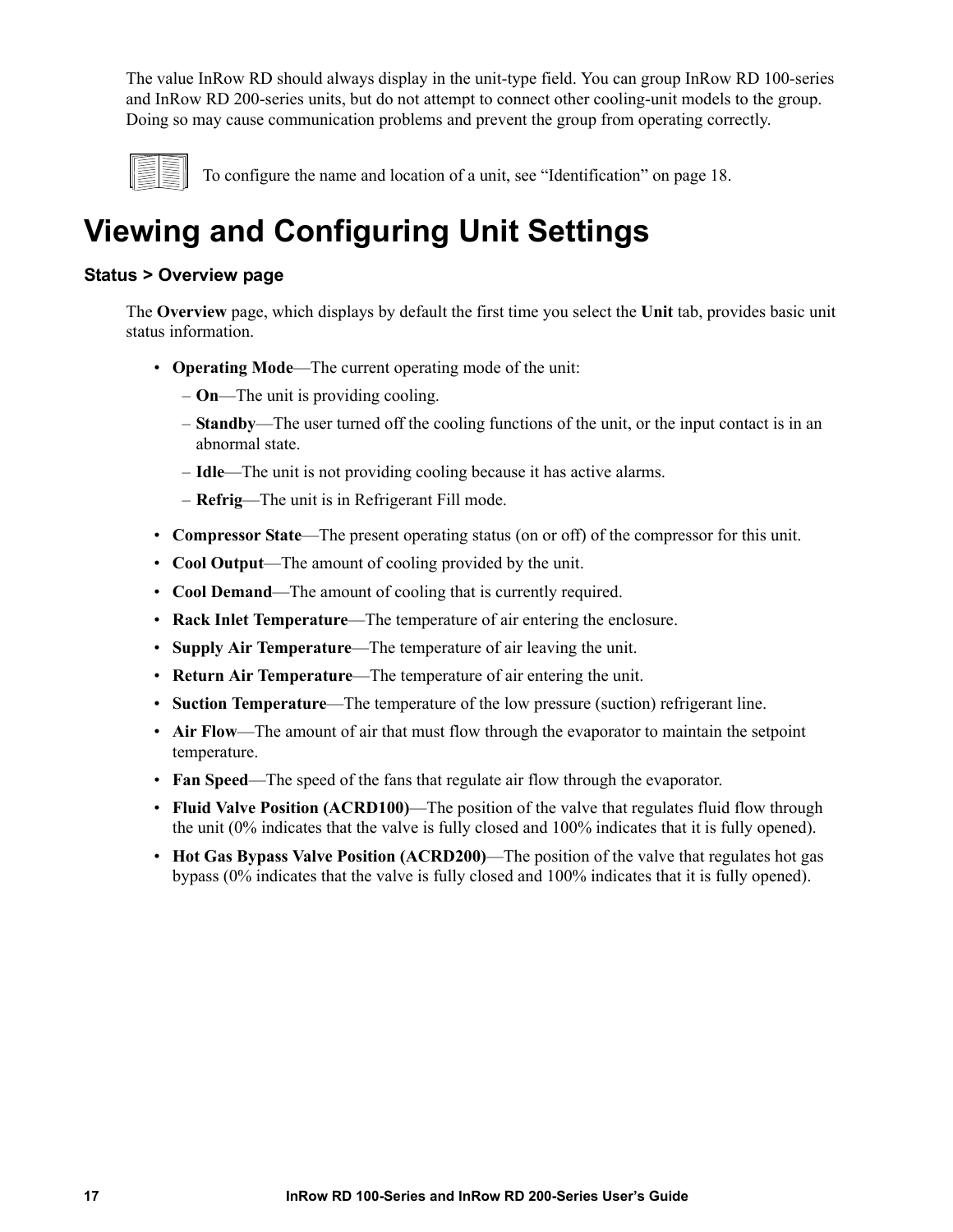### <span id="page-24-0"></span>**Status > Detailed Status page**

- **Input State**—The current state of the input contact. If the input contact is in an abnormal state, an alarm occurs and the unit changes its operating mode to Standby.
- **Output State**—The current state of the output relay. An alarm will cause the output relay to change from its normal state.
- **OHE Input State**—The current state of the Outside Heat Exchanger (OHE) input. An alarm is generated if the current state differs from the configured normal state.
- **OHE Output State**—The current state of the OHE output.
- **Filter Differential Pressure**—The difference in pressure on either side of the air filters. A high differential pressure could indicate a clogged filter.
- **Suction Pressure**—The pressure of the low pressure (suction) refrigerant line.
- **Discharge Pressure**—The pressure of the high pressure (discharge) refrigerant line.
- **Superheat Temperature**—The difference between the suction temperature and the evaporator dew point temperature.

#### <span id="page-24-1"></span>**Identification page**

**Factory Information.** This information is useful to APC Customer Support in helping to troubleshoot any problems you may be having with this unit.

- **Model Number**—The model number of the unit.
- **Serial Number**—The serial number of the unit.
- **Controller Firmware**—The version of the controller firmware.
- **Hardware Revision**—The version of the hardware.
- **Date of Manufacture**—The date on which the manufacture of this device was completed.

**Identification.** This information identifies the unit on the Overview page of the Home tab.

- **Name**—The name to assign to the unit.
- **Location**—The physical location of the unit.

### <span id="page-24-2"></span>**Run Hours page**

View the number of hours the unit and its components have been in operation. The air filter, fans, condensate pump, compressor, and upper and lower fan power supplies require routine maintenance. After you perform maintenance on a component, select its **Reset** check box and click **Apply** to reset the run-hours to zero (0).



For informat[ion about routine maintenan](http://www.apc.com)ce, see the *Operation Manual* for your unit, provided on the *Utility* CD or the APC Web site, **www.apc.com**.

### <span id="page-24-3"></span>**Service Intervals page**

Define the number of weeks after which an air filter must be cleaned or replaced (18 weeks, by default). By default, the unit generates an alarm when the interval expires. To disable the alarm, clear the **Alarm** check box and click **Apply**.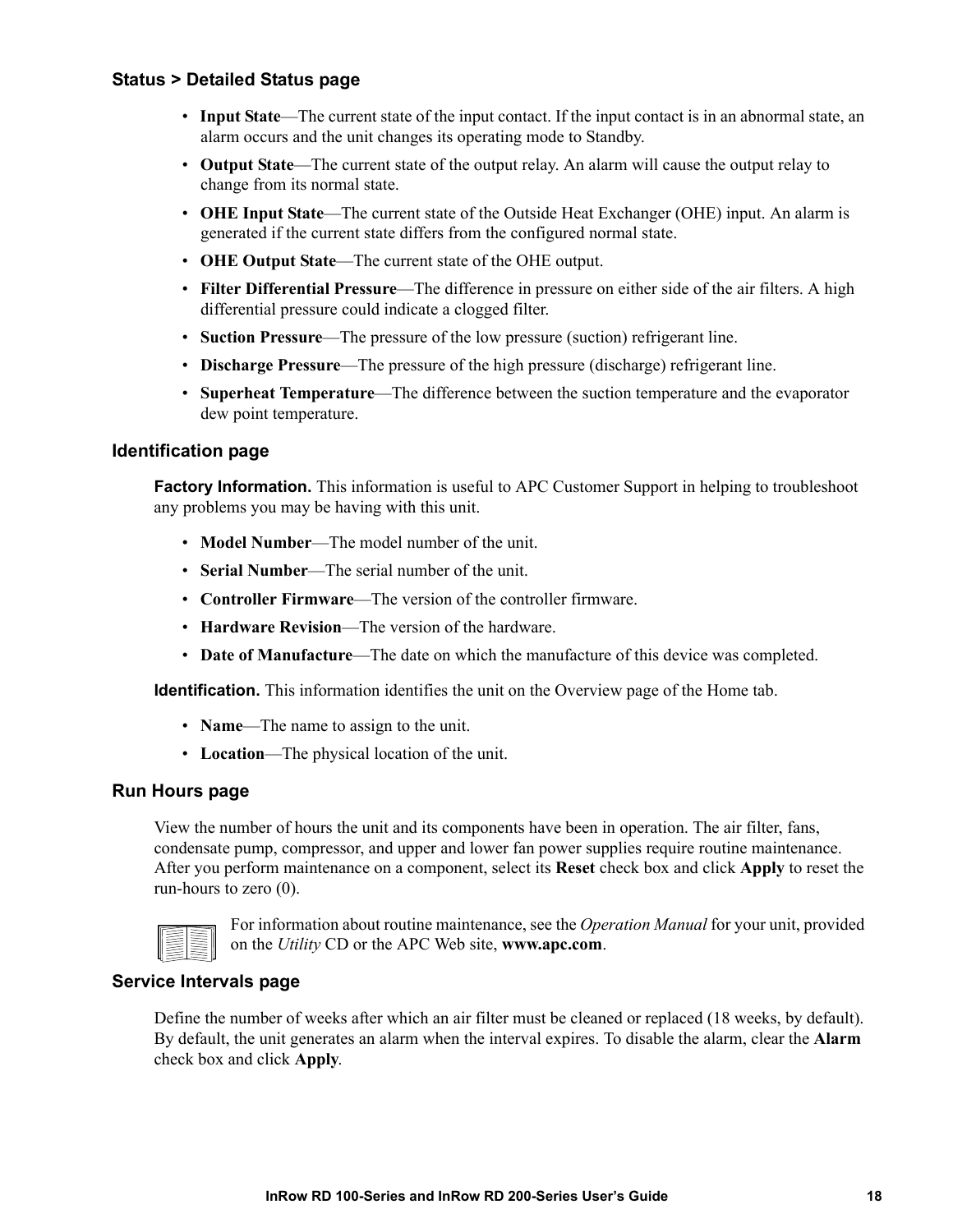### <span id="page-25-0"></span>**Thresholds page**

**Sensor Values.** View the temperature values reported by these sensors:

- **Rack Inlet Temperature**—The temperature of air entering the enclosure on which the Rack Inlet Temperature Sensor is installed.
- **Supply Air Temperature**—The temperature of air leaving the unit.
- **Return Air Temperature**—The temperature of air entering the unit.

**Thresholds.** Configure the temperature thresholds:

- **Rack Inlet High Temperature**—Specify the high-temperature threshold. If air entering the enclosure is above this temperature, the unit generates an alarm.
- **Supply Air High Temperature**—Specify the high temperature threshold for air leaving the unit. If the temperature exceeds this threshold, the unit generates an alarm.
- **Return Air High Temperature**—Specify the high temperature threshold for air entering the unit. If the temperature exceeds this threshold, the unit generates an alarm.

#### <span id="page-25-1"></span>**Configuration page**

Configure the startup delay, define the normal state of input contacts and output relays that affect the behavior of the unit, define how the unit will respond when an alarm condition is detected, and specify the units of measure the unit will use.

- **Startup Delay**—Set the delay that begins when power is applied and ends when the unit starts. Valid values are 0 to 999 seconds.
- **Idle on Leak Detect**—Idle the unit when a leak is detected. By default, this feature is not activated.
- **Input Normal State**—Define the normal state of the input, open or closed. The unit changes its operating mode to Standby when the input is not in its normal state.
- **Output Normal State**—Define the normal state of the output, open or closed. When one or more alarms are present on the output source, the output will be set to its abnormal state.
- **Output Source**—Define the type of alarm that will change the state of the output.
- **OHE Input Normal State**—Define the normal state of the Outside Heat Exchanger (OHE), open or closed. An alarm is generated if the current state differs from the configured normal state.
- **Unit Role Override**—When set to Automatic (the default setting), the system defines whether this unit is used as a primary or redundant unit. When set to Forced On, the unit is always a primary unit.
- **Idle on Cool Fail—Idle** the unit when the supply temperature exceeds 90°F (32.2°C) for a maximum of five minutes. The time limit decreases as the temperature rises. By default, this feature is enabled.
- **Display Units**—Define whether this interface will display Metric or US units of measure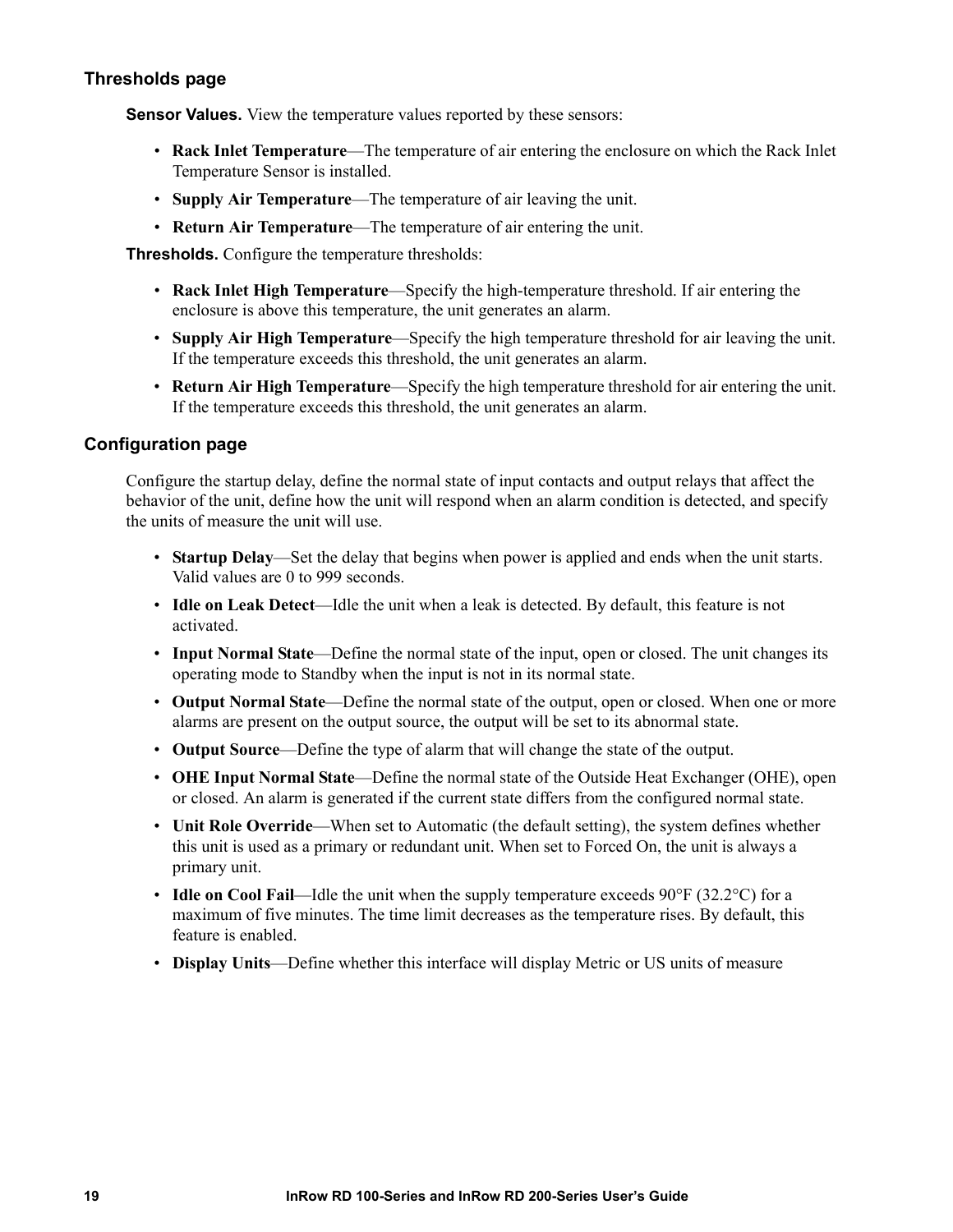### <span id="page-26-1"></span><span id="page-26-0"></span>**Use the Event and Data Logs**

### **Event log**

### **Path: Logs > Events >** *options*

You can view, filter, or delete the event log. By default, the log displays all events recorded during the last two days, in reverse chronological order.

For lists of all configurable events and their current configuration, select the **Administration** tab, **Notification** on the top menu bar, and **by event** under **Event Actions** on the left navigation menu.



See "Configuring by event" on page 42.

### **To display the event log (Logs > Events > log):**

- By default, view the event log as a page of the Web interface. The most recent event is recorded on page 1. In the navigation bar below the log:
	- Click a page number to open a specific page of the log.
	- Click **Previous** or **Next** to view the events recorded immediately before or after the events listed on the open page.
	- Click **<<** to return to the first page or click **>>** to view the last page of the log.
- To see the listed events on one page, click **Launch Log in New Window** from the event log page to display a full-screen view of the log.



**Note:** In your browser's options, JavaScript<sup>®</sup> must be enabled for you to use the **[Launch Log in New Window](#page-29-0)** button.

You can also use FTP or SCP to view the event log. See "How to use FTP or SCP to retrieve log files" on page 23.

### **To filter the log (Logs > Events > log):**

• **Filtering the log by date or time:** To display the entire event log, or to change the number of days or weeks for which the log displays the most recent events, select **Last**. Select a time range from the drop-down menu, then click **Apply**. The filter configuration is saved until the InRow RD restarts.

To display events logged during a specific time range, select **From**. Specify the beginning and ending times (using the 24-hour clock format) and dates for which to display events, then click **Apply**. The filter configuration is saved until the InRow RD restarts.

• **Filtering the log by event**: To specify the events that display in the log, click **Filter Log**. Clear the checkbox of an event category or alarm severity level to remove it from view. Text at the upper right corner of the event log page indicates that a filter is active.

As Administrator, click **Save As Default** to save this filter as the default log view for all users. If you do not click **Save As Default**, the filter is active until you clear it or until the InRow RD restarts.

To remove an active filter, click **Filter Log**, then **Clear Filter (Show All)**.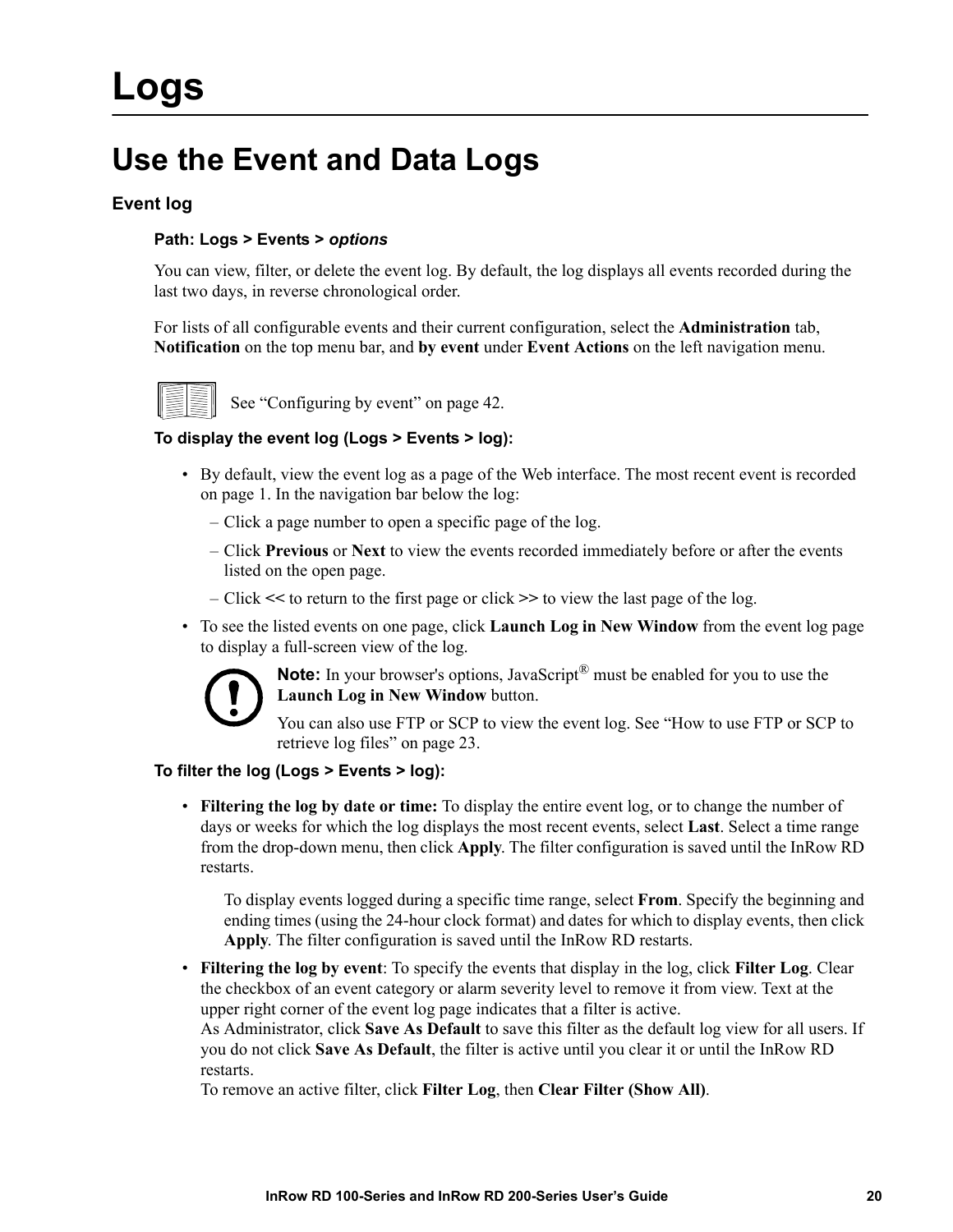

**Note:** Events are processed through the filter using **OR** logic.

- Events that you do not select from the **Filter By Severity** list never display in the filtered event log, even if the event occurs in a category you selected from the **Filter by Category** list.
- Events that you do not select from the **Filter by Category** list never display in the filtered event log, even if devices in the category enter an alarm state you selected from the **Filter by Severity** list.

### **To delete the log (Logs > Events > log):**

To delete all events recorded in the log, click **Clear Log** on the Web page that displays the log. Deleted events cannot be retrieved.



To [disable the logging of events based o](#page-48-0)n their assigned severity level or their event category, see "Configuring by group" on page 42.

### **To configure reverse lookup (Logs > Events > reverse lookup):**

Reverse lookup is disabled by default. Enable this feature unless you have no DNS server configured or have poor network performance because of heavy network traffic.

With reverse lookup enabled, when a network-related event occurs, both the IP address and the domain name for the networked device associated with the event are logged in the event log. If no domain name entry exists for the device, only its IP address is logged with the event. Since domain names generally change less frequently than IP addresses, enabling reverse lookup can improve the ability to identify addresses of networked devices that are causing events.

### <span id="page-27-0"></span>**Data log**

### **Path: Logs > Data >** *options*

View a log of measurements about the InRow RD. Each entry is listed by the date and time the data was recorded.

### **To display the data log (Logs > Data > log):**

- By default, view the data log as a page of the Web interface.
- To see the listed data on one page, click **Launch Log in New Window** from the data log page to display a full-screen view of the log.



**Note:** [In your browser's options, JavaScript](#page-29-0)<sup>®</sup> must be enabled for you to use the **Launch Log in New Window** button. You can also use FTP or SCP to view the event log. See "How to use FTP or SCP to retrieve log files" on page 23.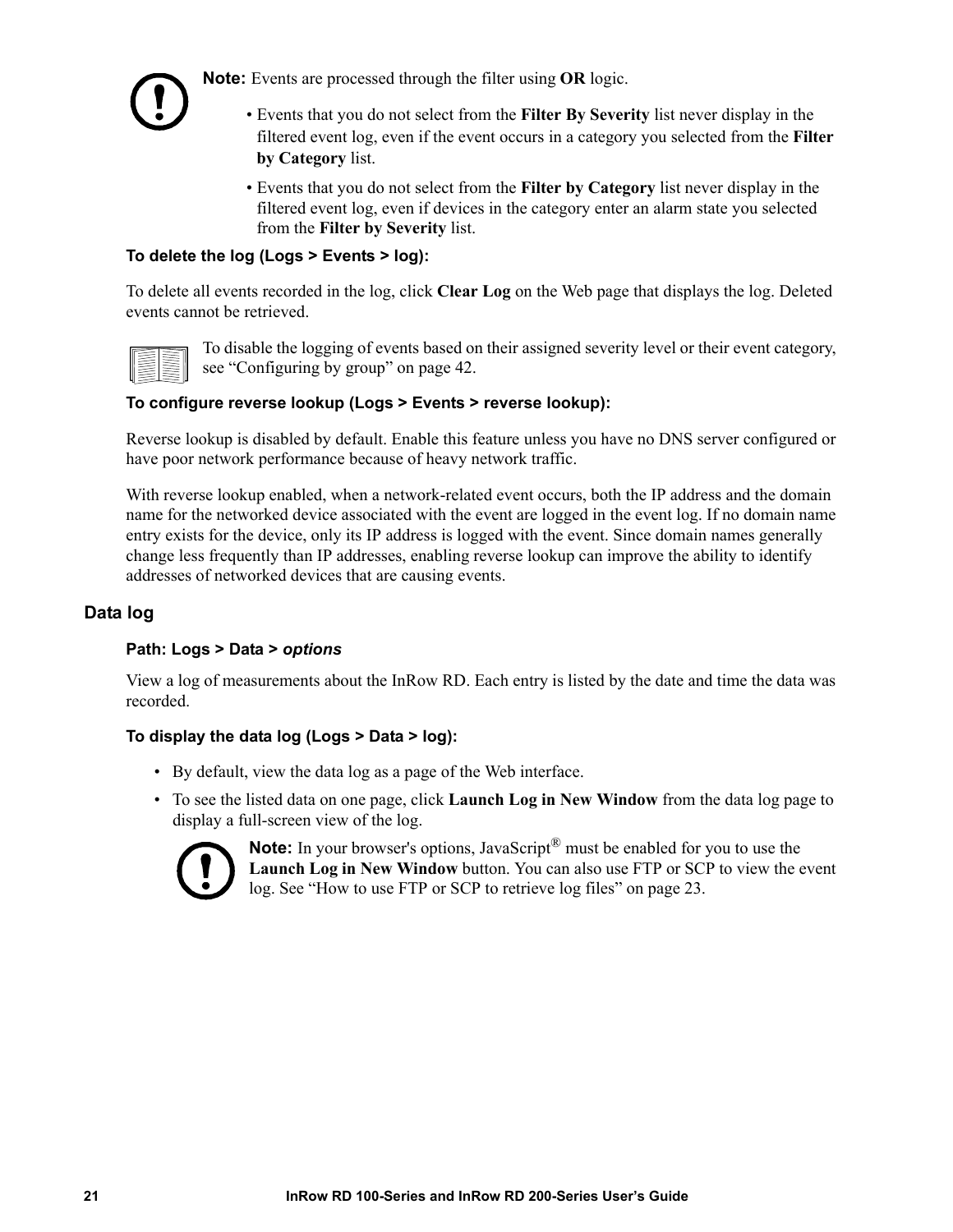### **To filter the log by date or time (Logs > Data > log):**

To display the entire data log, or to change the number of days or weeks for which the log displays the most recent events, select **Last**. Select a time range from the drop-down menu, then click **Apply**. The filter configuration is saved until the device restarts.

To display data logged during a specific time range, select **From**. Specify the beginning and ending times (using the 24-hour clock format) and dates for which to display data, then click **Apply**. The filter configuration is saved until the device restarts.

#### **To delete the data log:**

To delete all data recorded in the log, click **Clear Data Log** on the Web page that displays the log. Deleted data cannot be retrieved.

### **To set the data collection to graphing (Logs > Data > graphing):**

Use this option to create an interactive data graph. Select a maximum of four data parameters from the **Graph Data** pull down menu. Choose a time frame from the **Graph Time** pull down menu or enter a date range in the **From** and **To** fields. Click **Apply** to generate the graph.

Click **Launch Graph in New Window** to launch the graph in a new browser window that provides a full-screen view.

Use the zoom tool above the graph to magnify the data shown on the screen. You can also click on any point in the graph to center and magnify that point on the screen. Use the left or right arrows above the graph to navigate through the data displayed in the magnified graph. Hover over any horizontal line in the graph to view the date, time and Y-axis value for that data record.

### **To set the data collection interval (Logs > Data > interval):**

Define, in the **Log Interval** setting, how frequently data is sampled and stored in the data log, and view the calculation of how many days of data the log can store, based on the interval you selected. When the log is full, the older entries are deleted. To avoid automatic deletion of older data, enable and configure data log rotation, described in the next section.

### **To configure data log rotation (Logs > Data > rotation):**

Set up a password-protected data log repository on a specified FTP server. Enabling rotation causes the contents of the data log to be appended to the file you specify by name and location. Updates to this file occur at the upload interval you specify.

| <b>Parameter</b>          | <b>Description</b>                                                                                                                                                                                                   |
|---------------------------|----------------------------------------------------------------------------------------------------------------------------------------------------------------------------------------------------------------------|
| Data Log Rotation         | Enable or disable (the default) data log rotation.                                                                                                                                                                   |
| <b>FTP Server Address</b> | The location of the FTP server where the data repository file is stored.                                                                                                                                             |
| User Name                 | The user name required to send data to the repository file. This User Name<br>must also be configured to have read and write access to the data repository<br>file and the directory (folder) in which it is stored. |
| Password                  | The password required to send data to the repository file.                                                                                                                                                           |
| File Path                 | The path to the repository file.                                                                                                                                                                                     |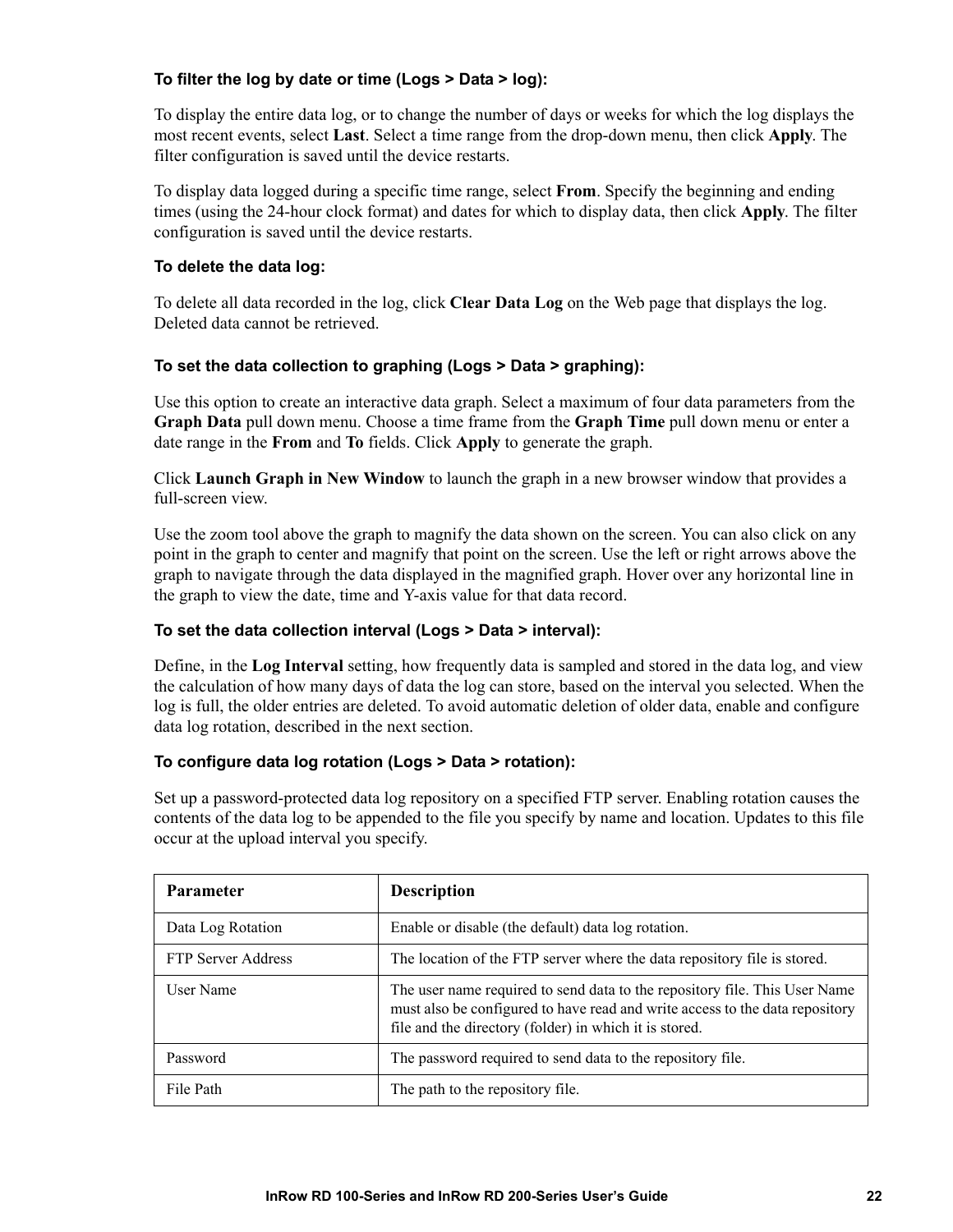| <b>Parameter</b>                 | <b>Description</b>                                                                            |
|----------------------------------|-----------------------------------------------------------------------------------------------|
| Filename                         | The name of the repository file (an ASCII text file).                                         |
| Delay $X$ hours between uploads. | The number of hours between uploads of data to the file.                                      |
| Upload every $X$ minutes         | The number of minutes between attempts to upload data to the file after an<br>upload failure. |
| Up to $X$ times                  | The maximum number of times the upload will be attempted after an initial<br>failure.         |
| Until Upload Succeeds            | Attempt to upload the file until the transfer is completed.                                   |

### <span id="page-29-0"></span>**How to use FTP or SCP to retrieve log files**

An Administrator or Device User can use FTP or SCP to retrieve a tab-delineated event log file (*event.txt*) or data log file (*data.txt*) and import it into a spreadsheet.

- The file reports all events or data recorded since the log was last deleted or (for the data log) truncated because it reached maximum size.
- The file includes information that the event log or data log does not display.
	- The version of the file format (first field)
	- The date and time the file was retrieved
	- The **Name**, **Contact**, and **Location** values and IP address of the InRow RD
	- The unique **Event Code** for each recorded event (*event.txt* file only)



**Note:** The InRow RD uses a four-digit year for log entries. You may need to select a four-digit date format in your spreadsheet application to display all four digits.

If you are using the encryption-based security protocols for your system, use Secure CoPy (SCP) to retrieve the log file.

If you are using unencrypted authentication methods for the security of your system, use FTP to retrieve the log file.

|--|

See the *Security Handbook*, available on the *Utility* CD provided with your InRow RD or on the APC Web site (**www.apc.com**), for information on available protocols and methods for setting up the type of security you need.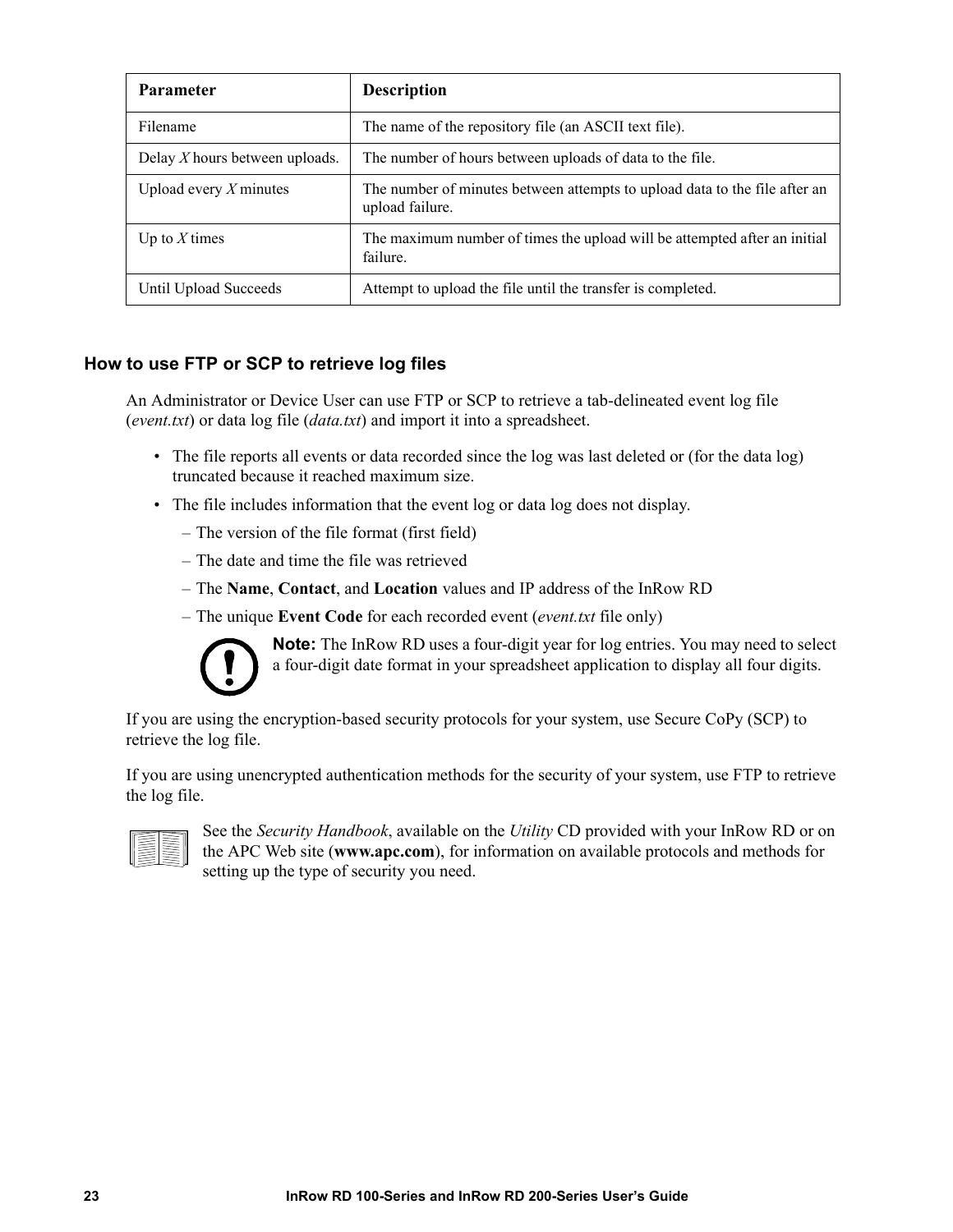**To use SCP to retrieve the files.** To use SCP to retrieve the *event.txt* file, use the following command:

```
scp username@hostname_or_ip_address:event.txt ./event.txt
```
To use SCP to retrieve the *data.txt* file, use the following command:

```
scp username@hostname_or_ip_address:data.txt ./data.txt
```
**To use FTP to retrieve the files.** To use FTP to retrieve the *event.txt* or *data.txt* file:

1. At a command prompt, type ftp and the IP address of the InRow RD, and press ENTER.

If the **Port** setting for the **FTP Server** option (set through the **Network** menu of the **Administration** tab) has been changed from its default (**21**), you must use the non-default value in the FTP command. For Windows FTP clients, use the following command, including spaces. (For some FTP clients, you must use a colon instead of a space between the IP address and the port number.)

```
ftp>open ip_address port_number
```


[To set a non-default](#page-46-1) port value to enhance security for the FTP Server, see "FTP Server" on page 40. You can specify any port from 5001 to 32768.

- 2. Use the case-sensitive **User Name** and **Password** for Administrator or Device User to log on. For Administrator, **apc** is the default for **User Name** and **Password**. For the Device User, the defaults are **device** for **User Name** and **apc** for **Password**.
- 3. Use the **get** command to transmit the text of a log to your local drive.

```
ftp>get event.txt
or
```
ftp>**get data.txt**

4. You can use the **del** command to clear the contents of either log.

```
ftp>del event.txt
```
or

ftp>**del data.txt**

You will not be asked to confirm the deletion.

- If you clear the data log, the event log records a deleted-log event.
- If you clear the event log, a new *event.txt* file records the event.
- 5. Type quit at the ftp> prompt to exit from FTP.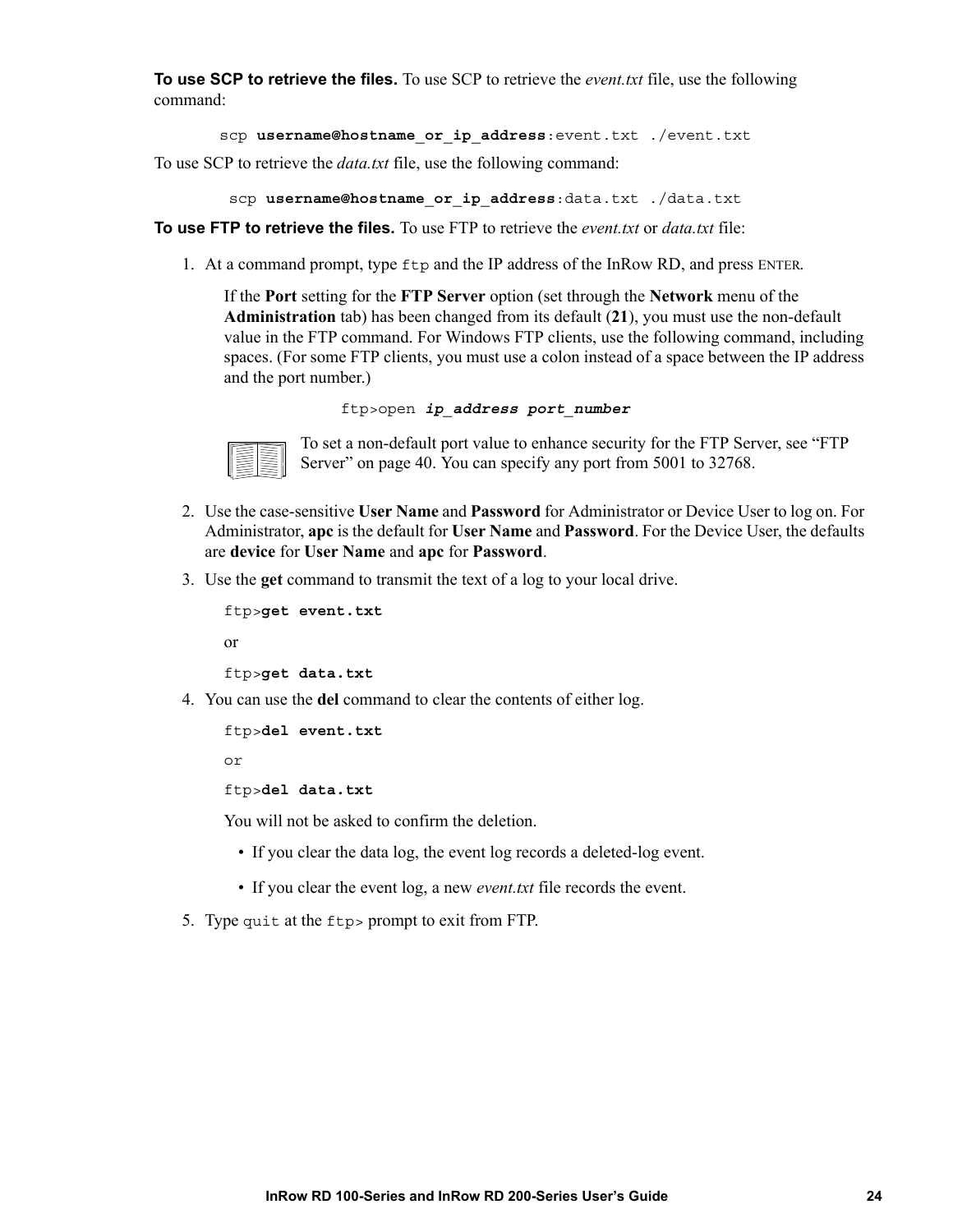### <span id="page-31-5"></span><span id="page-31-2"></span><span id="page-31-1"></span><span id="page-31-0"></span>**Local Users**

### **Setting user access**

### **Path: Administration > Security > Local Users >** *options*

You set the case-sensitive user name and password for each account type in the same manner. Maximum length is 10 characters for a user name and 32 characters for a password. Blank passwords (passwords with no characters) are not allowed.



**Note:** For information on the permissi[ons granted to each account type \(A](#page-8-5)dministrator, Device User, and Read-Only User, see "Types of user accounts" on page 2.

| <b>Account Type</b> | <b>Default User Name</b> | <b>Default Password</b> | <b>Permitted Access</b>           |
|---------------------|--------------------------|-------------------------|-----------------------------------|
| Administrator       | apc                      | apc                     | Web interface and control console |
| Device User         | device                   | apc                     |                                   |
| Read-Only User      | readonly                 | apc                     | Web Interface only                |

### <span id="page-31-4"></span><span id="page-31-3"></span>**Remote Users**

### **Authentication**

### **Path: Administration > Security > Remote Users > Authentication Method**

Use this option to select how to administer remote access to the InRow RD.



For infor[mation about loc](http://www.apc.com)al authentication (not using the centralized authentication of a RADIUS server), see the *Security Handbook,* available on the *Utility* CD and on the APC Web site, **www.apc.com**.

APC supports the authentication and authorization functions of RADIUS (Remote Authentication Dial-In User Service).

- When a user accesses the InRow RD that has RADIUS enabled, an authentication request is sent to the RADIUS server to determine the user's permission level.
- RADIUS user names used with the InRow RD are limited to 32 characters.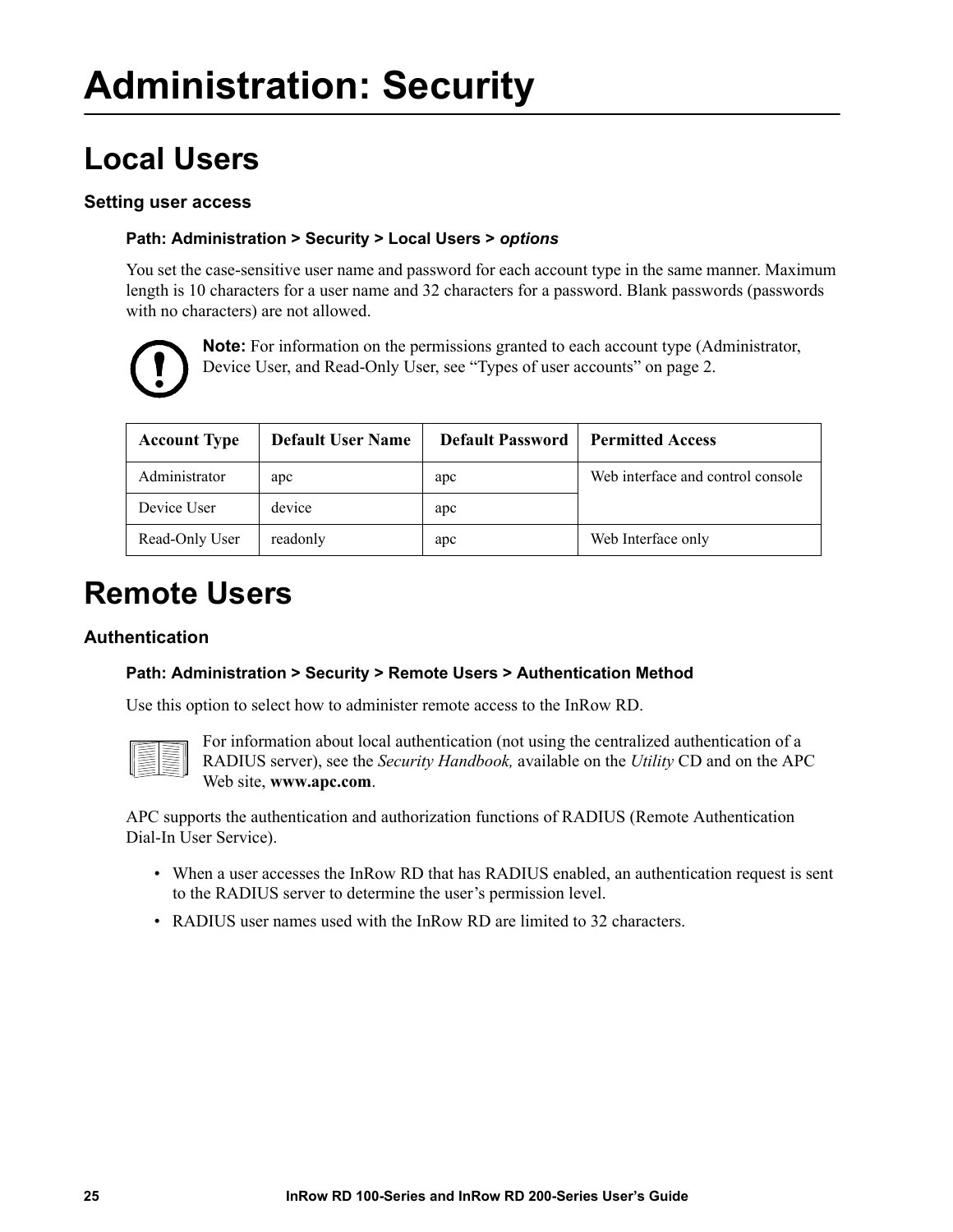Select one of the following:

- **Local Authentication Only**: RADIUS is disabled. Local authentication is enabled.
- **RADIUS, then Local Authentication**: RADIUS and local authentication are enabled. Authentication is requested from the RADIUS server first. If the RADIUS server fails to respond, local authentication is used.
- **RADIUS Only**: RADIUS is enabled. Local authentication is disabled.



**Note:** If **RADIUS Only** is selected, and the RADIUS server is unavailable, improperly identified, or improperly configured, you must use a serial connection to the control console and change the **Access** setting to **Local Authentication Only** or **RADIUS, then Local Authentication** to regain access.

### <span id="page-32-0"></span>**RADIUS**

#### **Path: Administration > Security > Remote Users > RADIUS**

Use this option to do the following:

- List the RADIUS servers (a maximum of two) available to the InRow RD and the time-out period for each.
- Click **Add Server**, and configure the parameters for authentication by a new RADIUS server:
- Click a listed RADIUS server to display and modify its parameters.

| <b>RADIUS Setting</b>         | <b>Definition</b>                                                                                                                                                                                          |  |
|-------------------------------|------------------------------------------------------------------------------------------------------------------------------------------------------------------------------------------------------------|--|
| <b>RADIUS</b> Server          | The server name or IP address of the RADIUS server.                                                                                                                                                        |  |
|                               | <b>Note:</b> RADIUS servers use port 1812 by default to authenticate users. To<br>use a different port, add a colon followed by the new port number to the end<br>of the RADIUS server name or IP address. |  |
| Secret                        | The shared secret between the RADIUS server and the InRow RD.                                                                                                                                              |  |
| Timeout                       | The time in seconds that the InRow RD waits for a response from the<br>RADIUS server.                                                                                                                      |  |
| <b>Test Settings</b>          | Enter the Administrator user name and password to test the RADIUS server<br>path that you have configured.                                                                                                 |  |
| Skip Test and Apply           | Do not test the RADIUS server path.                                                                                                                                                                        |  |
| <b>Switch Server Priority</b> | Change which RADIUS server will authenticate users if two configured<br>servers are listed and RADIUS, then Local Authentication or RADIUS<br>Only is the enabled authentication method.                   |  |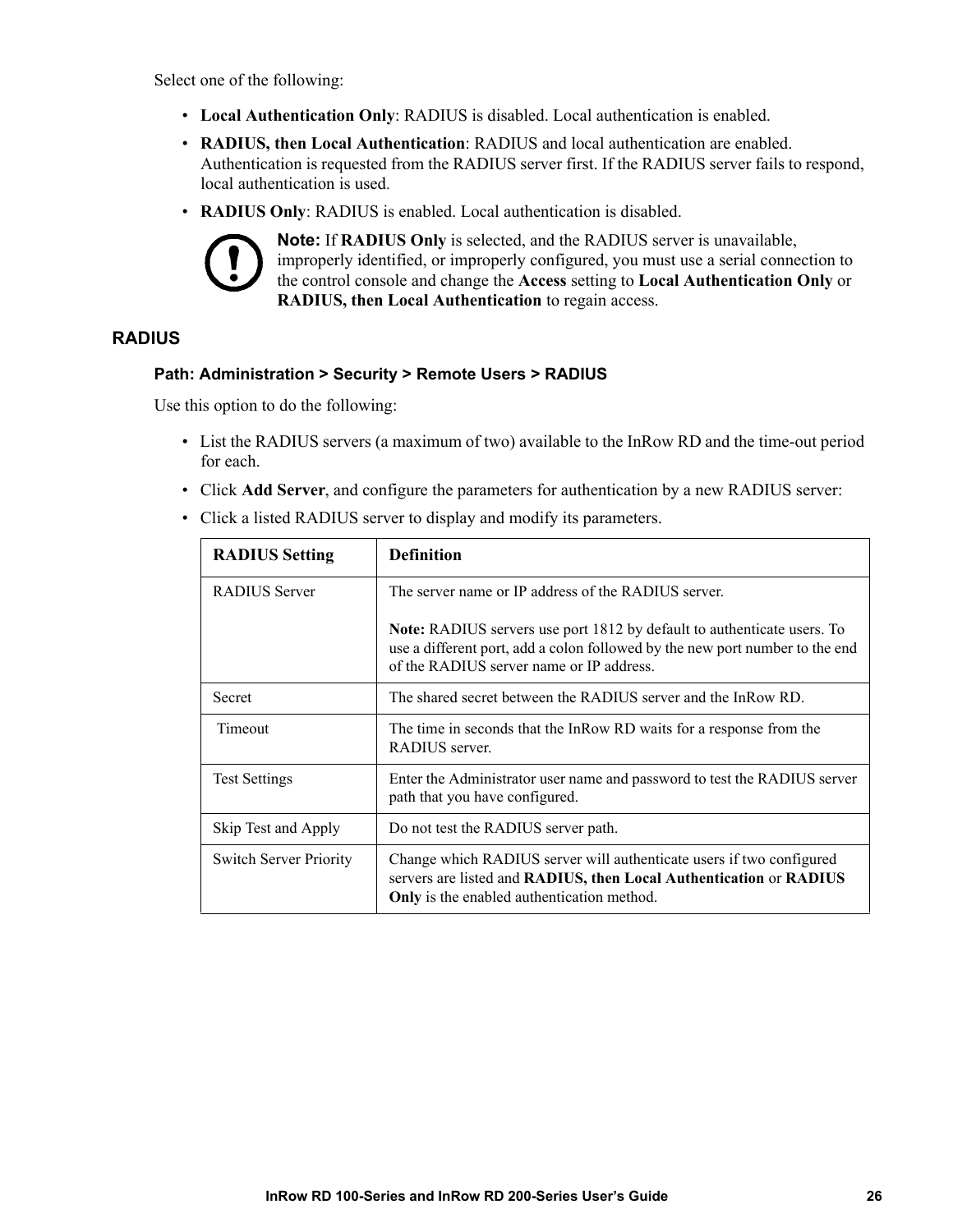### <span id="page-33-0"></span>**Configuring the RADIUS Server**

### <span id="page-33-1"></span>**Summary of the configuration procedure**

You must configure your RADIUS server to work with the InRow RD.



For examples of the RADIUS users file with Vendor Specific Attributes (VSAs) and an example of an entry in the dictionary file on the RADIUS server, see the APC *Security Handbook*.

- 1. Add the IP address of the InRow RD to the RADIUS server client list (file).
- 2. Users must be configured with Service-Type attributes unless Vendor Specific Attributes (VSAs) are defined. If no Service-Type attributes are configured, users will have read-only access (on the Web interface only).



See your RADIUS server documentation for information about the RADIUS users file, and see the APC *Security Handbook* for an example.

3. Vendor Specific Attributes (VSAs) can be used instead of the Service-Type attributes provided by the RADIUS server. VSAs requires a dictionary entry and a RADIUS users file. In the dictionary file, define the names for the ATTRIBUTE and VALUE keywords, but not for the numeric values. If you change numeric values, RADIUS authentication and authorization will fail. VSAs take precedence over standard RADIUS attributes.

### <span id="page-33-2"></span>**Configuring a RADIUS server on UNIX® with shadow passwords**

If UNIX shadow password files are used (/etc/passwd) with the RADIUS dictionary files, the following two methods can be used to authenticate users:

• If all UNIX users have administrative privileges, add the following to the RADIUS "user" file. To allow only Device Users, change the APC-Service-Type to Device.

> DEFAULT Auth-Type = System APC-Service-Type = Admin

• Add user names and attributes to the RADIUS "user" file, and verify password against /etc/passwd. The following example is for users bconners and thawk:

> bconners Auth-Type = System APC-Service-Type = Admin thawk Auth-Type = System APC-Service-Type = Device

### <span id="page-33-3"></span>**Supported RADIUS servers**

APC supports FreeRADIUS and Microsoft IAS 2003. Other commonly available RADIUS applications may work but have not been fully tested by APC.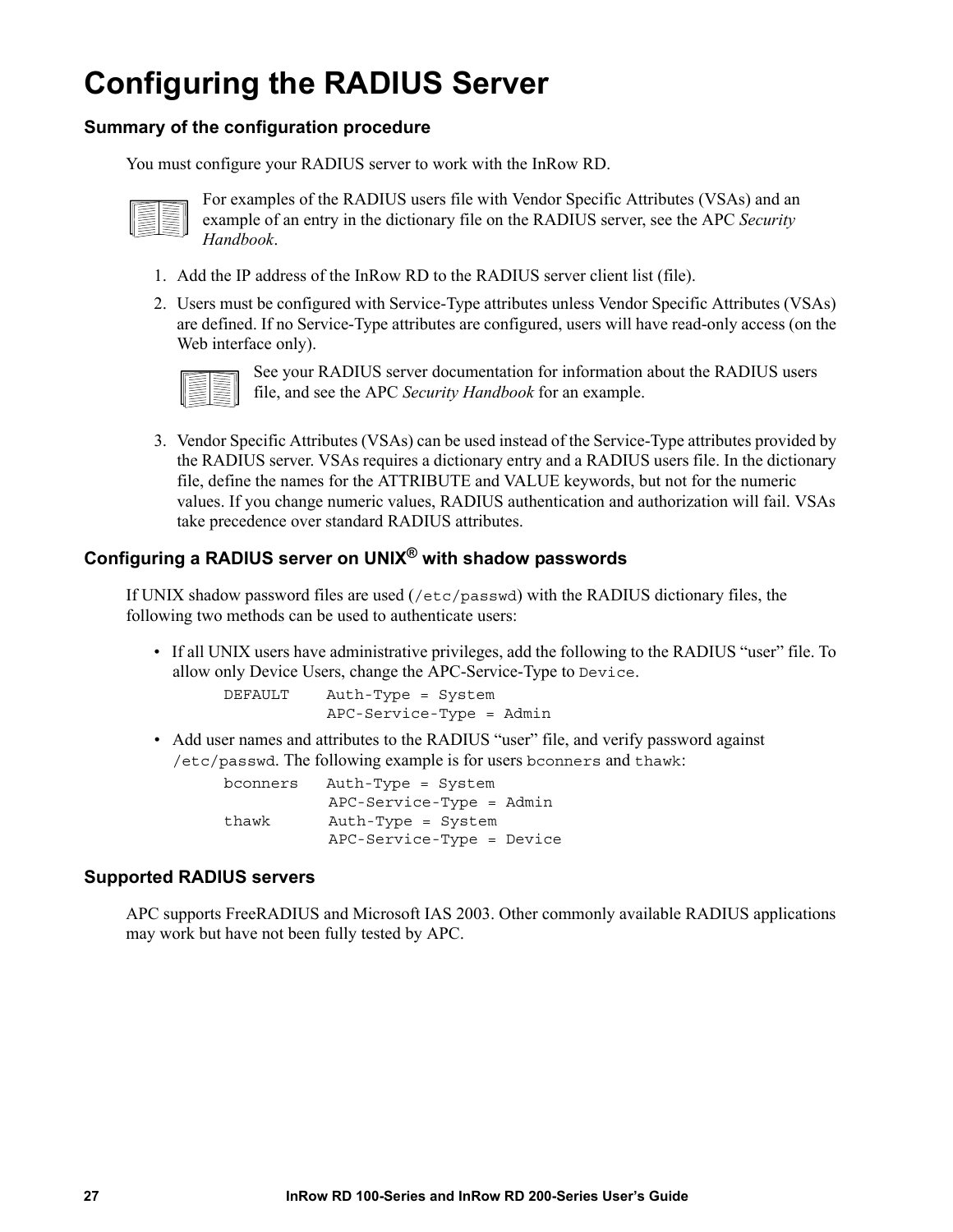### <span id="page-34-0"></span>**Inactivity Timeout**

### **Path: Administration > Security > Auto Log Off**

Use this option to configure the time (3 minutes by default) that the system waits before logging off an inactive user. If you change this value, you must log off for the change to take effect.



**Note:** This timer continues to run if a user closes the browser window without first logging off by clicking **Log Off** at the upper right. Because that user is still considered to be logged on, no user of that account type can log on until the time specified as **Minutes of Inactivity** expires. For example, with the default value for **Minutes of Inactivity**, if a Device User closes the browser window without logging off, no Device User can log on for 3 minutes.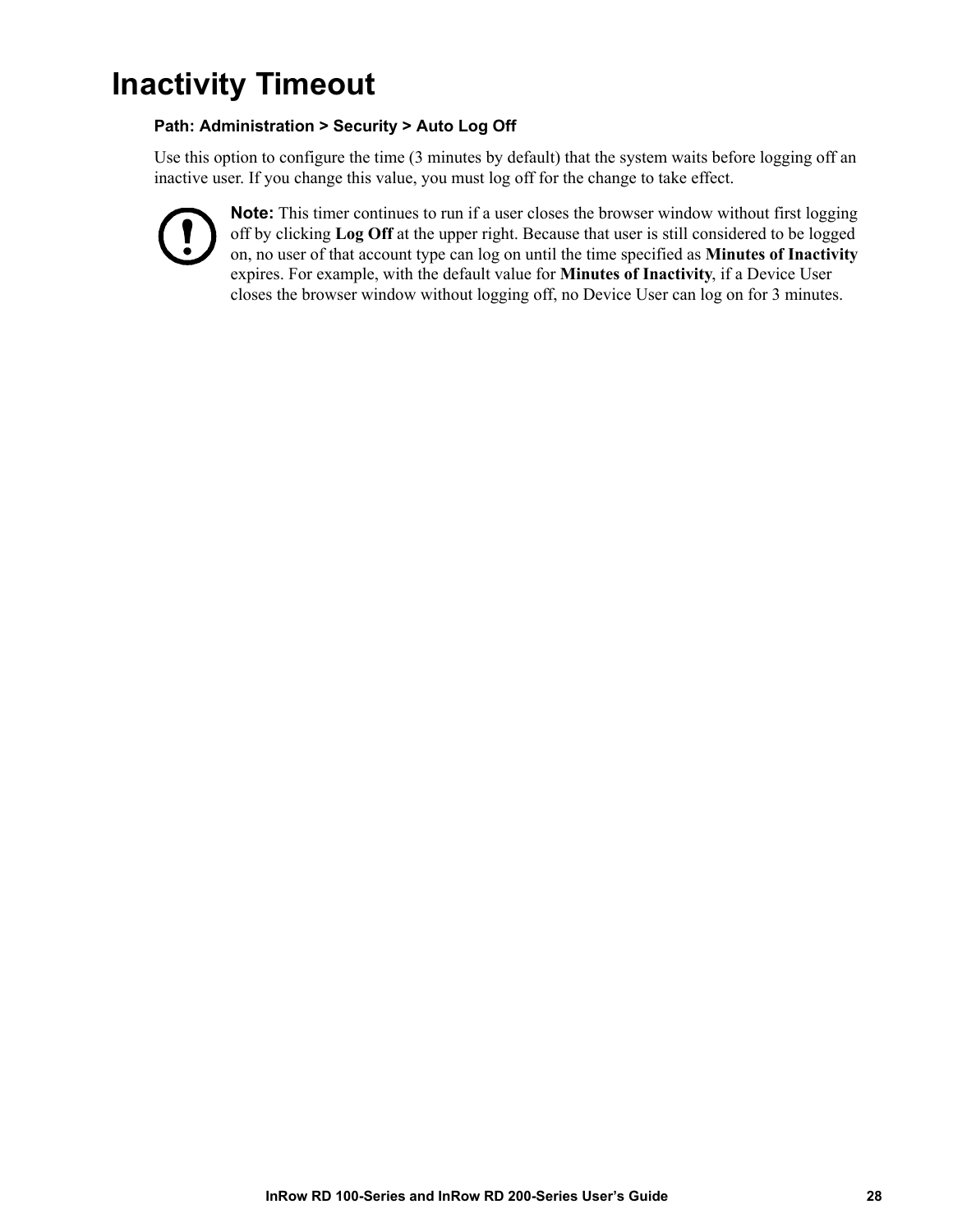## <span id="page-35-3"></span><span id="page-35-1"></span><span id="page-35-0"></span>**Administration: Network Features**

### <span id="page-35-2"></span>**TCP/IP and Communication Settings**

### **TCP/IP settings**

### **Path: Administration > Network > TCP/IP**

The **TCP/IP** option on the side menu bar, selected by default when you choose **Network** on the top menu bar, displays the current IP address, subnet mask, default gateway, and MAC address of the InRow RD.

On the same page, **TCP/IP Configuration** provides the following options for how the TCP/IP settings will be configured when the InRow RD turns on, resets, or restarts: **Manual**, **BOOTP**, **DHCP**, and **DHCP & BOOTP**.



For information on DHCP and DHCP options, see **RFC2131** and **RFC2132**.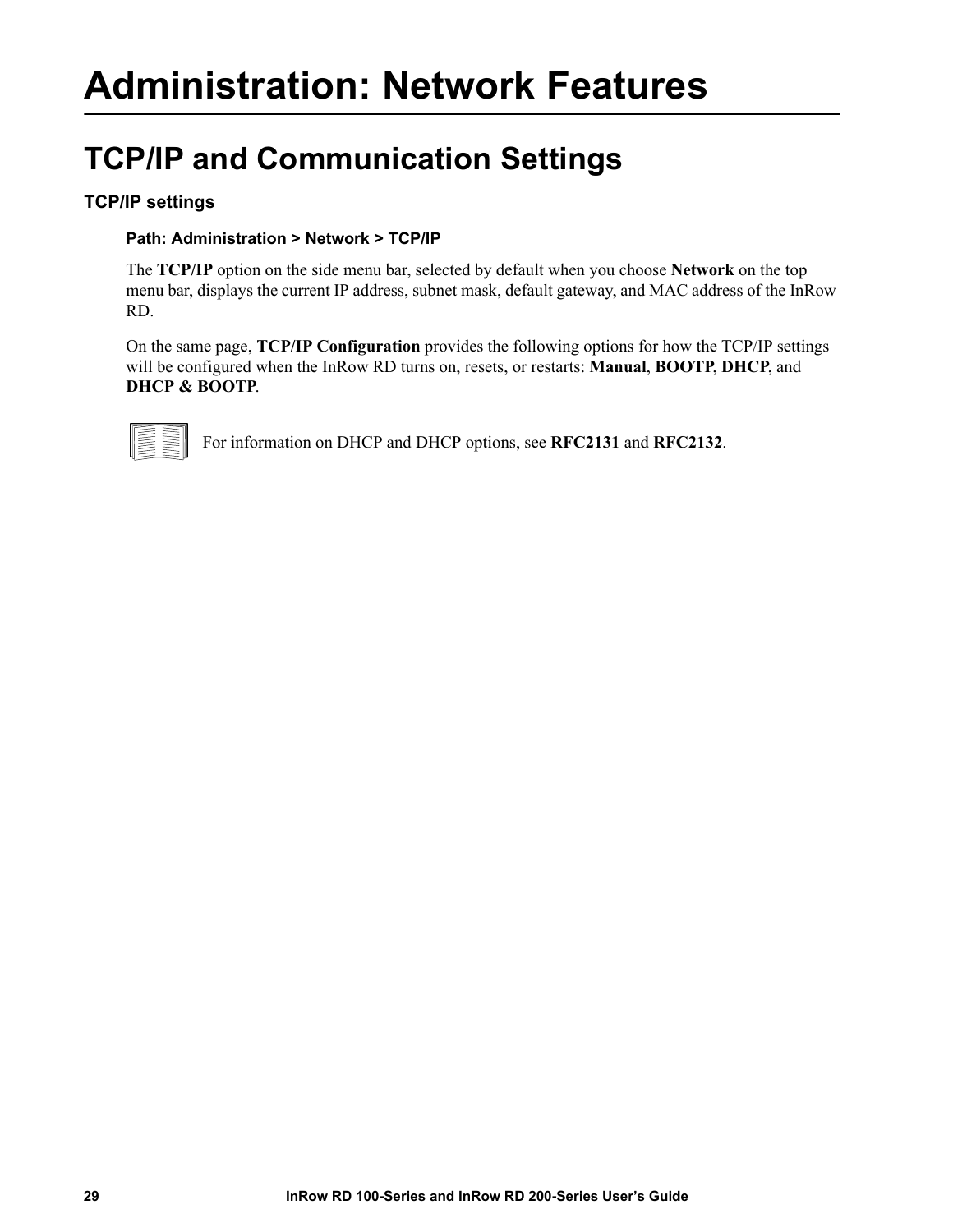| <b>Setting</b>                                                                                                                                                                                                                                                                                                       | <b>Description</b>                                                                                                                                                                                                                                                                                                                                                                                                                                                                                                                                                                                             |
|----------------------------------------------------------------------------------------------------------------------------------------------------------------------------------------------------------------------------------------------------------------------------------------------------------------------|----------------------------------------------------------------------------------------------------------------------------------------------------------------------------------------------------------------------------------------------------------------------------------------------------------------------------------------------------------------------------------------------------------------------------------------------------------------------------------------------------------------------------------------------------------------------------------------------------------------|
| Manual                                                                                                                                                                                                                                                                                                               | The IP address, subnet mask, and default gateway must be configured manually. Click Next>>,<br>and enter the new values.                                                                                                                                                                                                                                                                                                                                                                                                                                                                                       |
| <b>BOOTP</b>                                                                                                                                                                                                                                                                                                         | A BOOTP server provides the TCP/IP settings. At 32-second intervals, the InRow RD requests<br>network assignment from any BOOTP server:<br>• If it receives a valid response, it starts the network services.<br>• If it finds a BOOTP server, but a request to that server fails or times out, the InRow RD stops<br>requesting network settings until it is restarted.<br>· By default, if previously configured network settings exist, and it receives no valid response to<br>five requests (the original and four retries), it uses the previously configured settings so that it<br>remains accessible. |
|                                                                                                                                                                                                                                                                                                                      | Click Next>> to access the BOOTP Configuration page to change the number of retries or the<br>action to take if all retries fail $\frac{1}{1}$ :<br>• Maximum retries: Enter the number of retries that will occur when no valid response is<br>received, or zero (0) for an unlimited number of retries.<br>• If retries fail: Select Use prior settings (the default) or Stop BOOTP request.                                                                                                                                                                                                                 |
| <b>DHCP</b>                                                                                                                                                                                                                                                                                                          | At 32-second intervals, the InRow RD requests network assignment from any DHCP server. By<br>default, the number of retries is unlimited.<br>• If it receives a valid response, by default it requires the APC cookie from the DHCP server in<br>order to accept the lease and start the network services.<br>• If it finds a DHCP server, but the request to that server fails or times out, it stops requesting<br>network settings until it is restarted.                                                                                                                                                   |
|                                                                                                                                                                                                                                                                                                                      | To change these values, click Next>> for the DHCP Configuration page <sup>1</sup> :<br>• Require vendor specific cookie to accept DHCP Address: Disable or enable the requirement<br>that the DHCP server provide the APC cookie.<br>• Maximum retries: Enter the number of retries that will occur when no valid response is<br>received, or zero (0) for an unlimited number of retries.                                                                                                                                                                                                                     |
| DHCP &<br><b>BOOTP</b>                                                                                                                                                                                                                                                                                               | The default setting. The InRow RD tries to obtain its TCP/IP settings from a BOOTP server first,<br>and then, if it cannot discover a BOOTP server, from a DHCP server. If it obtains its TCP/IP<br>settings from either server, it switches this setting to <b>BOOTP</b> or <b>DHCP</b> , depending on the type of<br>server that supplied the TCP/IP settings to the InRow RD.                                                                                                                                                                                                                               |
|                                                                                                                                                                                                                                                                                                                      | Click Next>> to configure the same settings that are on the <b>BOOTP Configuration</b> and <b>DHCP</b><br>Configuration pages <sup>1</sup> and to specify that the DHCP and BOOTP setting be retained after either<br>type of server provides the TCP/IP values.                                                                                                                                                                                                                                                                                                                                               |
| 1. The default values for these three settings on the configuration pages generally do not need to be changed:<br><b>•Vendor Class: APC</b><br>•Client ID: The MAC address of the InRow RD, which uniquely identifies it on the local area network (LAN)<br>•User Class: The name of the application firmware module |                                                                                                                                                                                                                                                                                                                                                                                                                                                                                                                                                                                                                |

#### **DHCP response options**

Each valid DHCP response contains options that provide the TCP/IP settings that the InRow RD needs to operate on a network, and other information that affects the operation of the InRow RD.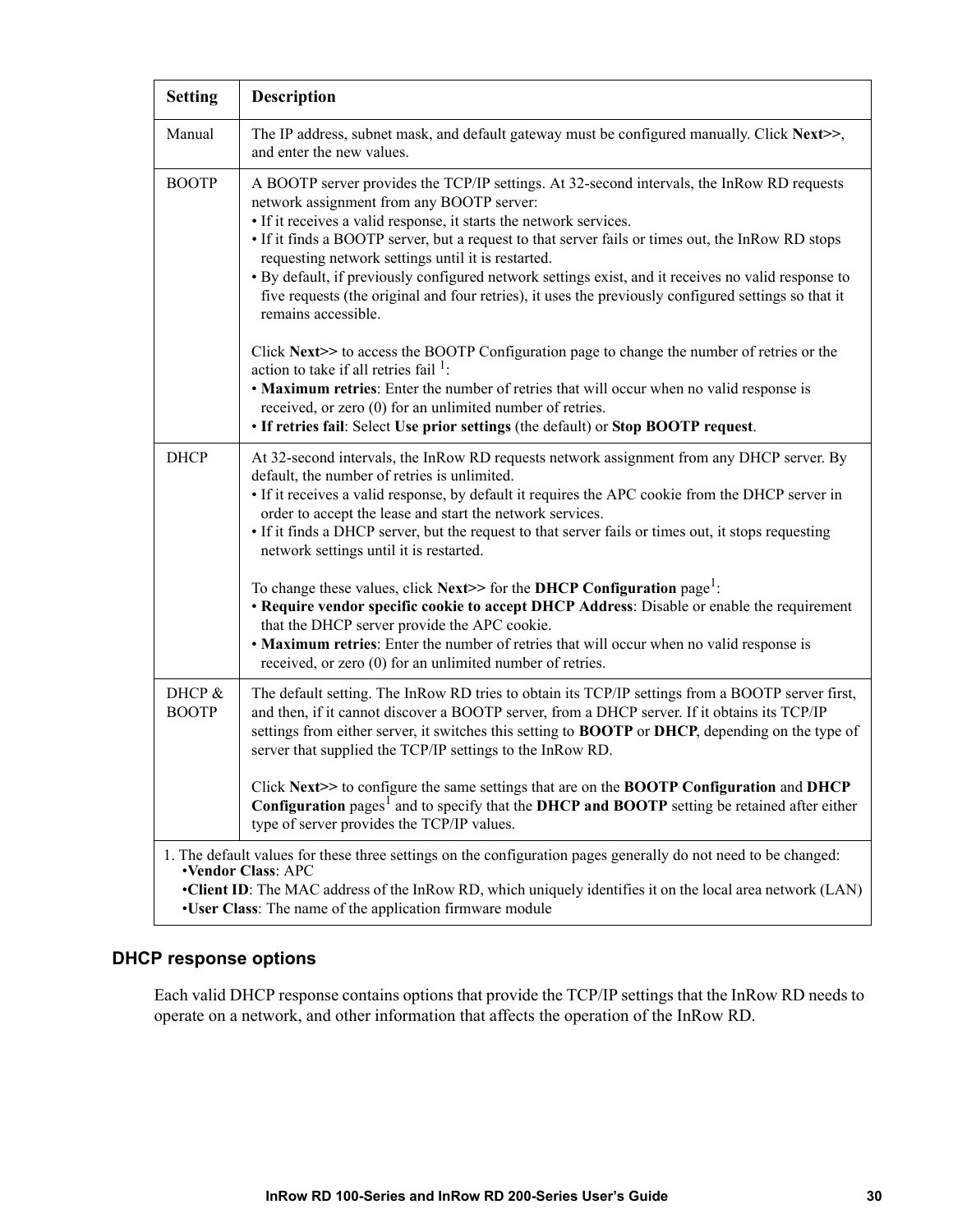**Vendor Specific Information (option 43).** The InRow RD uses this option in a DHCP response to determine whether the DHCP response is valid. This option contains up to two APC-specific options in a TAG/LEN/DATA format: the APC Cookie and the Boot Mode Transition.

#### • **APC Cookie. Tag 1, Len 4, Data "1APC"**

Option 43 communicates to the InRow RD that a DHCP server is configured to service APC devices. By default, this DHCP response option must contain the APC cookie for the InRow RD to accept the lease.



<span id="page-37-0"></span>To disable the requirement of an APC cookie, see "DHCP" on page 30.

Following, in hexadecimal format, is an example of a Vendor Specific Information option that contains the APC cookie:

Option 43 = 0x01 0x04 0x31 0x41 0x50 0x43

• **Boot Mode Transition. Tag 2, Len 1, Data 1/2**

This option 43 setting enables or disables **Remain in DHCP & BOOTP mode after accepting TCP/IP settings**, which, by default, is disabled.

- A data value of 1 enables **Remain in DHCP & BOOTP mode after accepting TCP/IP settings**. Whenever the InRow RD reboots, it will request its network assignment first from a BOOTP server, and then, if necessary, from a DHCP server.
- A data value of 2 disables the option **Remain in DHCP & BOOTP mode after accepting TCP/IP settings** option. The **TCP/IP Configuration** setting option switches to **DHCP**  when the InRow RD accepts the DHCP response. Whenever the InRow RD reboots, it will request its network assignment from a DHCP server only.

Following, in hexadecimal format, is an example of a Vendor Specific Information option that contains the APC cookie and the **disable** setting for **Boot Mode Transition**:

Option 43 = 0x01 0x04 0x31 0x41 0x50 0x43 [0x02 0x](http://www.ietf.org/rfc/rfc2132.txt?number=2132)01 0x01

**TCP/IP options.** The InRow RD uses the following options within a valid DHCP response to define its TCP/IP settings. All of these options except the first are described in **RFC213[2](http://www.ietf.org/rfc/rfc2131.txt?number=2131)**.

- **IP Address** (from the **yiaddr** field of the DHCP response, described in **RFC2131)**: The IP address that the DHCP server is leasing to the InRow RD.
- **Subnet Mask** (option 1): The Subnet Mask value that the InRow RD needs to operate on the network.
- **Router,** i.e., Default Gateway (option 3): The default gateway address that the InRow RD needs to operate on the network.
- **IP Address Lease Time** (option 51): The time duration for the lease of the IP Address to the InRow RD.
- **Renewal Time, T1** (option 58): The time that the InRow RD must wait after an IP address lease is assigned before it can request a renewal of that lease.
- **Rebinding Time, T2** (option 59): The time that the InRow RD must wait after an IP address lease is assigned before it can seek to rebind that lease.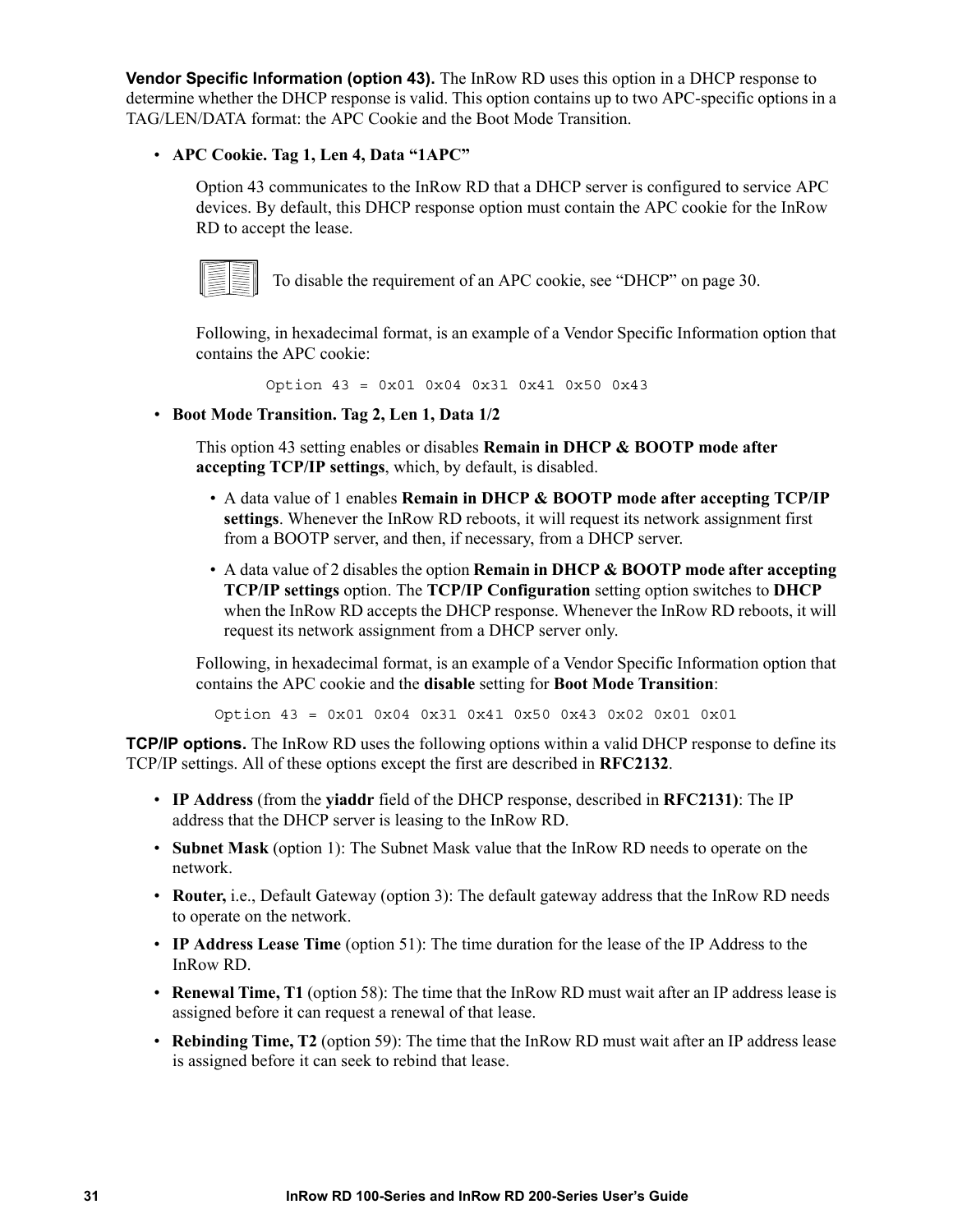**Other options.** The InRow RD also u[ses these o](http://www.ietf.org/rfc/rfc2132.txt?number=2132)ptions within a valid DHCP response. All of these options except the last are described in **RFC2132**.

- **Network Time Protocol Servers** (option 42): Up to two NTP servers (primary and secondary) that the InRow RD can use.
- **Time Offset** (option 2): The offset of the InRow RD's subnet, in seconds, from Coordinated Universal Time (UTC).
- **Domain Name Server** (option 6): Up to two Domain Name System (DNS) servers (primary and secondary) that the InRow RD can use.
- **Host Name** (option 12): The host name that the InRow RD will use (32-character maximum length).
- **Domain Name** (option 15): The domain name that the InRow RD will u[se \(64-char](http://www.ietf.org/rfc/rfc2131.txt?number=2131)acter maximum length).
- <span id="page-38-1"></span>• **Boot File Name** (from the **file** field of the DHCP response, described in **RFC2131**): The fully qualified directory-path to an user configuration file (.ini file) to download. The **siaddr** field of the DHCP response specifies the IP address of the server from which the InRow RD will download the .ini file. After the download, the InRow RD uses the .ini file as a boot file to reconfigure its settings.

#### **Port Speed**

#### **Path: Administration > Network > Port Speed**

The **Port Speed** setting defines the communication speed of the TCP/IP port.

- For **Auto-negotiation** (the default), Ethernet devices negotiate to transmit at the highest possible speed, but if the supported speeds of two devices are unmatched, the slower speed is used.
- Alternatively, you can choose 10 Mbps or 100 Mbps, each with the option of half-duplex (communication in only one direction at a time) or full-duplex (communication in both directions on the same channel simultaneously).

### <span id="page-38-0"></span>**DNS**

#### **Path: Administration > Network > DNS >** *options*

Use the options under **DNS** on the left navigation menu to configure and test the Domain Name System (DNS):

- Select **servers** to specify the IP addresses of the primary and optional secondary DNS server. For the InRow RD to send e-mail, at least the IP address of the primary DNS server must be defined.
	- The InRow RD waits up to 15 seconds for a response from the primary DNS server or the secondary DNS server (if a secondary DNS server is specified). If the InRow RD does not receive a response within that time, e-mail cannot be sent. Therefore, use DNS servers on the same segment as the InRow RD or on a nearby segment (but not across a wide-area network [WAN]).
	- After you define the IP addresses of the DNS servers, verify that DNS is working correctly by entering the DNS name of a computer on your network to look up the IP address for that computer.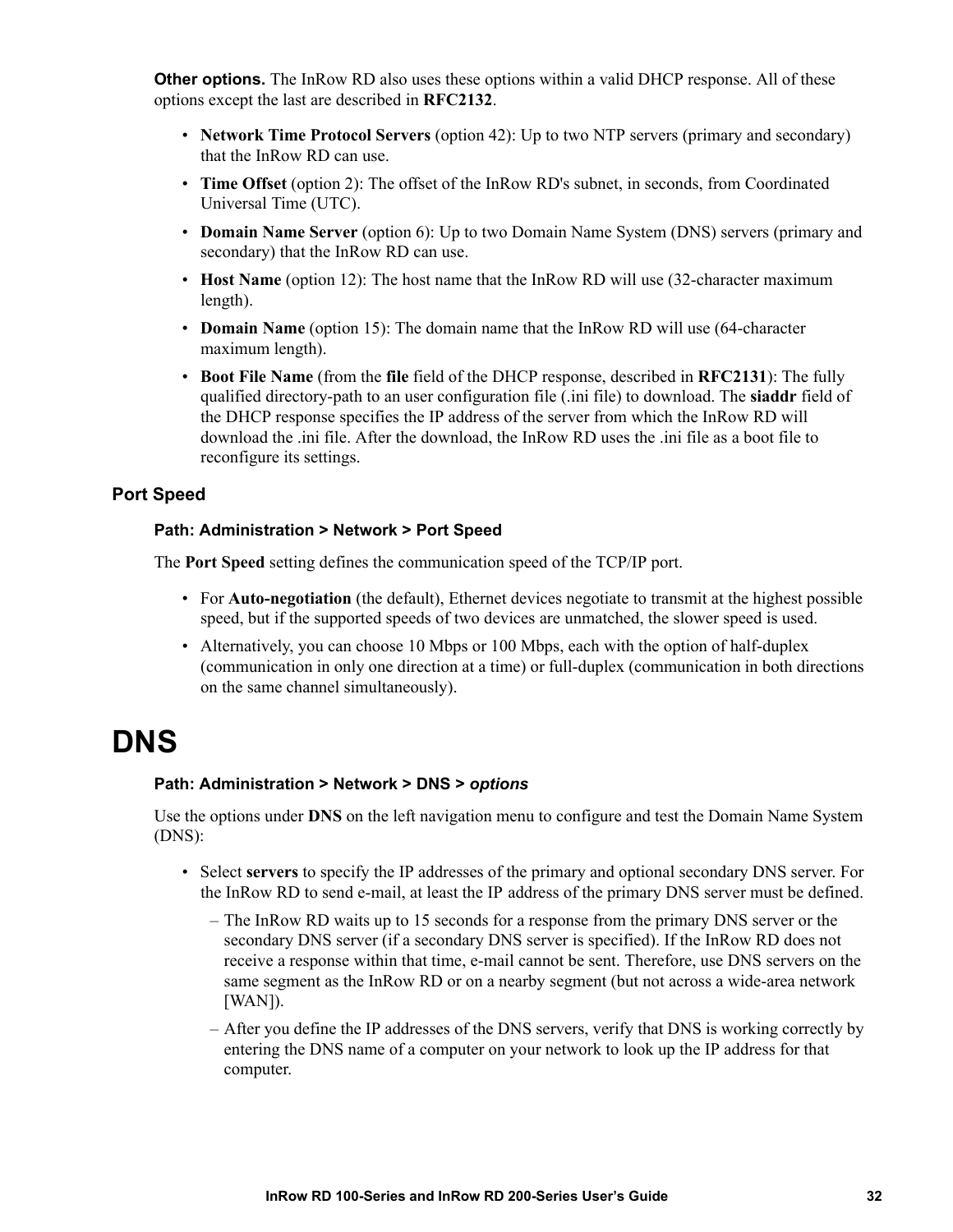- Select **naming** to define the host name and domain name of the InRow RD:
	- **Host Name**: After you configure a host name here and a domain name in the **Domain Name** field, users can enter a host name in any field in the InRow RD interface (except e-mail addresses) that accepts a domain name.
	- **Domain Name**: You need to configure the domain name here only. In all other fields in the InRow RD interface (except e-mail addresses) that accept domain names, the InRow RD adds this domain name when only a host name is entered.
		- To override all instances of the expansion of a specified host name by the addition of the domain name, set the domain name field to its default, somedomain.com, or to 0.0.0.0.
		- To override the expansion of a specific host name entry (or example, when defining a trap receiver) include a trailing period. The InRow RD recognizes a host name with a trailing period (such as *mySnmpServer.*) as if it were a fully qualified domain name and does not append the domain name.
- <span id="page-39-0"></span>• Select **test** to send a DNS query that tests the setup of your DNS servers:
	- As **Query Type**, select the method to use for the DNS query:
		- **by Host**: the URL name of the server
		- **by FQDN**: the fully qualified domain name
		- **by IP**: the IP address of the server
		- **by MX**: the Mail Exchange used by the server
	- As **Query Question**, identify the value to be used for the selected query type:

| <b>Query Type Selected</b> | <b>Query Question to Use</b>                             |
|----------------------------|----------------------------------------------------------|
| by Host                    | The URL                                                  |
| by FQDN                    | The fully qualified domain name,<br>my server.my domain. |
| by IP                      | The IP address                                           |
| by MX                      | The Mail Exchange address                                |

– View the result of the test DNS request in the **Last Query Response** field.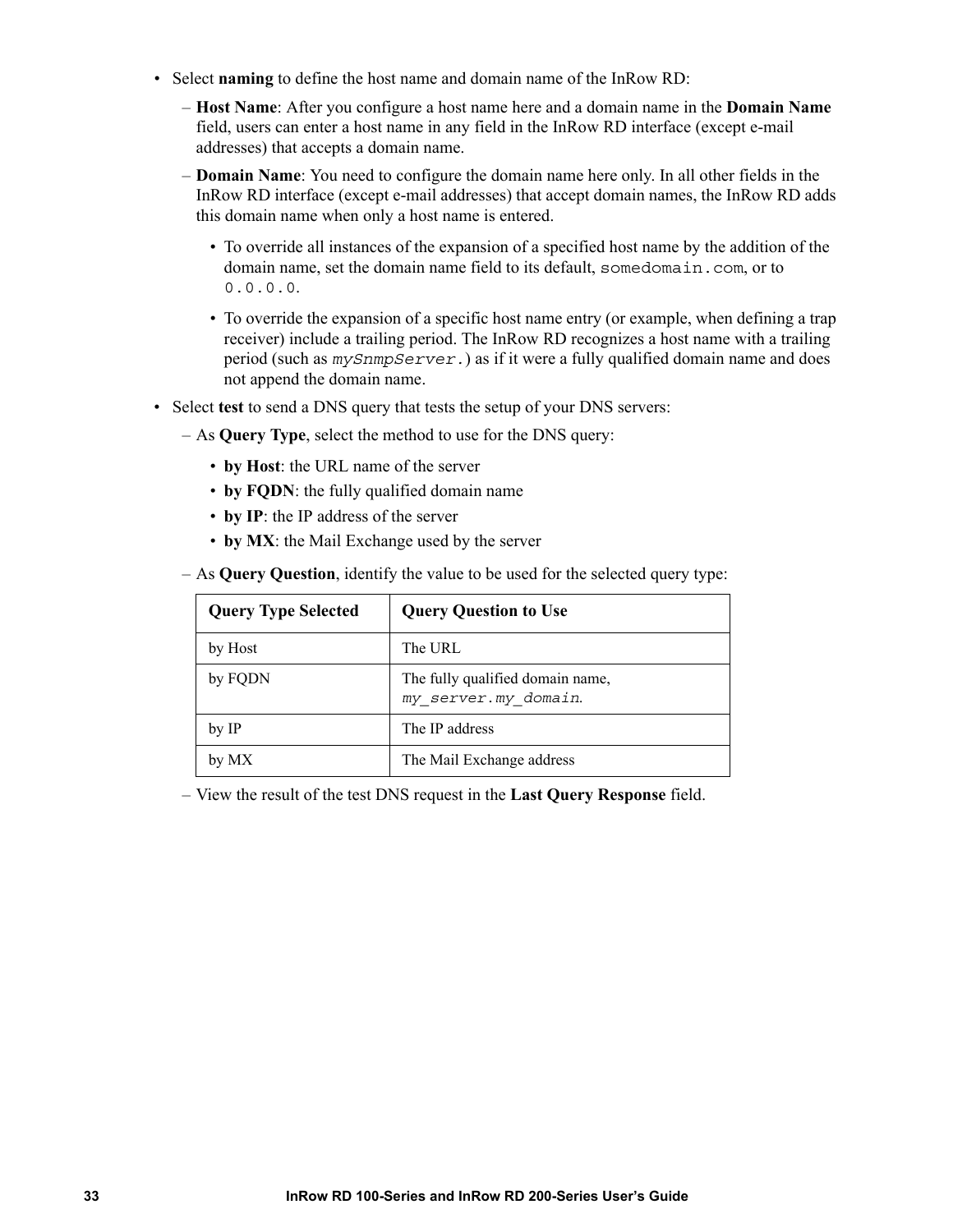# **Web**

<span id="page-40-1"></span><span id="page-40-0"></span>

| Option               | <b>Description</b>                                                                                                                                                                                                                                                                                                                                                                                                                                                                                                                                                                                                                                                                                                                                                                                                                           |
|----------------------|----------------------------------------------------------------------------------------------------------------------------------------------------------------------------------------------------------------------------------------------------------------------------------------------------------------------------------------------------------------------------------------------------------------------------------------------------------------------------------------------------------------------------------------------------------------------------------------------------------------------------------------------------------------------------------------------------------------------------------------------------------------------------------------------------------------------------------------------|
| access               | To activate changes to any of these selections, log off from the InRow RD:<br>• Disable: Disables access to the Web interface. (You must use the control console to re-enable<br>access. Select Network and Web/SSL/TLS. Then for HTTP, select Access and Enabled. For<br>HTTPS access, also select Web/SSL and Enabled.)<br>• Enable HTTP (the default): Enables Hypertext Transfer Protocol (HTTP), which provides<br>Web access by user name and password, but does not encrypt user names, passwords, and data<br>during transmission.<br>• Enable HTTPS: Enables Hypertext Transfer Protocol (HTTPS) over Secure Sockets Layer<br>(SSL). SSL encrypts user names, passwords, and data during transmission, and authenticates<br>the InRow RD by digital certificate. When HTTPS is enabled, your browser displays a small<br>lock icon. |
|                      | See "Creating and Installing Digital Certificates" in the Security Handbook on the APC InRow<br>RD Utility CD to choose among the several methods for using digital certificates.                                                                                                                                                                                                                                                                                                                                                                                                                                                                                                                                                                                                                                                            |
|                      | <b>HTTP Port:</b> The TCP/IP port (80 by default) used to communicate by HTTP with the InRow<br>RD.                                                                                                                                                                                                                                                                                                                                                                                                                                                                                                                                                                                                                                                                                                                                          |
|                      | <b>HTTPS Port:</b> The TCP/IP port (443 by default) used to communicate by HTTPS with the<br>InRow RD.                                                                                                                                                                                                                                                                                                                                                                                                                                                                                                                                                                                                                                                                                                                                       |
|                      | For either of these ports, you can change the port setting to any unused port from 5000 to 32768<br>for additional security. Users must then use a colon $($ :) in the address field of the browser to<br>specify the port number. For example, for a port number of 5000 and an IP address of<br>152.214.12.114:                                                                                                                                                                                                                                                                                                                                                                                                                                                                                                                            |
|                      | http://152.214.12.114:5000<br>https://152.214.12.114:5000                                                                                                                                                                                                                                                                                                                                                                                                                                                                                                                                                                                                                                                                                                                                                                                    |
| ssl cipher<br>suites | Enable or disable any of the SSL encryption ciphers and hash algorithms:<br>• DES: A block cipher that provides authentication by Secure Hash Algorithm.<br>• RC4 MD5 (enabled by default): A stream cipher that provides authentication by MD5 hash<br>algorithm.<br>• RC4 SHA (enabled by default): A stream cipher that provides authentication by Secure Hash<br>Algorithm.<br>• 3DES: A block cipher that provides authentication by Secure Hash Algorithm.                                                                                                                                                                                                                                                                                                                                                                             |

#### **Path: Administration > Network > Web >** *options*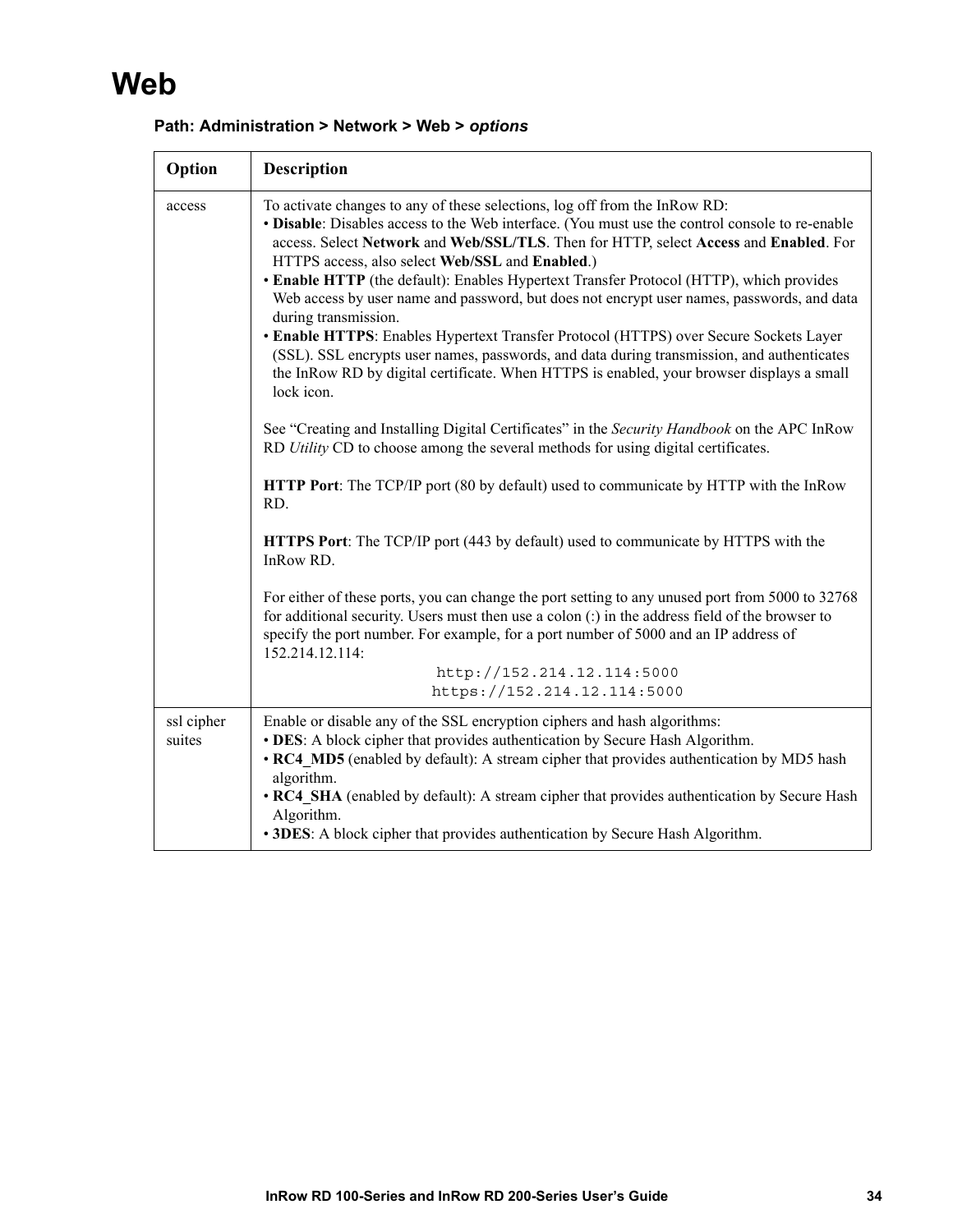| Option             | <b>Description</b>                                                                                                                                                                                                                                                                                                                                            |
|--------------------|---------------------------------------------------------------------------------------------------------------------------------------------------------------------------------------------------------------------------------------------------------------------------------------------------------------------------------------------------------------|
| ssl<br>certificate | Add, replace, or remove a security certificate.                                                                                                                                                                                                                                                                                                               |
|                    | Status:                                                                                                                                                                                                                                                                                                                                                       |
|                    | • Not installed: A certificate is not installed, or was installed by FTP or SCP to an incorrect<br>location. Using Add or Replace Certificate File installs the certificate to the correct location,<br>/sec on the In $Row RD$ .                                                                                                                             |
|                    | • Generating: The InRow RD is generating a certificate because no valid certificate was found.<br>• Loading: A certificate is being activated on the InRow RD.                                                                                                                                                                                                |
|                    | • Valid certificate: A valid certificate was installed or was generated by the InRow RD. Click on<br>this link to view the certificate's contents.                                                                                                                                                                                                            |
|                    | If you install an invalid certificate, or if no certificate is loaded when you enable SSL, the<br>In Row RD generates a default certificate, a process which delays access to the interface for<br>up to five minutes. You can use the default certificate for basic encryption-based security, but a<br>security alert message displays whenever you log on. |
|                    | Add or Replace Certificate File: Enter or browse to the certificate file created with the Security<br>Wizard.                                                                                                                                                                                                                                                 |
|                    | See "Creating and Installing Digital Certificates" in the Security Handbook on the APC InRow<br>RD Utility CD to choose a method for using digital certificates created by the Security Wizard or<br>generated by the InRow RD.                                                                                                                               |
|                    | <b>Remove:</b> Delete the current certificate.                                                                                                                                                                                                                                                                                                                |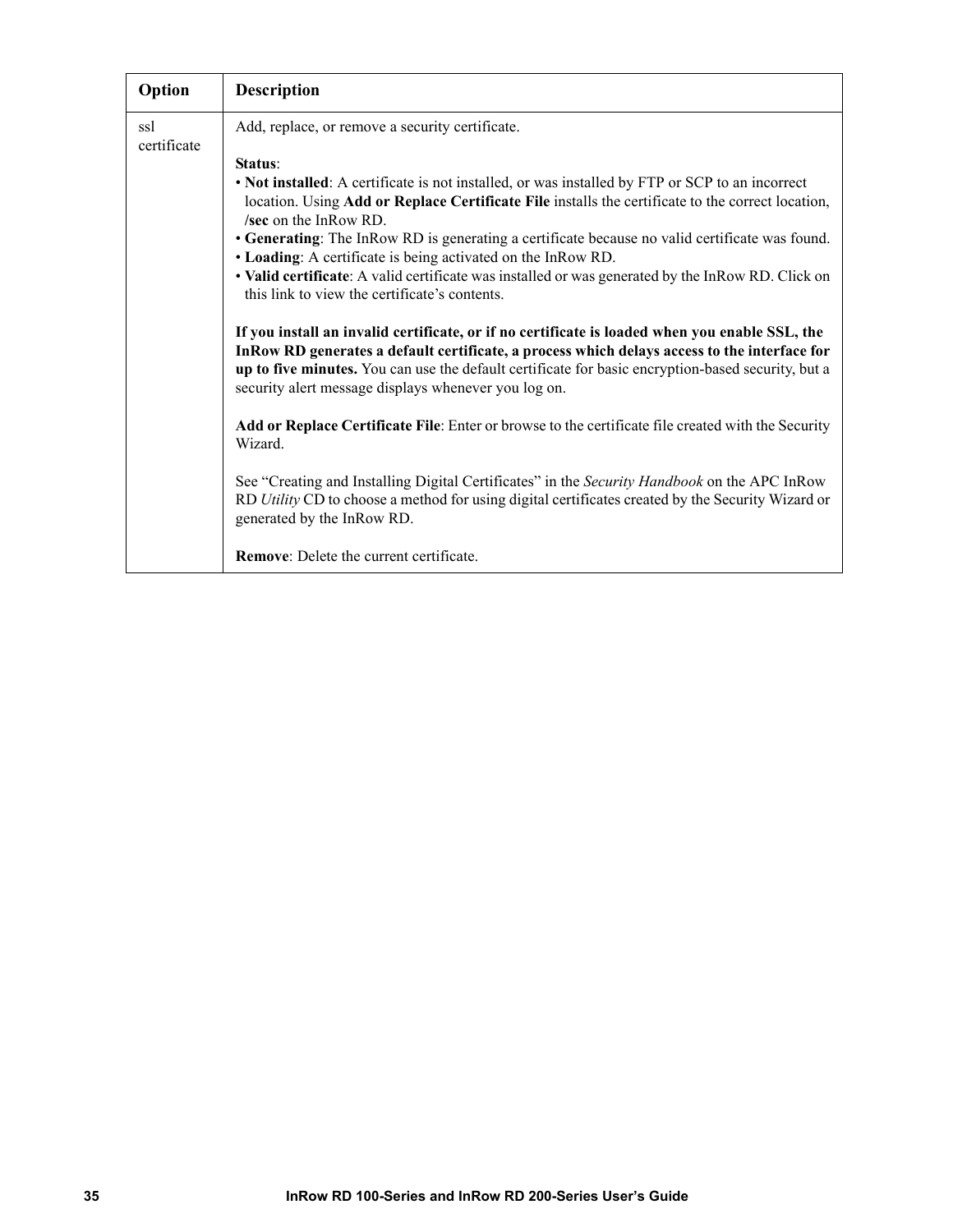# **Console**

<span id="page-42-2"></span><span id="page-42-0"></span>

| Option            | <b>Description</b>                                                                                                                                                                                                                                                                                                                                                                                                                                                                                                                                                                                                                                                                                                                                                                                |
|-------------------|---------------------------------------------------------------------------------------------------------------------------------------------------------------------------------------------------------------------------------------------------------------------------------------------------------------------------------------------------------------------------------------------------------------------------------------------------------------------------------------------------------------------------------------------------------------------------------------------------------------------------------------------------------------------------------------------------------------------------------------------------------------------------------------------------|
| access            | Choose one of the following for access by Telnet or Secure SHell (SSH):<br>• Disable: Disables all access to the control console.<br>• Enable Telnet (the default): Telnet transmits user names, passwords, and data without<br>encryption.<br>• Enable SSH v1 and v2: Do not enable both versions 1 and 2 of SSH unless you require both.<br>They use extensive processing power.)<br>• Enable SSH v1 only: SSH version 1 encrypts user names, passwords, and data for<br>transmission. There is little or no delay as you log on.<br>• Enable SSH v2 only: SSH version 2 transmits user names, passwords, and data in encrypted<br>form with more protection than version 1 from attempts to intercept, forge, or alter data during<br>transmission. There is a noticeable delay as you log on. |
|                   | Configure the ports to be used by these protocols:<br>• Telnet Port: The Telnet port used to communicate with the InRow RD (23 by default). You<br>can change the port setting to any unused port from 5000 to 32768 for additional security.<br>Users must then use a colon $($ ; $)$ or a space, as required by your Telnet client program, to<br>specify the non-default port. For example, for port 5000 and an IP address of 152.214.12.114,<br>your Telnet client requires one of the these commands:<br>telnet 152.214.12.114:5000<br>telnet 152.214.12.114 5000                                                                                                                                                                                                                           |
|                   | • SSH Port: The SSH port used to communicate with the InRow RD (22 by default). You can<br>change the port setting to any unused port from 5000 to 32768 for additional security. See the<br>documentation for your SSH client for the command line format required to specify a<br>non-default port.                                                                                                                                                                                                                                                                                                                                                                                                                                                                                             |
| ssh<br>encryption | Enable or disable encryption algorithms (block ciphers) compatible with SSH version 1 or<br>version 2 clients:                                                                                                                                                                                                                                                                                                                                                                                                                                                                                                                                                                                                                                                                                    |
|                   | If your SSH v1 client cannot use <b>Blowfish</b> , you must also enable <b>DES</b> .                                                                                                                                                                                                                                                                                                                                                                                                                                                                                                                                                                                                                                                                                                              |
|                   | Your SSH v2 client selects the enabled algorithm that provides the highest security. If the client<br>cannot use the default algorithms (3DES or Blowfish), enable an AES algorithm that it can use<br>(AES 128 or AES 256).                                                                                                                                                                                                                                                                                                                                                                                                                                                                                                                                                                      |

#### <span id="page-42-1"></span>**Path: Administration > Network > Console >** *options*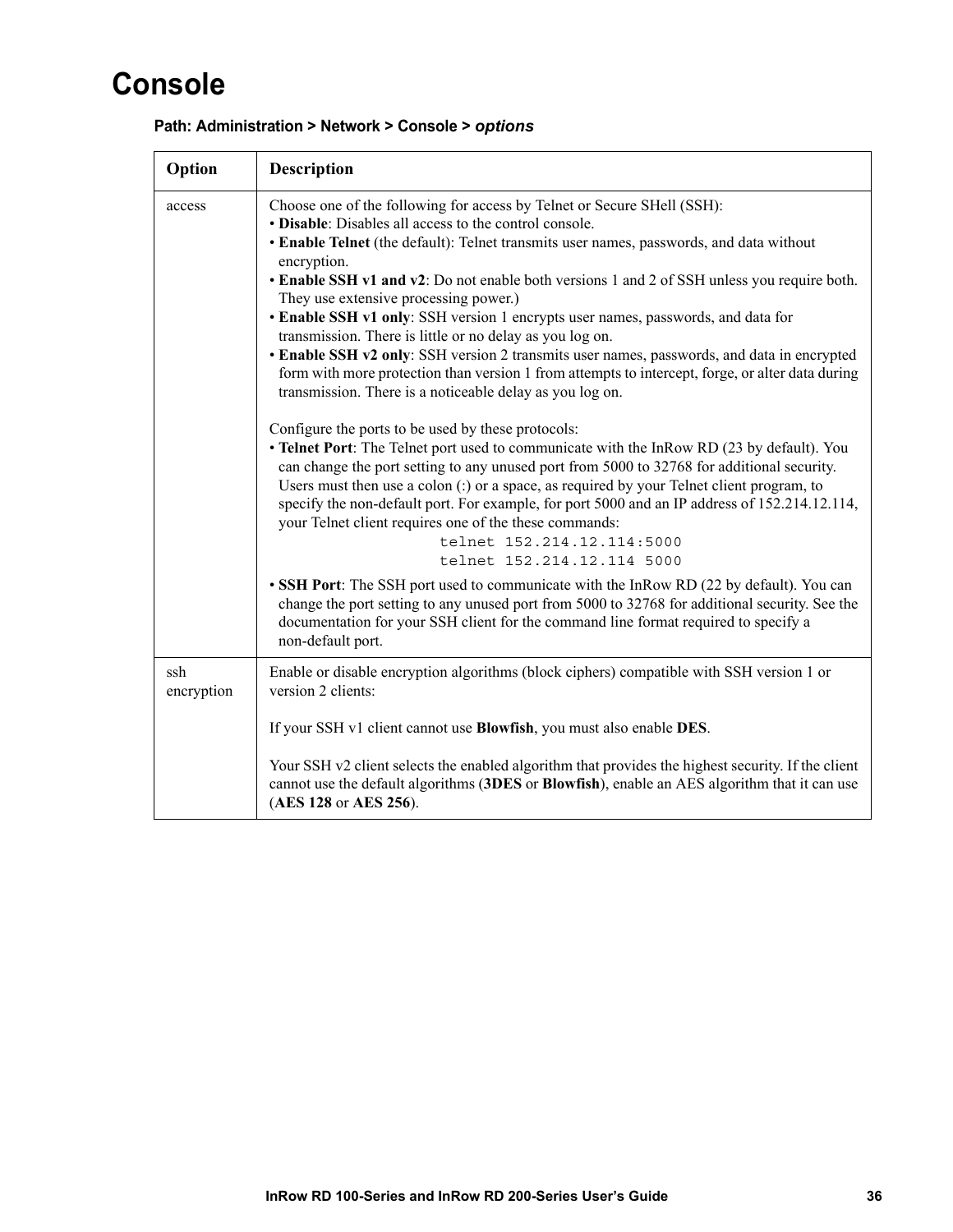<span id="page-43-1"></span>

| Option       | <b>Description</b>                                                                                                                                                                                                                                                                                                                                                                                                                                                                                                                                                                                                                            |
|--------------|-----------------------------------------------------------------------------------------------------------------------------------------------------------------------------------------------------------------------------------------------------------------------------------------------------------------------------------------------------------------------------------------------------------------------------------------------------------------------------------------------------------------------------------------------------------------------------------------------------------------------------------------------|
| ssh host key | <b>Status</b> indicates the status of the host key (private key):<br>• SSH Disabled: No host key in use: When disabled, SSH cannot use a host key.<br>• Generating: The InRow RD is creating a host key because no valid host key was found.<br>• Loading: A host key is being activated on the InRow RD.<br>• Valid: One of the following valid host keys is in the /sec directory (the required location on<br>the InRow RD:<br>•A 1024-bit host key created by the APC Security Wizard<br>•A 768-bit RSA host key generated by the InRow RD<br><b>Add or Replace:</b> Browse to and upload a host key file created by the Security Wizard: |
|              | If you use FTP or Secure CoPy (SCP) instead to transfer the host key file, you must specify the<br>/sec directory as the target location in the command.<br>To use the APC Security Wizard, see the Security Handbook on the APC InRow RD Utility CD.                                                                                                                                                                                                                                                                                                                                                                                         |
|              | <b>NOTE:</b> To reduce the time required to enable SSH, create and upload a host key in advance. If<br>you enable SSH with no host key loaded, the InRow RD takes up to 5 minutes to create a<br>host key, and the SSH server is not accessible during that time.                                                                                                                                                                                                                                                                                                                                                                             |
|              | <b>Remove:</b> Remove the current host key.                                                                                                                                                                                                                                                                                                                                                                                                                                                                                                                                                                                                   |

<span id="page-43-0"></span>

**Note:** To use SSH, you must have an SSH client installed. Most Linux and other UNIX® platforms include an SSH client, but Microsoft Windows operating systems do not. Clients are available from various vendors.

## **SNMP**

#### **SNMPv1**

#### **Path: Administration > Network > SNMPv1 >** *options*

All user names, passwords, and community names for SNMP are transferred over the network as plain text. If your network requires the high security of encryption, disable SNMP access or set the access for each community to Read. (A community with Read access can receive status information and use SNMP traps.)

When using InfraStruXure Central to manage the InRow RD on the public network of an InfraStruXure system, you must have SNMP enabled in the InRow RD interface. Read access will allow InfraStruXure Central to receive traps from the InRow RD, but Write access is required while you use the interface of the InRow RD to set InfraStruXure Central as a trap receiver.



[For detailed inf](http://www.apc.com)ormation on enhancing and managing the security of your system, see the *Security Handbook*, available on the APC InRow RD *Utility* CD or from the APC Web site, **www.apc.com**.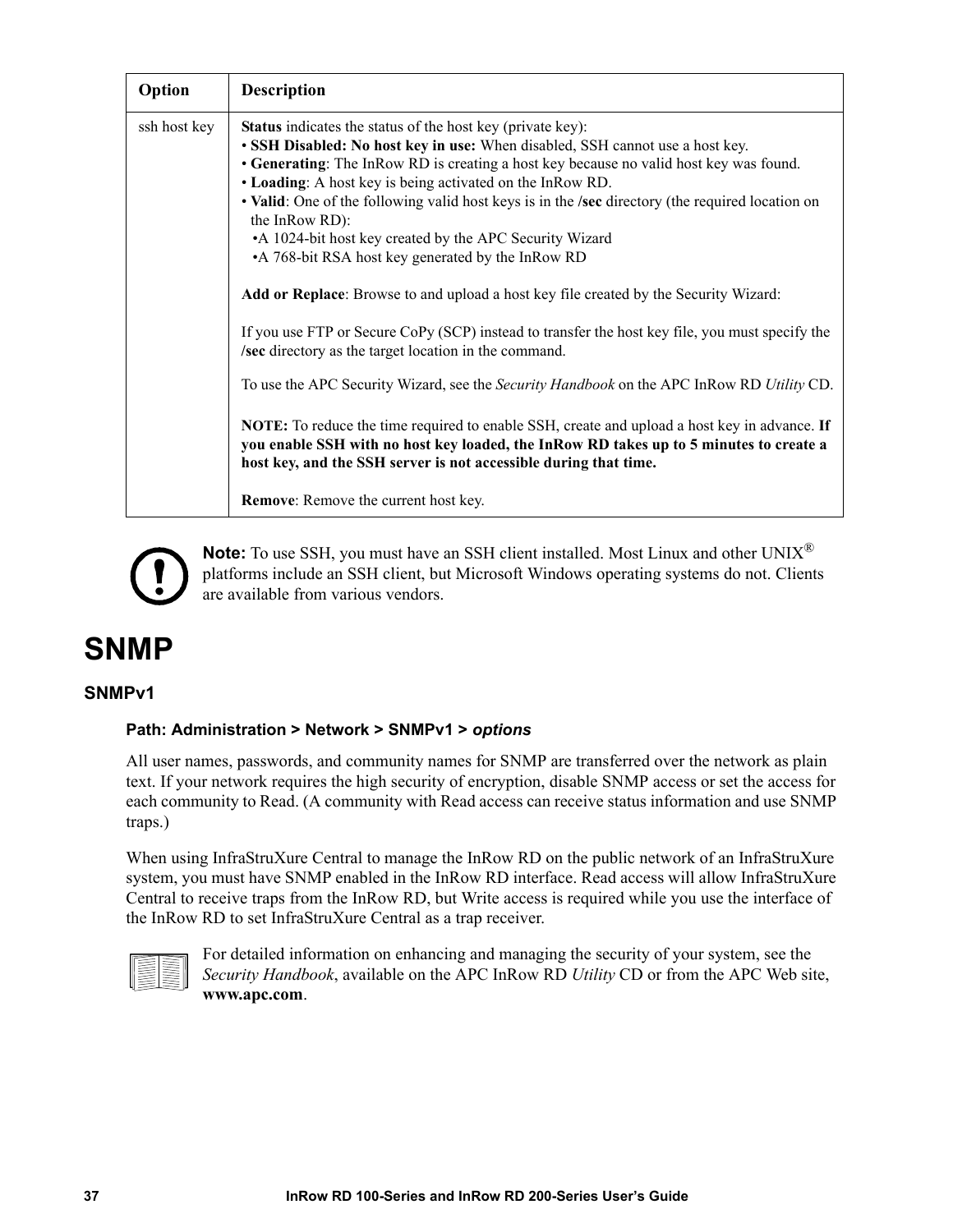| Option            | <b>Description</b>                                                                                                                                                                                                                                                                                                                                                                                                                                                                                                                                                                                                                                                                                                                                                                                                                                                                                                                                                                                                                                                                                                                                                                                                                                                                                                                                                                                                                                                                                                                                                                                                                                                                                                                                                                                                                                                                                                                                                                                                                                                                                                                                 |
|-------------------|----------------------------------------------------------------------------------------------------------------------------------------------------------------------------------------------------------------------------------------------------------------------------------------------------------------------------------------------------------------------------------------------------------------------------------------------------------------------------------------------------------------------------------------------------------------------------------------------------------------------------------------------------------------------------------------------------------------------------------------------------------------------------------------------------------------------------------------------------------------------------------------------------------------------------------------------------------------------------------------------------------------------------------------------------------------------------------------------------------------------------------------------------------------------------------------------------------------------------------------------------------------------------------------------------------------------------------------------------------------------------------------------------------------------------------------------------------------------------------------------------------------------------------------------------------------------------------------------------------------------------------------------------------------------------------------------------------------------------------------------------------------------------------------------------------------------------------------------------------------------------------------------------------------------------------------------------------------------------------------------------------------------------------------------------------------------------------------------------------------------------------------------------|
| access            | <b>Enable SNMPv1 Access:</b> Enables SNMP version 1 as a method of communication with this<br>device.                                                                                                                                                                                                                                                                                                                                                                                                                                                                                                                                                                                                                                                                                                                                                                                                                                                                                                                                                                                                                                                                                                                                                                                                                                                                                                                                                                                                                                                                                                                                                                                                                                                                                                                                                                                                                                                                                                                                                                                                                                              |
| access<br>control | You can configure up to four access control entries to specify which NMSs have access to this<br>device. The opening page for access control, by default, assigns one entry to each of the four<br>available SNMPv1 communities, but you can edit these settings to apply more than one entry to<br>any community to grant access by several specific IP addresses, host names, or IP address masks.<br>To edit the access control settings for a community, click its community name.<br>• If you leave the default access control entry unchanged for a community, that community has<br>access to this device from any location on the network.<br>• If you configure multiple access control entries for one community name, the limit of four entries<br>requires that one or more of the other communities must have no access control entry. If no<br>access control entry is listed for a community, that community has no access to this device.<br><b>Community Name:</b> The name that a Network Management System (NMS) must use to access the<br>community. The maximum length is 15 ASCII characters, and the default community names for<br>the four communities are public, private, public2, and private2.<br>NMS IP/Host Name: The IP address, IP address mask, or host name that controls access by<br>NMSs. A host name or a specific IP address (such as 149.225.12.1) allows access only by the<br>NMS at that location. IP addresses that contain 255 restrict access as follows:<br>• 149.225.12.255: Access only by an NMS on the 149.225.12 segment.<br>• 149.225.255.255: Access only by an NMS on the 149.225 segment.<br>• 149.255.255.255: Access only by an NMS on the 149 segment.<br>• 0.0.0.0 (the default setting) which can also be expressed as 255.255.255.255: Access by any<br>NMS on any segment.<br>Access Type: The actions an NMS can perform through the community.<br>• Read: GETS only, at any time<br>• Write: GETS at any time, and SETS when no user is logged onto the Web interface or control<br>console.<br>• Write+: GETS and SETS at any time.<br>• Disabled: No GETS or SETS at any time. |

#### <span id="page-44-0"></span>**SNMPv3**

#### **Path: Administration > Network > SNMPv3 >** *options*

For SNMP GETs, SETs, and trap receivers, SNMPv3 uses a system of user profiles to identify users. An SNMPv3 user must have a user profile assigned in the MIB software program to perform GETs and SETs, browse the MIB, and receive traps.



**Note:** To use SNMPv3, you must have a MIB program that supports SNMPv3.

The InRow RD supports only MD5 authentication and DES encryption.

| Option | <b>Description</b>                                                                  |
|--------|-------------------------------------------------------------------------------------|
| access | <b>SNMPv3 Access:</b> Enables SNMPv3 as a method of communication with this device. |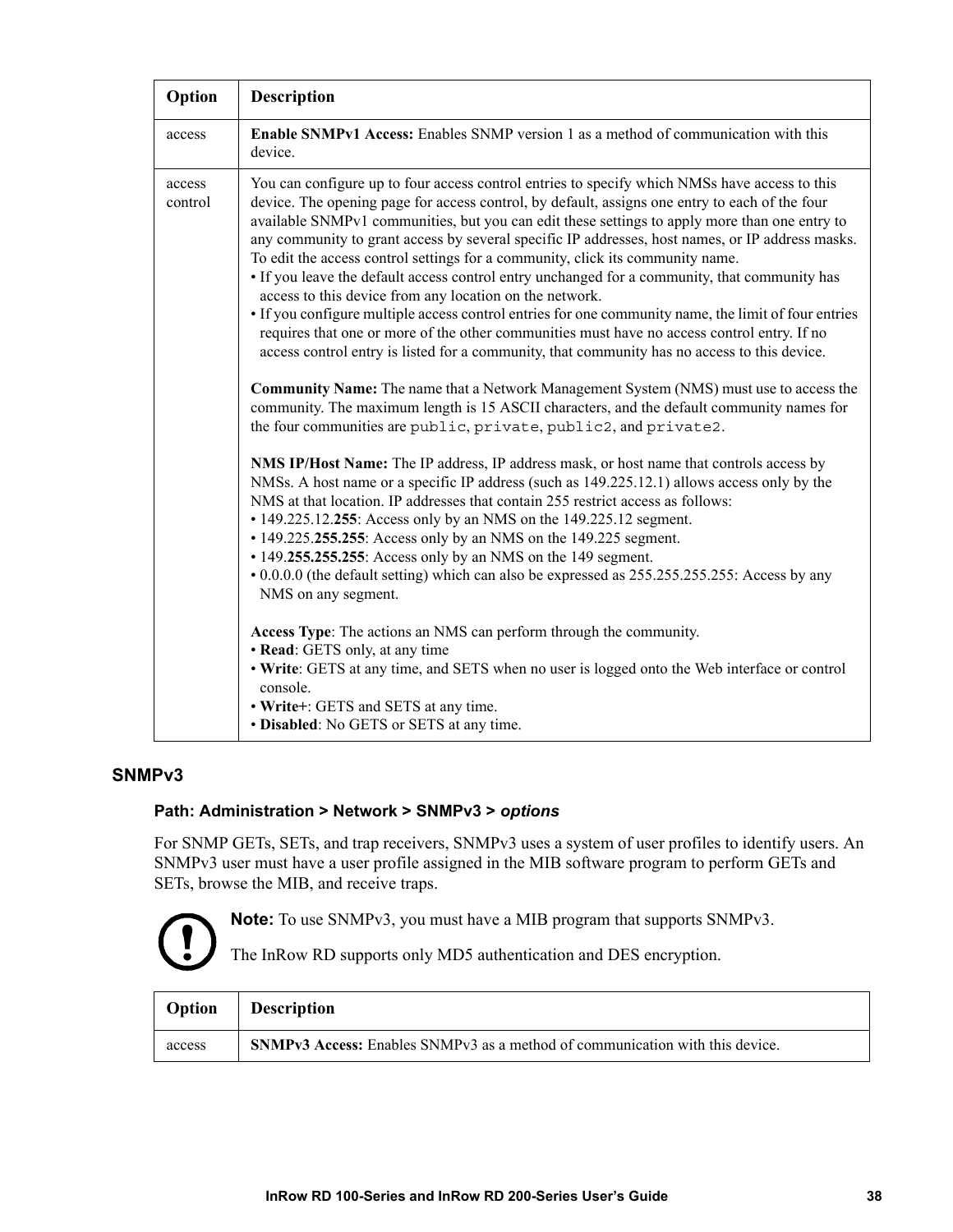| Option            | <b>Description</b>                                                                                                                                                                                                                                                                                                                                                                                                                                                                                                                                                                                                                                                                                                                                                                                                                                        |
|-------------------|-----------------------------------------------------------------------------------------------------------------------------------------------------------------------------------------------------------------------------------------------------------------------------------------------------------------------------------------------------------------------------------------------------------------------------------------------------------------------------------------------------------------------------------------------------------------------------------------------------------------------------------------------------------------------------------------------------------------------------------------------------------------------------------------------------------------------------------------------------------|
| user<br>profiles  | By default, lists the settings of four user profiles, configured with the user names apc snmp<br>profile1 through apc snmp profile4, and no authentication and no privacy (no encryption). To<br>edit the following settings for a user profile, click a user name in the list.                                                                                                                                                                                                                                                                                                                                                                                                                                                                                                                                                                           |
|                   | User Name: The identifier of the user profile. SNMP version 3 maps GETs, SETs, and traps to a<br>user profile by matching the user name of the profile to the user name in the data packet being<br>transmitted. A user name can have up to 32 ASCII characters.                                                                                                                                                                                                                                                                                                                                                                                                                                                                                                                                                                                          |
|                   | Authentication Passphrase: A phrase of 15 to 32 ASCII characters (apc auth<br>passphrase, by default) that verifies that the NMS communicating with this device through<br>SNMPv3 is the NMS it claims to be, that the message has not been changed during transmission,<br>and that the message was communicated in a timely manner, indicating that it was not delayed and<br>that it was not copied and sent again later at an inappropriate time.                                                                                                                                                                                                                                                                                                                                                                                                     |
|                   | Privacy Passphrase: A phrase of 15 to 32 ASCII characters (apc crypt passphrase, by<br>default) that ensures the privacy of the data (by means of encryption) that an NMS is sending to<br>this device or receiving from this device through SNMPv3.                                                                                                                                                                                                                                                                                                                                                                                                                                                                                                                                                                                                      |
|                   | Authentication Protocol: The APC implementation of SNMPv3 supports MD5 authentication.<br>Authentication will not occur unless MD5 is selected as the authentication protocol.                                                                                                                                                                                                                                                                                                                                                                                                                                                                                                                                                                                                                                                                            |
|                   | Privacy Protocol: The APC implementation of SNMPv3 supports DES as the protocol for<br>encrypting and decrypting data. Privacy of transmitted data requires that DES is selected as the<br>privacy protocol.                                                                                                                                                                                                                                                                                                                                                                                                                                                                                                                                                                                                                                              |
|                   | Note: You cannot select the privacy protocol if no authentication protocol is selected.                                                                                                                                                                                                                                                                                                                                                                                                                                                                                                                                                                                                                                                                                                                                                                   |
| access<br>control | You can configure up to four access control entries to specify which NMSs have access to this<br>device. The opening page for access control, by default, assigns one entry to each of the four user<br>profiles, but you can edit these settings to apply more than one entry to any user profile to grant<br>access by several specific IP addresses, host names, or IP address masks.<br>• If you leave the default access control entry unchanged for a user profile, all NMSs that use that<br>profile have access to this device.<br>• If you configure multiple access entries for one user profile, the limit of four entries requires that<br>one or more of the other user profiles must have no access control entry. If no access control<br>entry is listed for a user profile, no NMS that uses that profile has any access to this device. |
|                   | To edit the access control settings for a user profile, click its user name.                                                                                                                                                                                                                                                                                                                                                                                                                                                                                                                                                                                                                                                                                                                                                                              |
|                   | Access: Mark the Enable checkbox to activate the access control specified by the parameters in<br>this access control entry.                                                                                                                                                                                                                                                                                                                                                                                                                                                                                                                                                                                                                                                                                                                              |
|                   | User Name: Select from the drop-down list the user profile to which this access control entry will<br>apply. The choices available are the four user names that you configure through the user profiles<br>option on the left navigation menu.                                                                                                                                                                                                                                                                                                                                                                                                                                                                                                                                                                                                            |
|                   | NMS IP/Host Name: The IP address, IP address mask, or host name that controls access by the<br>NMS. A host name or a specific IP address (such as 149.225.12.1) allows access only by the NMS<br>at that location. An IP address mask that contain 255 restricts access as follows:<br>• 149.225.12.255: Access only by an NMS on the 149.225.12 segment.<br>• 149.225.255.255: Access only by an NMS on the 149.225 segment.<br>• 149.255.255.255: Access only by an NMS on the 149 segment.<br>• 0.0.0.0 (the default setting) which can also be expressed as 255.255.255.255: Access by any<br>NMS on any segment.                                                                                                                                                                                                                                     |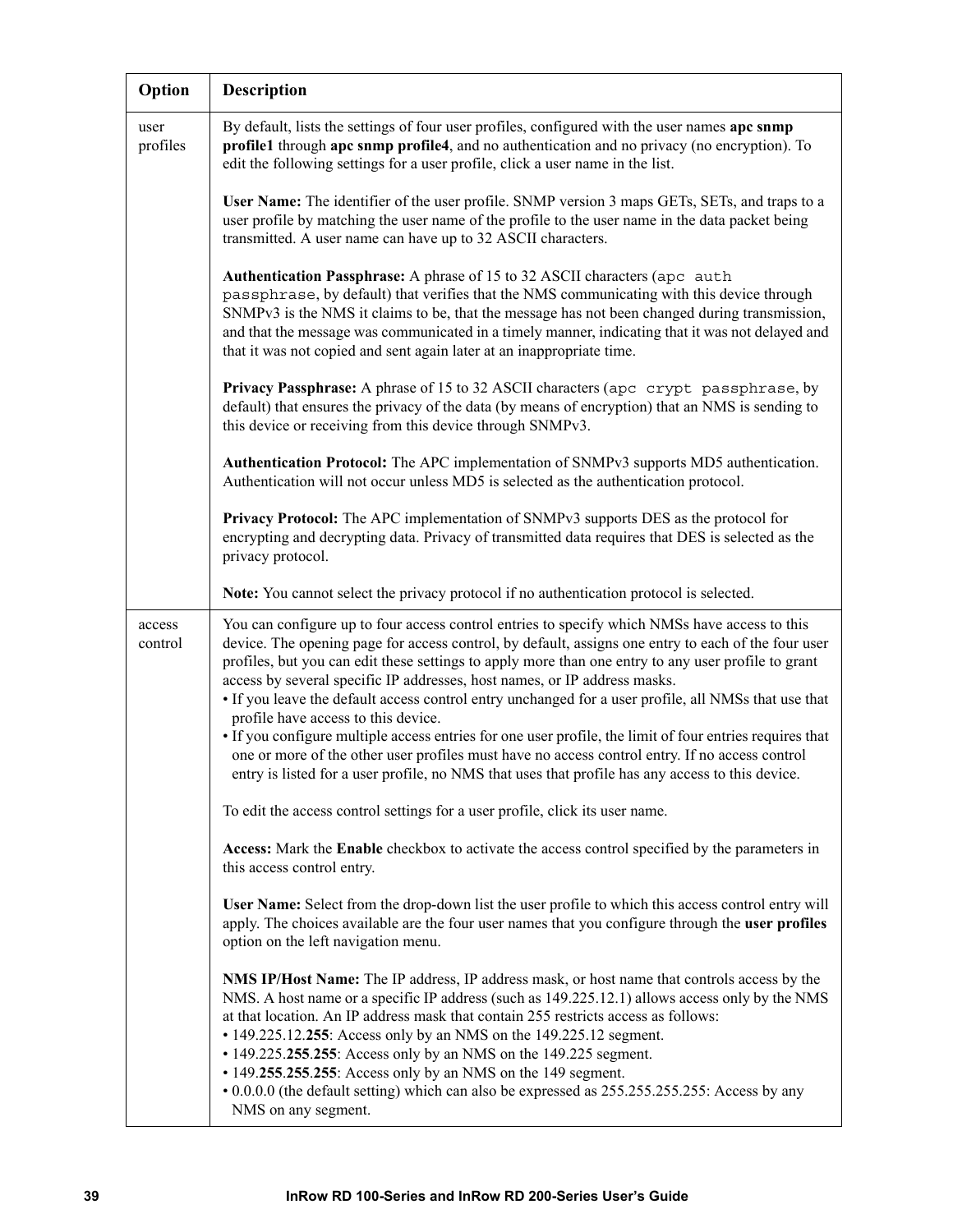

#### **Path: Administration > Network > FTP Server**

The **FTP server** settings enable (by default) or disable access to the FTP server and specify the TCP/IP port (21 by default) that the FTP server uses to communicate with the InRow RD. The FTP server uses both the specified port and the port one number lower than the specified port.

You can change the **Port** setting to the number of any unused port from 5001 to 32768 for added security. Users must then use a colon (:) to specify the non-default port number. For example, for port 5001 and IP address 152.214.12.114, the command would be ftp 152.214.12.114:5001.



<span id="page-46-0"></span>**Note:** FTP transfers files without encryption. For higher security, disable the FTP server, and transfer files with Secure CoPy (SCP). Selecting and configuring Secure SHell (SSH) enables SCP automatically.

At any time that you want a UPS to be accessible for management by InfraStruXure Central, FTP Server must be enabled in the InRow RD interface.



For detailed information on enhancing and managing the security of your system, see the *Security Handbook*, available on the APC InRow RD *Utility* CD or from the APC Web site.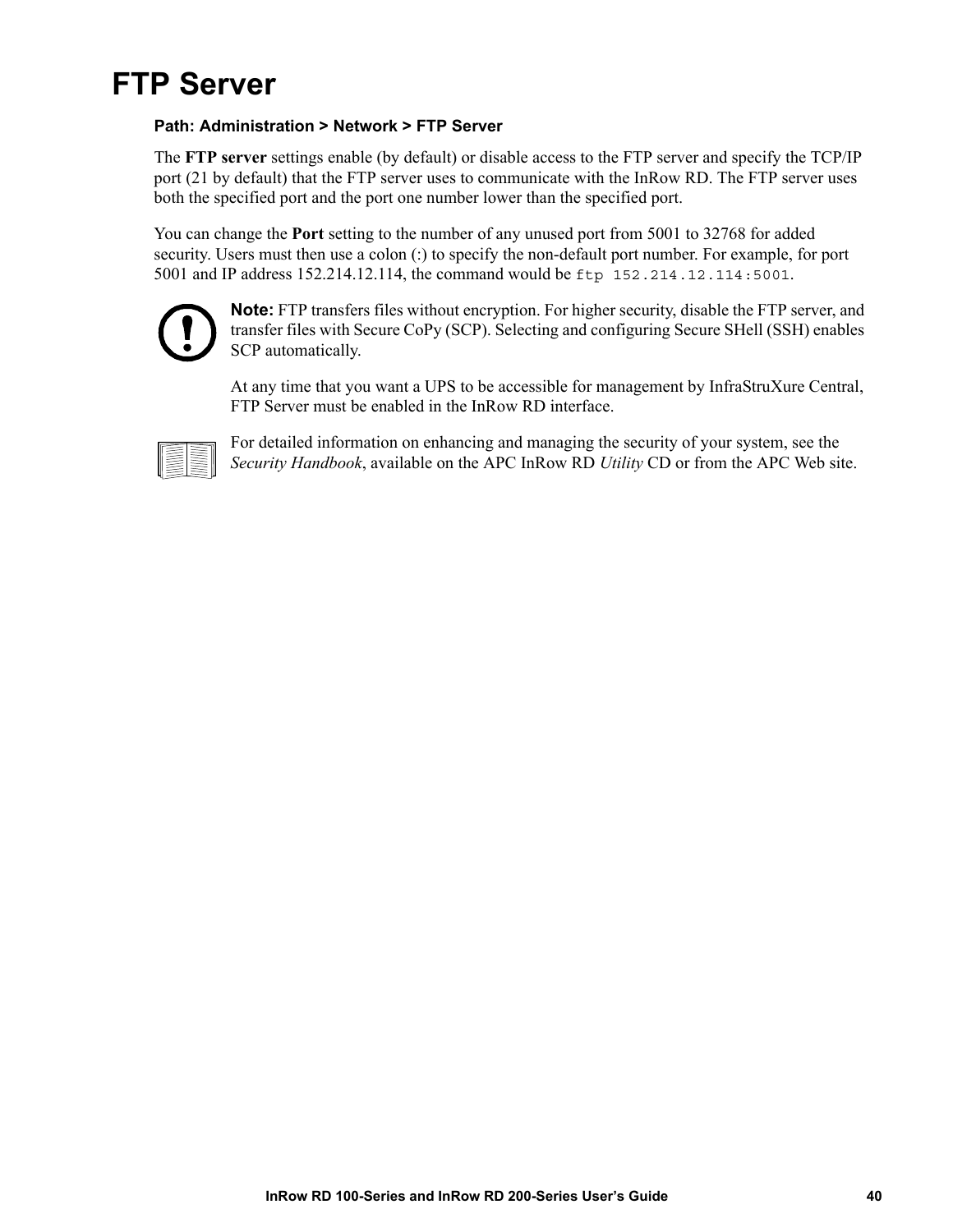# **Administration: Notification and Logging**

## **Event Actions**

#### <span id="page-47-0"></span>**Path: Administration > Notification > Event Actions >** *options*

#### **Types of notification**

You can configure event actions to occur in response to an event or group of events. These actions notify users of the event in any of several ways:

- Active, automatic notification. The specified users or monitoring devices are contacted directly.
	- E-mail notification
	- SNMP traps
	- Syslog notification
- Indirect notification in the event log. If no direct no[tification is configure](#page-43-0)d, users must check the log to determine which events have occurred.



For another method of indirect notification, see "SNMP" on page 37. SNMP enables an NMS to perform informational queries. For SNMPv1, configuring the most restrictive SNMP access type, READ, enables informational queries without the risk of allowing remote configuration changes.

[You can](#page-27-0) also log system performance data to use for device monitoring. See "Data log" on page 21 for information on how to configure and use this data logging option.

#### **Configuring event actions**

**Notification Parameters.** For events that have an associated clearing event, you can also set the following parameters as you configure events individually or by group, as described in the next two sections. To access the parameters, click the receiver or recipient name.

| <b>Parameter</b>                  | <b>Description</b>                                                                                                                               |
|-----------------------------------|--------------------------------------------------------------------------------------------------------------------------------------------------|
| Delay x time before sending       | If the event persists for the specified time, notification is sent. If the condition<br>clears before the time expires, no notification is sent. |
| Repeat at an interval of $x$ time | The notification is sent at the specified interval (e.g., every 2 minutes).                                                                      |
| Up to $x$ times                   | During an active event, the notification repeats for this number of times.                                                                       |
| Until condition clears            | The notification is sent repeatedly until the condition clears or is resolved.                                                                   |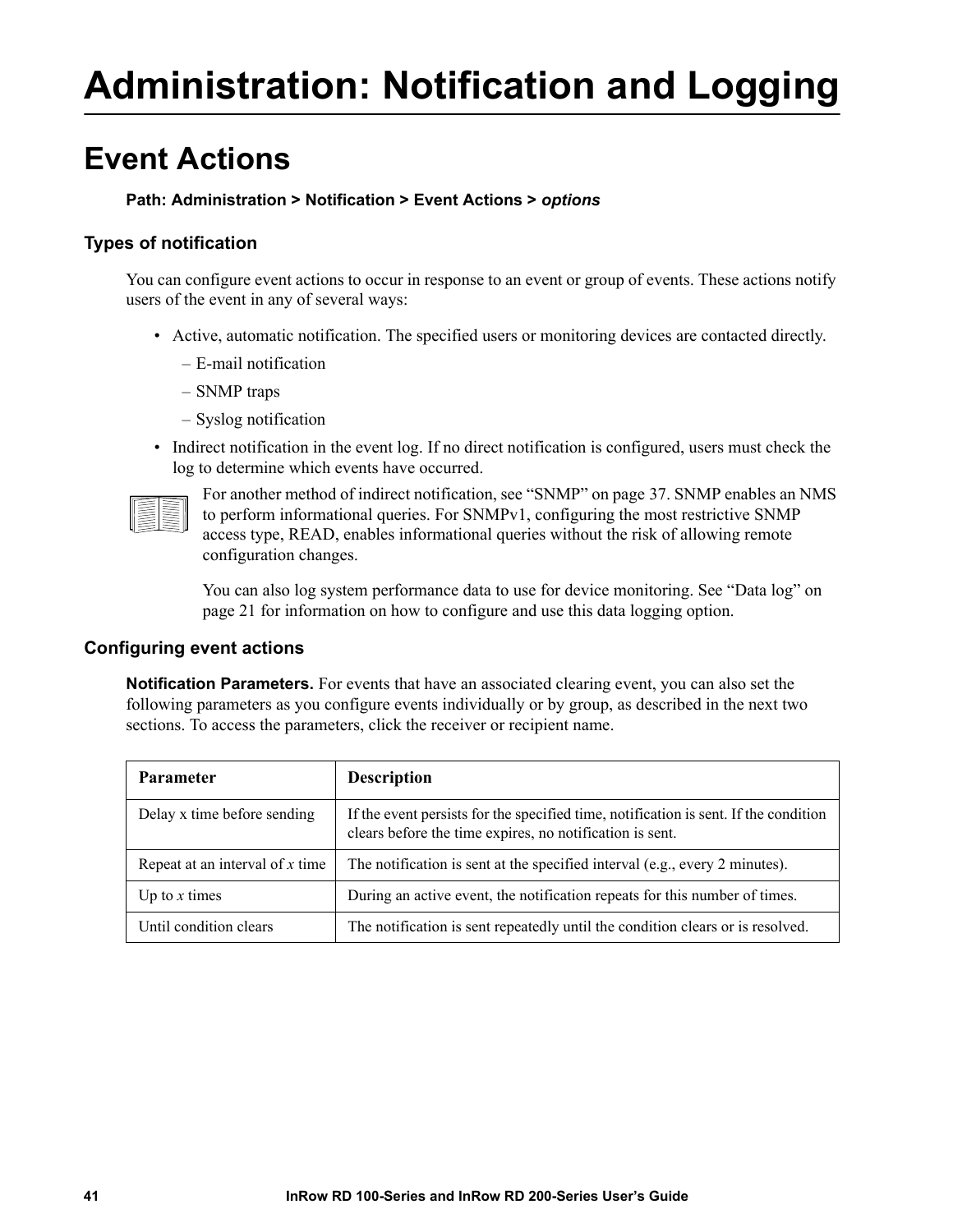**Configuring by event.** To define event actions for an individual event:

- 1. Select the **Administration** tab, **Notification** on the top menu bar, and **by event** under **Event Actions** on the left navigation menu.
- 2. In the list of events, review the marked columns to see whether the action you want is already configured. (By default, logging is configured for all events.)
- 3. To view or change the current configuration, such as recipients to be notified by e-mail, or Network Management Systems (NMSs) to be notified by SNMP traps, click on the event name.



**Note:** If no Syslog server is configured, items related to Syslog configuration are not displayed.



When viewing details of an event's configuration, you can change the configuration, enable or disable event logging or Syslog, or disable notification for specific e-mail recipients or trap receivers, but you cannot add or remove recipients or receivers. To add or remove recipients or receivers, see the following:

- "Identifying Syslog Servers" on page 46
- "E-mail recipients" on page 44
- "Trap Receivers" on page 45

<span id="page-48-0"></span>**Configuring by group.** To configure a group of events simultaneously:

- 1. Select the **Administration** tab, **Notification** on the top menu bar, and **by group** under **Event Actions** on the left navigation menu.
- 2. Choose how to group events for configuration:
	- Choose **Grouped by severity**, and then select all events of one or more severity levels. You cannot change the severity of an event.
	- Choose **Grouped by category**, and then select all events in one or more pre-defined categories.
- 3. Click **Next>>** to move from page to page to do the following:
	- a. Select event actions for the group of events.
		- To choose any action except **Logging** (the default), you must first have at least one relevant recipient or receiver configured.
		- If you choose **Logging** and have configured a Syslog server, select **Event Log** or **Syslog** (or both) on the next page.
	- b. Select whether to leave the newly configured event action enabled for this group of events or to disable the action.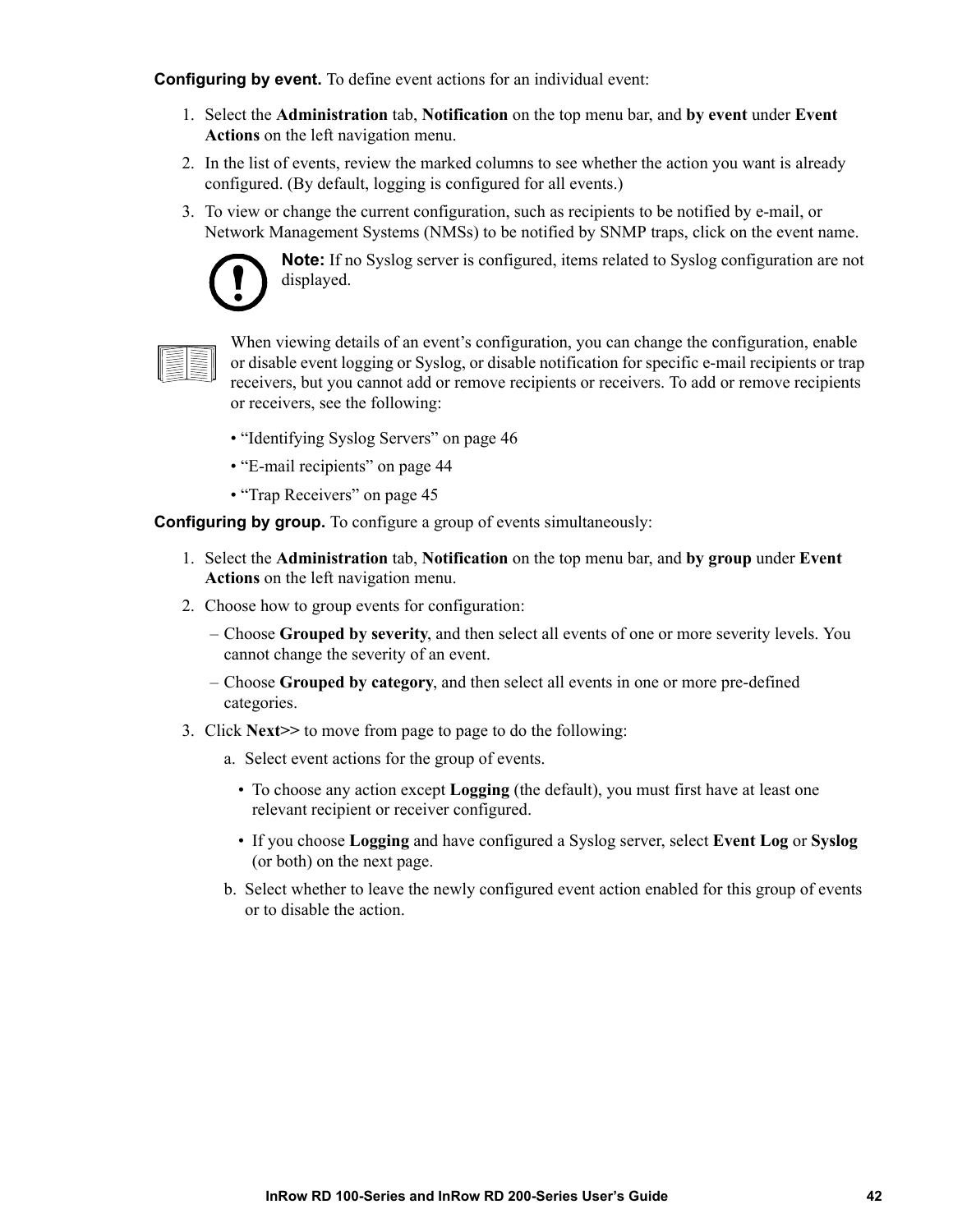# **Active, Automatic, Direct Notification**

#### **E-mail notification**

**Overview of setup.** Use the Simple Mail Transfer Protocol (SMTP) to send e-mail to up to four recipients when an event occurs.

To use the e-mail feature, you must define the following settings:

- The IP a[ddresses of the primary a](#page-38-0)nd, optionally, the secondary Domain Name System (DNS) servers. (See "DNS" on page 32.)
- The IP address or DNS name for **SMTP Server** and **From Address**. (See "SMTP" on page 43.)
- The e-mail addresses for a maximum of four recipients. (See "E-mail recipients" on page 44.)



**Note:** You can use the **To Address** setting of the **recipients** option to send e-mail to a text-based pager.

#### **SMTP.**

#### **Path: Administration > Notification > E-mail > server**

<span id="page-49-0"></span>

| <b>Setting</b>                 | <b>Description</b>                                                                                                                                                                                                                                                                                                                                                                                                                                                                                                                              |
|--------------------------------|-------------------------------------------------------------------------------------------------------------------------------------------------------------------------------------------------------------------------------------------------------------------------------------------------------------------------------------------------------------------------------------------------------------------------------------------------------------------------------------------------------------------------------------------------|
| Local<br><b>SMTP</b><br>Server | The IP address or DNS name of the local SMTP server.<br>Note: This definition is required only when SMTP Server is set to Local. See "E-mail<br>recipients" on page 44.                                                                                                                                                                                                                                                                                                                                                                         |
| From<br><b>Address</b>         | The contents of the <b>From</b> field in e-mail messages sent by the InRow RD:<br>• In the format <i>user</i> $\widehat{a}$ [ <i>IP address</i> ] (if an IP address is specified as <b>Local SMTP Server</b> )<br>• In the format <i>user</i> $\omega$ <i>domain</i> (if DNS is configured and the DNS name is specified as <b>Local</b><br><b>SMTP Server</b> ) in the e-mail messages.<br><b>Note:</b> The local SMTP server may require that you use a valid user account on the server for this<br>setting. See the server's documentation. |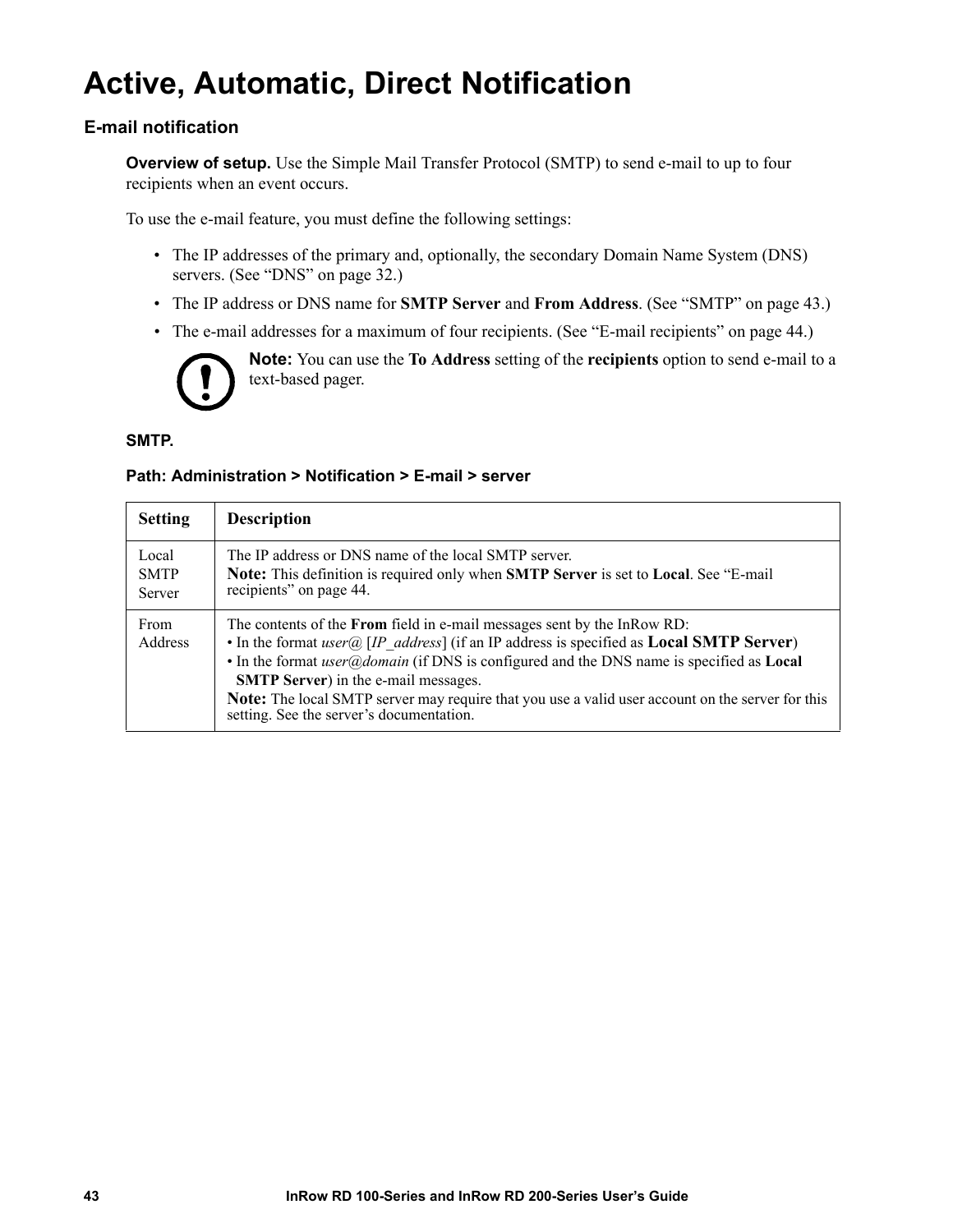#### <span id="page-50-1"></span>**E-mail recipients.**

#### **Path: Administration > Notification > E-mail > recipients**

Identify up to four e-mail recipients.

<span id="page-50-3"></span>

| <b>Setting</b>       | <b>Description</b>                                                                                                                                                                                                                                                                                                                                                                                                                                                                                                                                                                                                                                                                                                                                                                                                                                                                                                                                                                                        |
|----------------------|-----------------------------------------------------------------------------------------------------------------------------------------------------------------------------------------------------------------------------------------------------------------------------------------------------------------------------------------------------------------------------------------------------------------------------------------------------------------------------------------------------------------------------------------------------------------------------------------------------------------------------------------------------------------------------------------------------------------------------------------------------------------------------------------------------------------------------------------------------------------------------------------------------------------------------------------------------------------------------------------------------------|
| To Address           | The user and domain names of the recipient. To use e-mail for paging, use the e-mail address<br>for the recipient's pager gateway account (for example, myacct100@skytel.com). The<br>pager gateway will generate the page.                                                                                                                                                                                                                                                                                                                                                                                                                                                                                                                                                                                                                                                                                                                                                                               |
|                      | To bypass the DNS lookup of the mail server's IP address, use the IP address in brackets<br>instead of the e-mail domain name, e.g., use jsmith $@$ [xxx.xxx.x.xxx] instead of<br>jsmith@company.com. This is useful when DNS lookups are not working correctly.<br>Note: The recipient's pager must be able to use text-based messaging.                                                                                                                                                                                                                                                                                                                                                                                                                                                                                                                                                                                                                                                                 |
| <b>SMTP Server</b>   | Select one of the following methods for routing e-mail:<br>• Local: Through the InRow RD's SMTP server. This setting (recommended) ensures that the<br>e-mail is sent before the InRow RD's 20-second time-out, and, if necessary, is retried several<br>times. Also do one of the following:<br>• Enable forwarding at the InRow RD's SMTP server so that it can route e-mail to external<br>SMTP servers. Typically, SMTP servers are not configured to forward e-mail. Check with<br>the administrator of your SMTP server before changing its configuration to allow<br>forwarding.<br>• Set up a special e-mail account for the InRow RD to forward e-mail to an external mail<br>account.<br>• Recipient: Directly to the recipient's SMTP server. With this setting, the InRow RD tries to<br>send the e-mail only once. On a busy remote SMTP server, the time-out may prevent some<br>e-mail from being sent.<br>When the recipient uses the InRow RD's SMTP server, this setting has no effect. |
| E-mail<br>Generation | Enables (by default) or disables sending e-mail to the recipient.                                                                                                                                                                                                                                                                                                                                                                                                                                                                                                                                                                                                                                                                                                                                                                                                                                                                                                                                         |
| Format               | The long format contains Name, Location, Contact, IP address, serial number of the device,<br>date and time, event code, and event description. The short format provides only the event<br>description.                                                                                                                                                                                                                                                                                                                                                                                                                                                                                                                                                                                                                                                                                                                                                                                                  |

<span id="page-50-2"></span><span id="page-50-0"></span>**E-mail test (Administration > Notification > E-mail > test).** Send a test message to a configured recipient.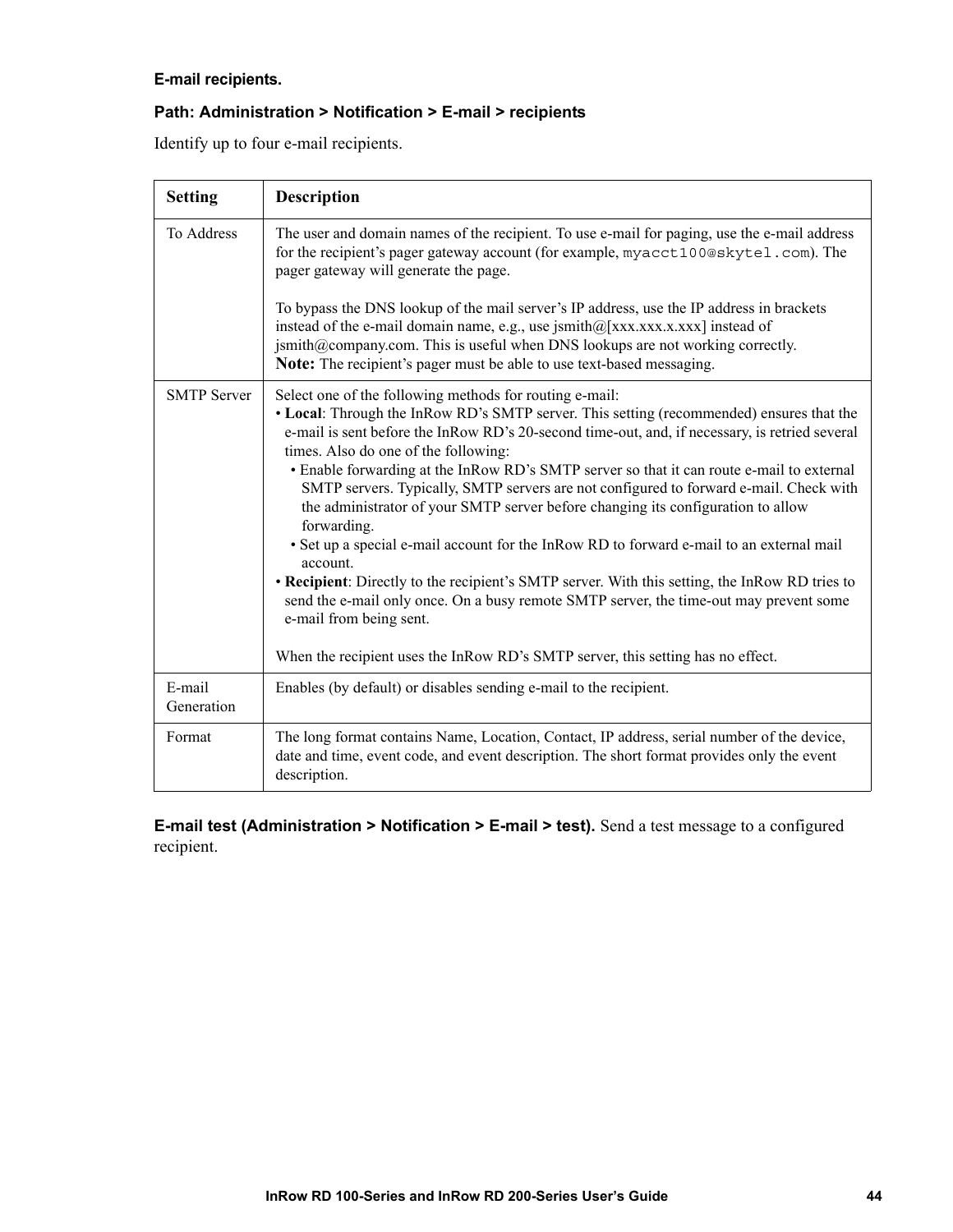#### **SNMP traps**

#### **Trap Receivers.**

#### **Path: Administration > Notification > SNMP Traps > trap receivers**

View trap receivers by NMS IP/Host Name. You can configure up to six trap receivers.

- To open the page for configuring a new trap receiver, click **Add Trap Receiver**.
- To modify or delete a trap receiver, first click its IP address or host name to access its settings. (If you delete a trap receiver, all notification settings configured under Event Actions for the deleted trap receiver are set to their default values.)
- To specify the trap type for a trap receiver, select either the SNMPv1 or SNMPv3 radio button. For an NMS to receive both types of traps, you must configure two trap receivers for that NMS, one for each trap type.

| Item             | <b>Definition</b>                                                                                               |  |
|------------------|-----------------------------------------------------------------------------------------------------------------|--|
| Trap Generation  | Enable (the default) or disable trap generation for this trap receiver.                                         |  |
| NMS IP/Host Name | The IP address or host name of this trap receiver. The default, 0.0.0.0, leaves the trap<br>receiver undefined. |  |
| SNMPv1 option.   |                                                                                                                 |  |
| Community Name   | The name (public by default) used as an identifier when SNMPv1 traps are sent to                                |  |

<span id="page-51-1"></span><span id="page-51-0"></span>

| Community Name            | The name (public by default) used as an identifier when SNMPv1 traps are sent to<br>this trap receiver.                                                                                                                                             |
|---------------------------|-----------------------------------------------------------------------------------------------------------------------------------------------------------------------------------------------------------------------------------------------------|
| <b>Authenticate Traps</b> | When this option is enabled (the default), the NMS identified by the NMS IP/Host<br>Name setting will receive authentication traps (traps generated by invalid attempts to<br>log on to this device). To disable that ability, unmark the checkbox. |

**SNMPv3 option.** Select the identifier of the user profile for this trap receiver. (To view the settings of the user profiles identified by the user names selectable here, choose **Network** on the top menu bar and **user profiles** under **[SNMPv3](#page-44-0)** on the left navigation menu.)



See "SNMPv3" on page 38 for information on creating user profiles and selecting authentication and encryption methods.

#### **SNMP Trap Test**

#### **Path: Administration > Notification > SNMP Traps > test**

**Last Test Result.** The result of the most recent SNMP trap test. A successful SNMP trap test verifies only that a trap was sent; it does not verify that the trap was received by the selected trap receiver. A trap test succeeds if all of the following are true:

- The SNMP version (SNMPv1 or SNMPv3) configured for the selected trap receiver is enabled on this device.
- The trap receiver is enabled.
- If a host name is selected for the **To** address, that host name can be mapped to a valid IP address.

**To.** Select the IP address or host name to which a test SNMP trap will be sent. If no trap receiver was ever configured, a link to the **Trap Receiver** configuration page is displayed.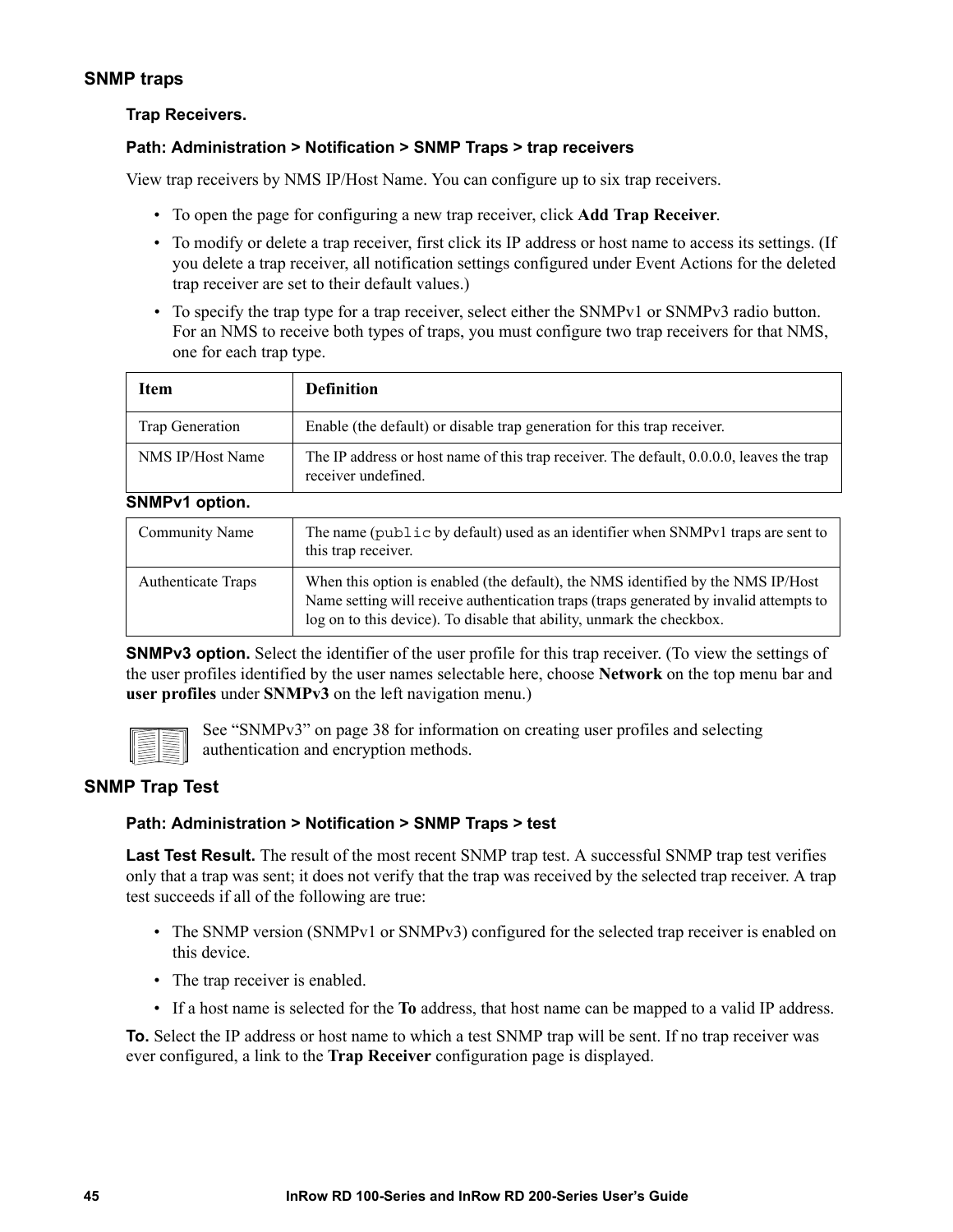#### **Syslog**

#### **Path: Logs > Syslog >** *options*

The InRow RD can send messages to up to four Syslog servers when an event occurs. The Syslog servers record events that occur at network devices in a log that provides a centralized record of even[ts.](http://www.ietf.org/rfc/rfc3164.txt?number=3164)



This user's guide does not describe Syslog or its configuration values in detail. See **RFC3164** for more information about Syslog.

#### **Identifying Syslog Servers.**

#### **Path: Logs > Syslog > servers**

| <b>Setting</b>   | <b>Definition</b>                                                                                                                                 |
|------------------|---------------------------------------------------------------------------------------------------------------------------------------------------|
| Syslog<br>Server | Uses IP addresses or host names to identify from one to four servers to receive Syslog messages<br>sent by the InRow RD.                          |
| Port             | The user datagram protocol (UDP) port that the InRow RD will use to send Syslog messages. The<br>default is 514, the UDP port assigned to Syslog. |

#### **Syslog Settings.**

#### **Path: Logs > Syslog > settings**

| <b>Setting</b>        | <b>Definition</b>                                                                                                                                                                                                                                                                                                                                                                                                                                                                                                                                                                                                                                                                             |
|-----------------------|-----------------------------------------------------------------------------------------------------------------------------------------------------------------------------------------------------------------------------------------------------------------------------------------------------------------------------------------------------------------------------------------------------------------------------------------------------------------------------------------------------------------------------------------------------------------------------------------------------------------------------------------------------------------------------------------------|
| Message<br>Generation | Enables (by default) or disables the Syslog feature.                                                                                                                                                                                                                                                                                                                                                                                                                                                                                                                                                                                                                                          |
| <b>Facility Code</b>  | Selects the facility code assigned to the InRow RD's Syslog messages (User, by default).<br>Note: User best defines the Syslog messages sent by the InRow RD. Do not change this<br>selection unless advised to do so by the Syslog network or system administrator.                                                                                                                                                                                                                                                                                                                                                                                                                          |
| Severity<br>Mapping   | Maps each severity level of InRow RD or Environment events to available Syslog priorities.<br>You should not need to change the mappings.<br>The following definitions are from RFC3164:<br>• Emergency: The system is unusable<br>• Alert: Action must be taken immediately<br>• Critical: Critical conditions<br>• Error: Error conditions<br>• Warning: Warning conditions<br>• Notice: Normal but significant conditions<br>• Informational: Informational messages<br>• Debug: Debug-level messages<br>Following are the default settings for the four Local Priority settings:<br>• Severe is mapped to Critical<br>• Warning is mapped to Warning<br>• Informational is mapped to Info |
|                       | Note: To disable Syslog messages, see "Configuring event actions" on page 41.                                                                                                                                                                                                                                                                                                                                                                                                                                                                                                                                                                                                                 |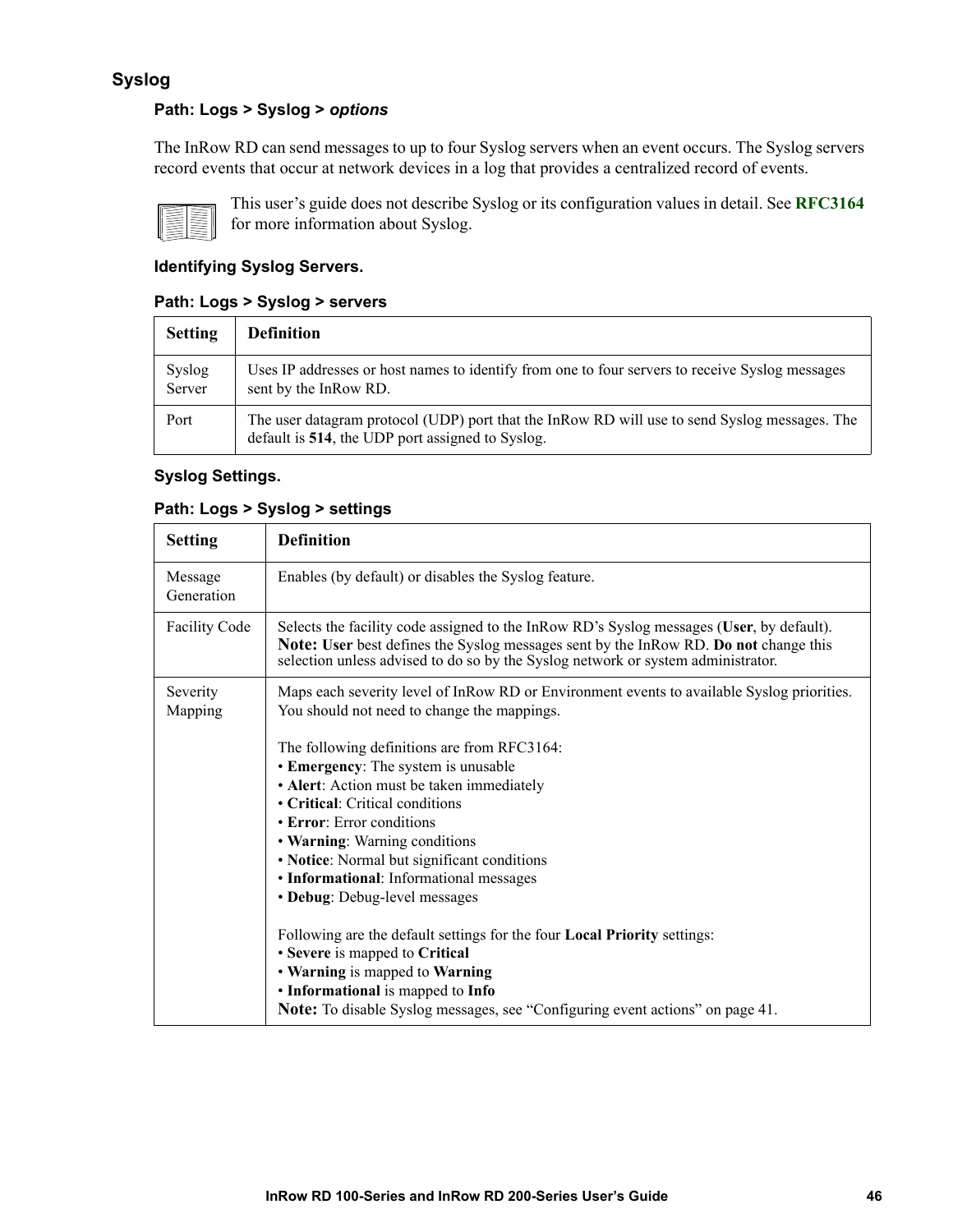#### **Syslog Test and Format example.**

#### **Path: Logs > Syslog > test**

Send a test message to the Syslog servers configured through the **servers** option.

- 1. Select a severity to assign to the test message.
- 2. Define the test message, according to the required message fields
	- The priority (PRI): the Syslog priority assigned to the message's event, and the facility code of messages sent by the InRow RD.
	- The Header: a time stamp and the IP address of the InRow RD.
	- The message (MSG) part:
		- The TAG field, followed by a colon and space, identifies the event type.
		- The CONTENT field is the event text, followed (optionally) by a space and the event code.

For example, APC: Test Syslog is valid.

#### **Queries [\(SNMP GETs\)](#page-43-0)**

See "SNMP" on page 37 for a description of SNMPv1 and SNMPv3 settings that enable an NMS to perform informational queries. With SNMPv1, which does not encrypt data before transmission, configuring the most restrictive SNMP access type (READ) enables informational queries without allowing remote configuration changes.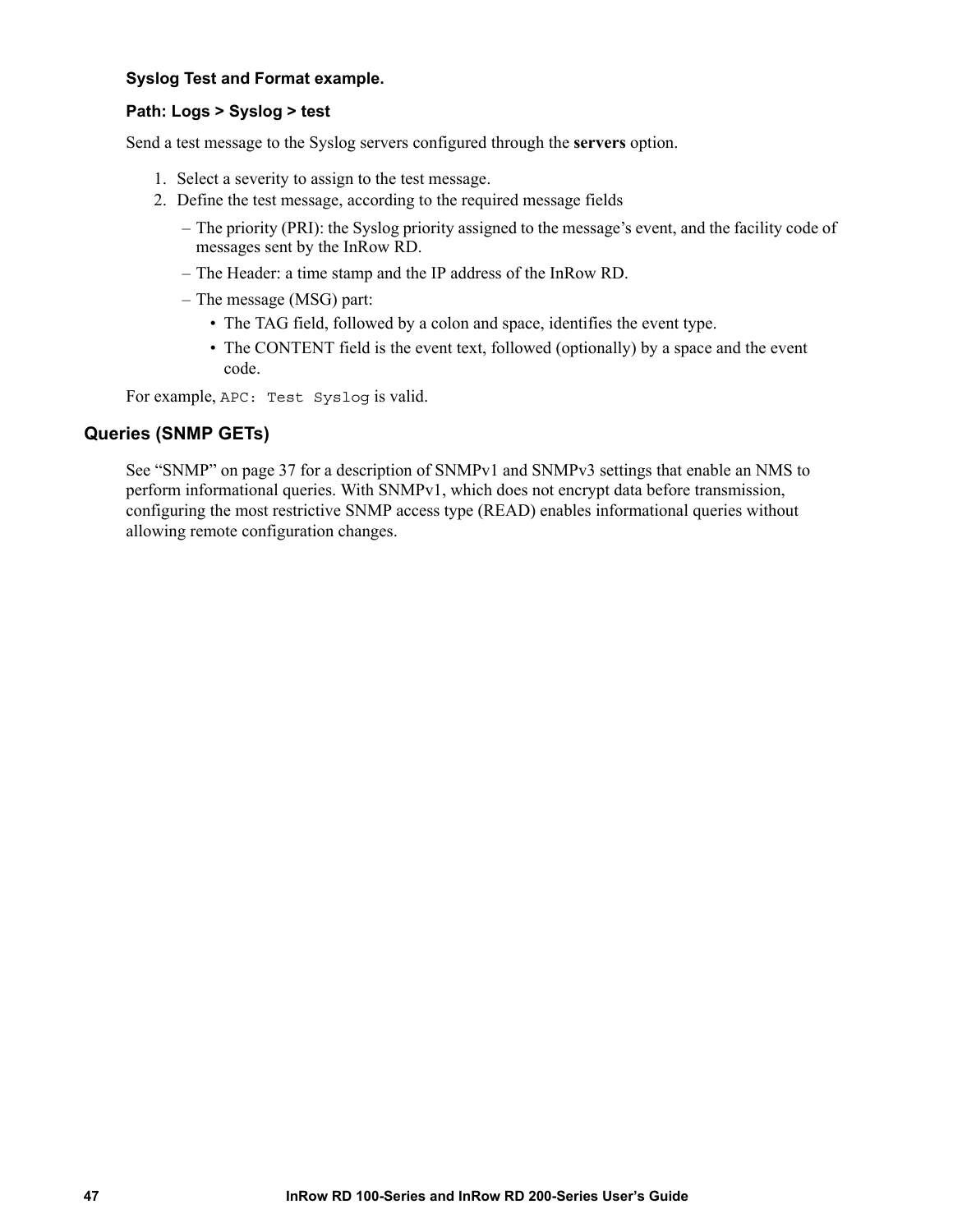# **Administration: General Options**

## **Identification**

#### <span id="page-54-2"></span>**Path: Administration > General > Identification**

Define values for **Name** (the device name), **Location** (the physical location), and **Contact** (the person responsible for the device) used by the InRow RD's SNMP agent. These settings are the values used for the MIB-II **sysName**, **sysContact**, and **sysLocation** Object Identifiers (OIDs).



[For more inform](http://www.apc.com)ation about MIB-II OIDs, see the *PowerNet® SNMP Management Information Base (MIB) Reference Guide,* available on the *Utility* CD and the APC Web site, **www.apc.com**.

# **Set the Date and Time**

#### **Method**

#### <span id="page-54-0"></span>**Path: Administration > General > Date & Time > mode**

Set the time and date used by the InRow RD. You can change the current settings manually or through a Network Time Protocol (NTP) Server:

- **Manual Mode**: Do one of the following:
	- Enter the date and time for the InRow RD.
	- Mark the check box **Apply Local Computer Time** to match the date and time settings of the computer you are using.
- **Synchronize with NTP Server**: Have an NTP Server define the date and time for the InRow RD.

| <b>Setting</b>       | <b>Definition</b>                                                                                                                                                      |
|----------------------|------------------------------------------------------------------------------------------------------------------------------------------------------------------------|
| Primary NTP Server   | Enter the IP address or domain name of the primary NTP server.                                                                                                         |
| Secondary NTP Server | Enter the IP address or domain name of the secondary NTP server,<br>when a secondary server is available.                                                              |
| Time Zone            | Select a time zone. The number of hours preceding each time zone in<br>the list is the offset from Coordinated Universal Time (UTC), formerly<br>Greenwich Mean Time). |
| Update Interval      | Define how often, in hours, the InRow RD accesses the NTP Server<br>for an update. Minimum: 1; Maximum: 8760 (1 year).                                                 |
| Update Using NTP Now | Initiate an immediate update of date and time by the NTP Server.                                                                                                       |

#### **Daylight saving**

#### <span id="page-54-1"></span>**Path: Administration > General > Date & Time > daylight saving**

Enable either traditional United States Daylight Saving Time (DST) or enable and configure a customized daylight saving time to match how Daylight Saving Time is implemented in your local area. DST is disabled by default.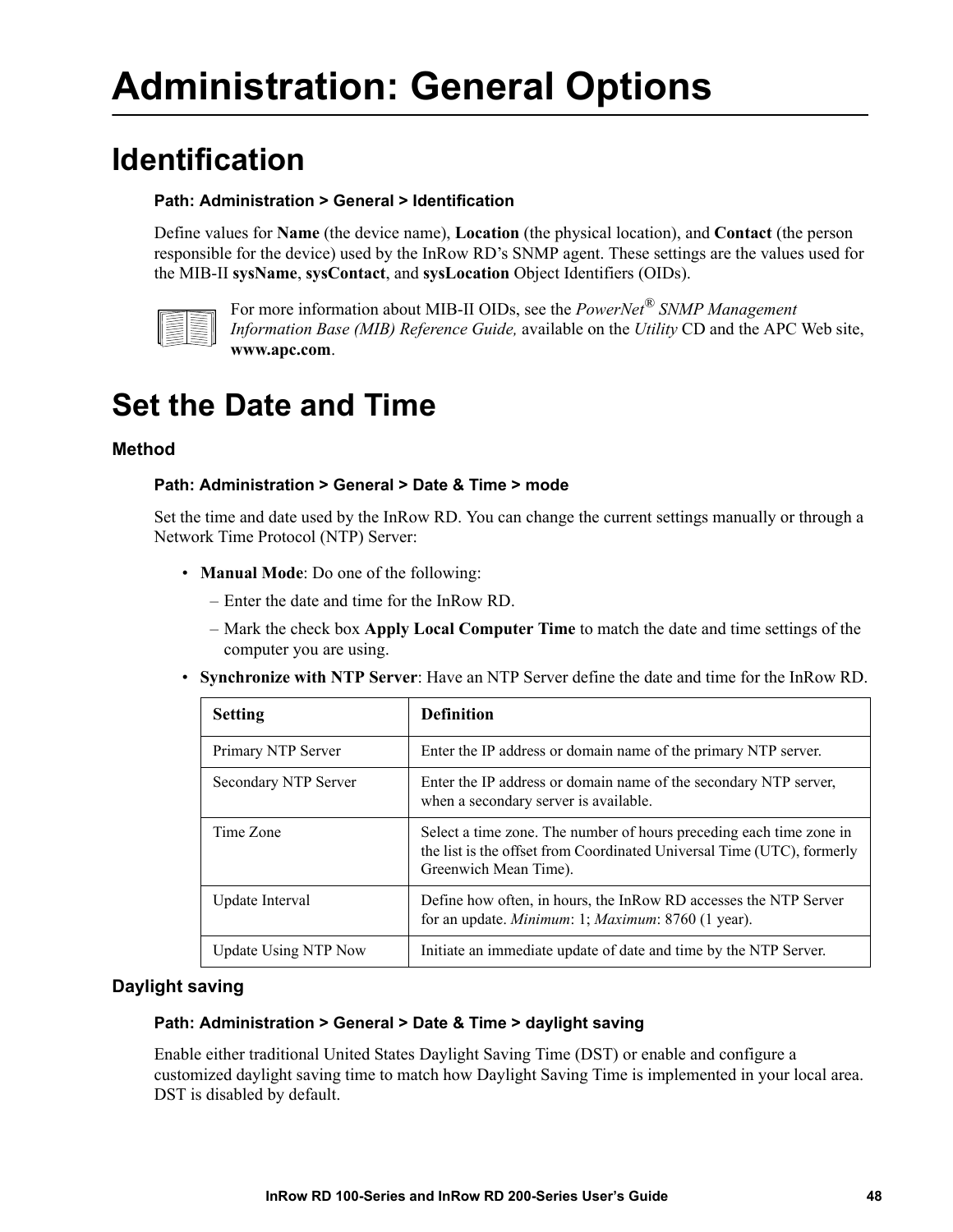When customizing Daylight Saving Time (DST):

- If the local DST always starts or ends on the fourth occurrence of a specific weekday of a month (e.g, the fourth Sunday), choose **Fourth/Last**. If a fifth Sunday occurs in that month in a subsequent year, the time setting still changes on the fourth Sunday.
- <span id="page-55-0"></span>• If the local DST always starts or ends on the last occurrence of a specific weekday of a month, whether it is the fourth or the fifth occurrence, choose **Fifth/Last**.

#### **Format**

#### **Path: Administration > General > Date & Time > date format**

Select the numerical format in which to display all dates in this user interface. In the selections, each letter m (for month), d (for day), and y (for year) represents one digit. Single-digit days and months are displayed with a leading zero.

### **Use an .ini File**

#### **Path: Administration > General > User Config File**

Use the settings from one InRow RD to configure another. Retrieve the config.ini file from the configured InRow RD, customize that file (e.g., to change the IP address), and upload the customized file to the new InRow RD. The file name can be up to 64 characters, and must have the.ini suffix.

| <b>Status</b> | Reports the progress of the upload. The upload succeeds even if the file contains errors, but a<br>system event r reports the errors in the event log. |
|---------------|--------------------------------------------------------------------------------------------------------------------------------------------------------|
| Upload        | Browse to the customized file and upload it so that the current In Row RD can use it to set its own<br>configuration.                                  |



[To retrieve and customize the file of](#page-61-0) a configured InRow RD, see "How to Export Configuration Settings" on page 55.

[Instead of](http://www.apc.com/tools/download) uploading the file to one InRow RD, you can export the file to multi[ple InRow RDs by using](http://www.apc.com/tools/download)  an FTP or SCP script or a batch file and the APC .ini file utility, available from **www.apc.com/tools/ download**.

### **Temperature Units**

**Path: Administration > General > Preferences**

**Event Log Color Coding.** Click in the box to select **Enable** or **Disable**.

**Temperature Scale.** Select the temperature scale (**Fahrenheit** or **Celsius**) in which to display all temperature measurements in this user interface.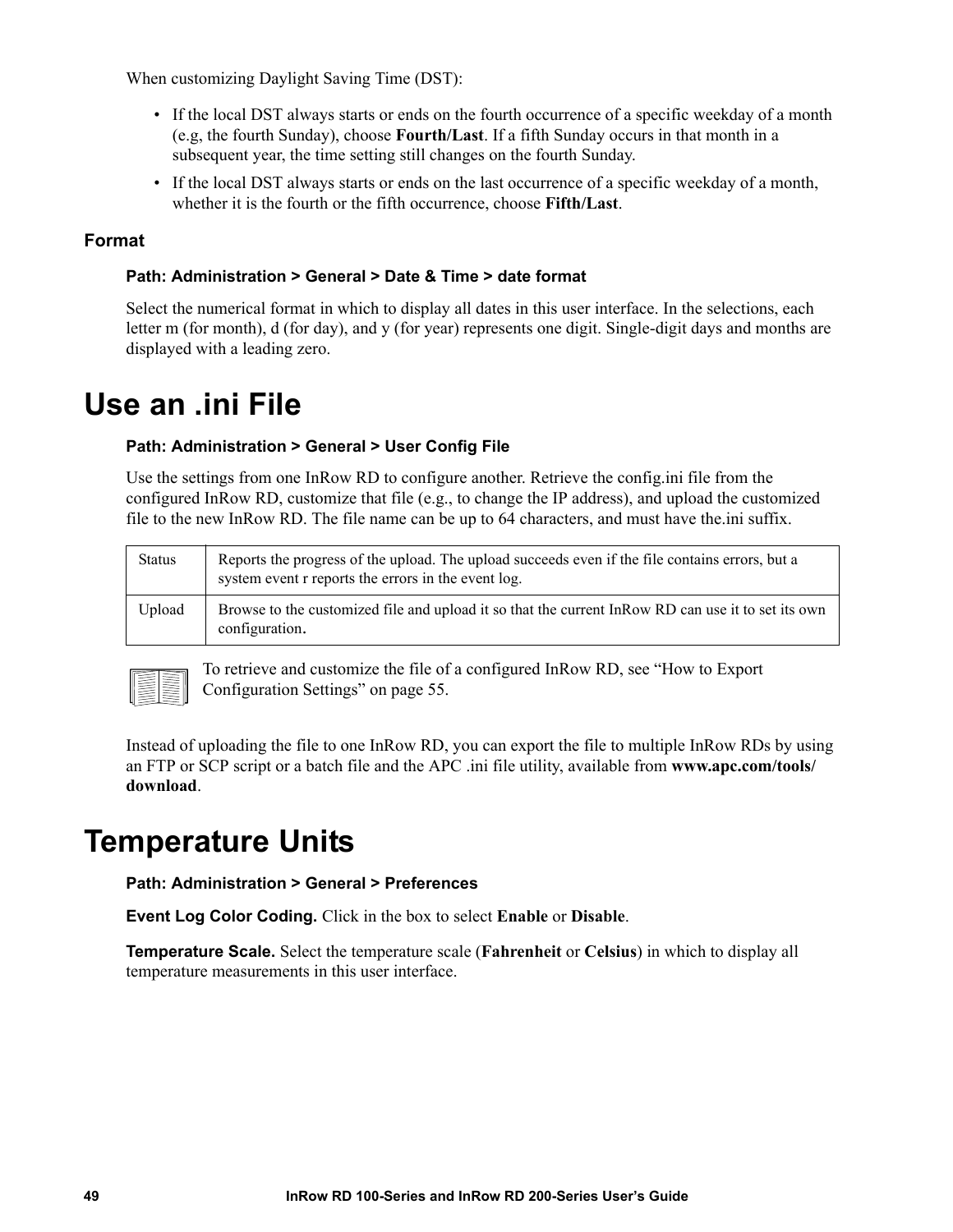### **Reset the Interface**

#### **Path: Administration > General > Reset/Reboot**

| Action                                | <b>Definition</b>                                                                                                                                                                                                                     |
|---------------------------------------|---------------------------------------------------------------------------------------------------------------------------------------------------------------------------------------------------------------------------------------|
| Reboot<br>Management<br>Interface     | Restarts the interface of the InRow RD                                                                                                                                                                                                |
| Reset $All1$                          | Select Exclude TCP/IP to reset all values except TCP/IP; clear Exclude TCP/IP to reset<br>all configuration values.                                                                                                                   |
| Reset Only <sup>1</sup>               | <b>TCP/IP settings:</b> Set TCP/IP Configuration to DHCP & BOOTP, its default setting,<br>requiring that the InRow RD receive its TCP/IP settings from a DHCP or BOOTP server.<br>See "TCP/IP and Communication Settings" on page 29. |
|                                       | <b>Event configuration</b> : Reset all changes to event configuration, by event and by group, to<br>their default settings.                                                                                                           |
| 1. Resetting may take up to a minute. |                                                                                                                                                                                                                                       |

### **Serial Modbus**

#### **Path: Administration > General > Serial Modbus**

Check the **Access** box to Enable or Disable Modbus. Select the **Baud Rat**e by clicking on one of the radio buttons by the baud rate options (9600 or 19200 bps). Specify a **Target Unique ID** by entering a number from 1 to 247 in the box. Then select **Apply**.

Modbus defines a request/response message structure for a client/server environment. The APC implementation of Modbus uses Remote Terminal Unit (RTU) mode. You can use Modbus to view the InRow RD through your building management system interface. It is read-only.

- The Modbus interface supports 2-wire RS-485.
- <span id="page-56-0"></span>• Modbus runs at 9600 or 19200 bps.

The Modbus register map for the InRow RD defines the data (type, location, and valid responses) available through Modbus. To download the latest Modbus regester map, go to the APC web site, search by part number, and click the link to the register map in the list of documentation. Check the publication date at the start of the file.

# **Configuring Links**

#### **Path: Administration > General > Quick Links**

Select the **Administration** tab, **General** on the top menu bar, and **Quick Links** on the left navigation menu to view and change the URL links displayed at the bottom left of each page of the interface.

By default, these links access the following Web pages:

- **Link 1**: The home page of the APC Web site.
- **Link 2**: A page where you can use samples of APC Web-enabled products.
- **Link 3**: The home page of the APC Remote Monitoring Service.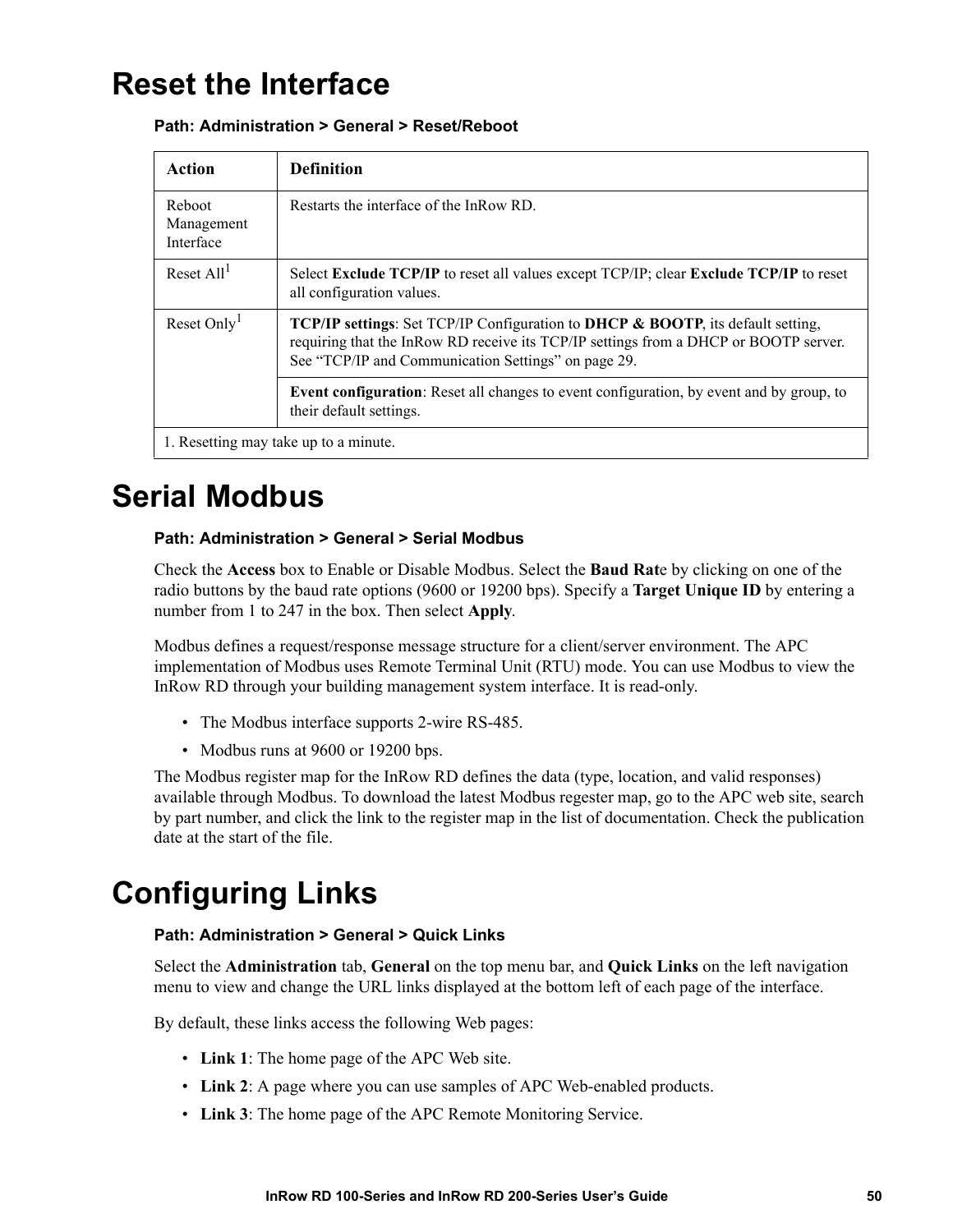To reconfigure any of the following, click the link name in the **Display** column:

- **Display**: The short link name displayed on each interface page
- **Name**: A name that fully identifies the target or purpose of the link
- **Address**: Any URL for example, the URL of another device or server

### **About the InRow RD**

#### **Path: Administration > General > About**

The hardware information is especially useful to APC Customer Support to troubleshoot problems with the InRow RD. The serial number and MAC address are also available on the InRow RD itself.

Firmware information for the Application Module and APC OS (AOS) indicates the name, the firmware version, and the date and time each firmware module was created. This information is also useful in troubleshooting and enables you to determine if updated firmware is available at the APC Web site.

**Management Uptime** is the length to time the interface has been running continuously.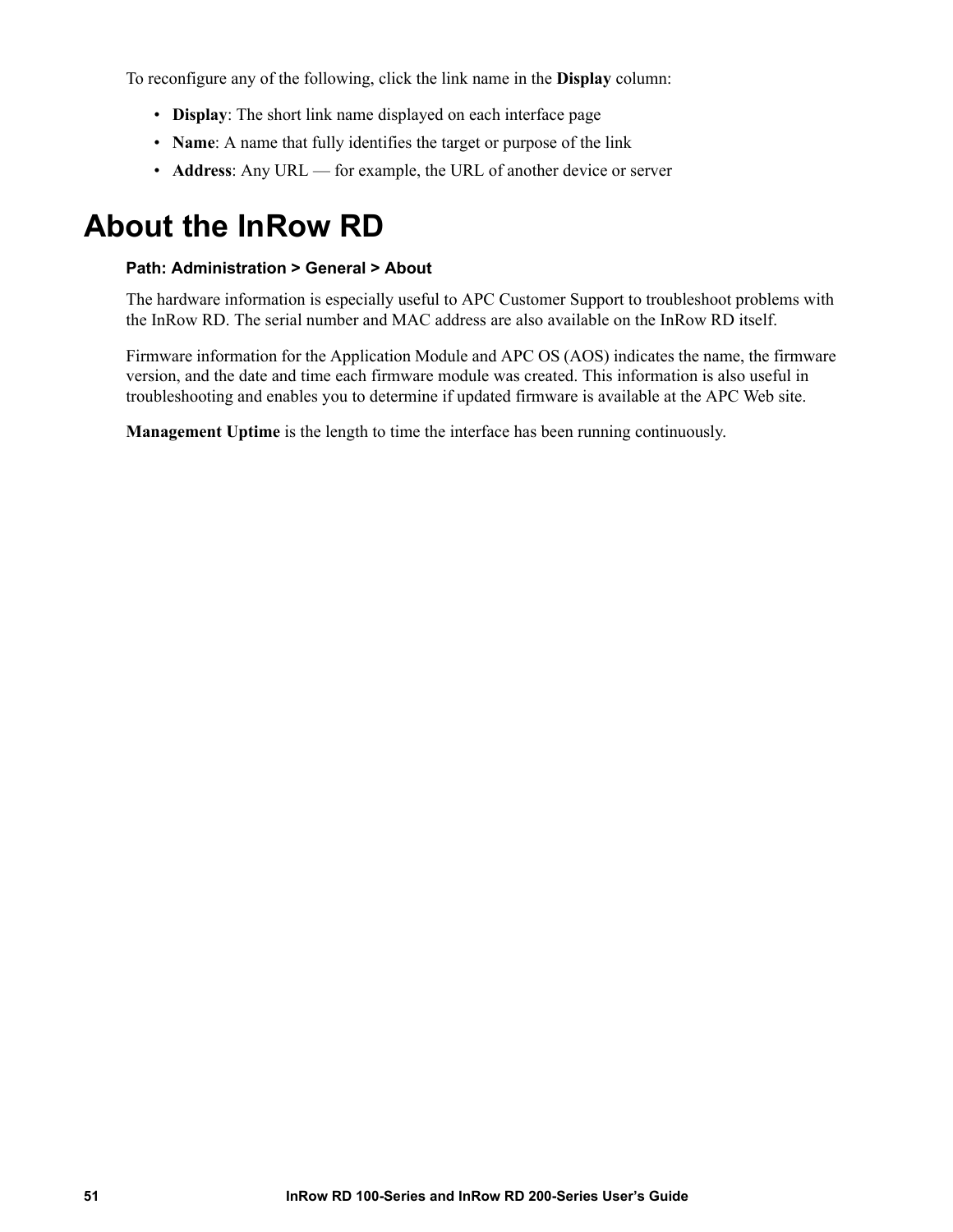# **APC Device IP Configuration Wizard**

### **Capabilities, Requirements, and Installation**

#### **How to use the Wizard to configure TCP/IP settings**

The APC Device IP Configuration Wizard configures the IP address, subnet mask, and default gateway of one or more InRow RDs. You can use the Wizard in either of the following ways:

- Remotely over your TCP/IP network to discover and configure unconfigured InRow RDs on the same network segment as the computer running the Wizard.
- Through a direct connection from a serial port of your computer to the InRow RD to configure or reconfigure it.

#### **System requirements**

The Wizard runs on Microsoft Windows 2000, Windows 2003, and Windows XP operating systems.

#### **Installation**

To install the Wizard from the *Utility* CD:

- 1. If autorun is enabled, the user interface of the CD starts when you insert the CD. Otherwise, open the file **contents.htm** on the CD.
- 2. Click **Device IP Configuration Wizard** and follow the instructions.

To install the [Wizard from a downloaded](http://www.apc.com/tools/download) executable file:

- 1. Go to **www.apc/tools/download**.
- 2. Download the Device IP Configuration Wizard.
- 3. Run the executable file in the folder to which you downloaded it.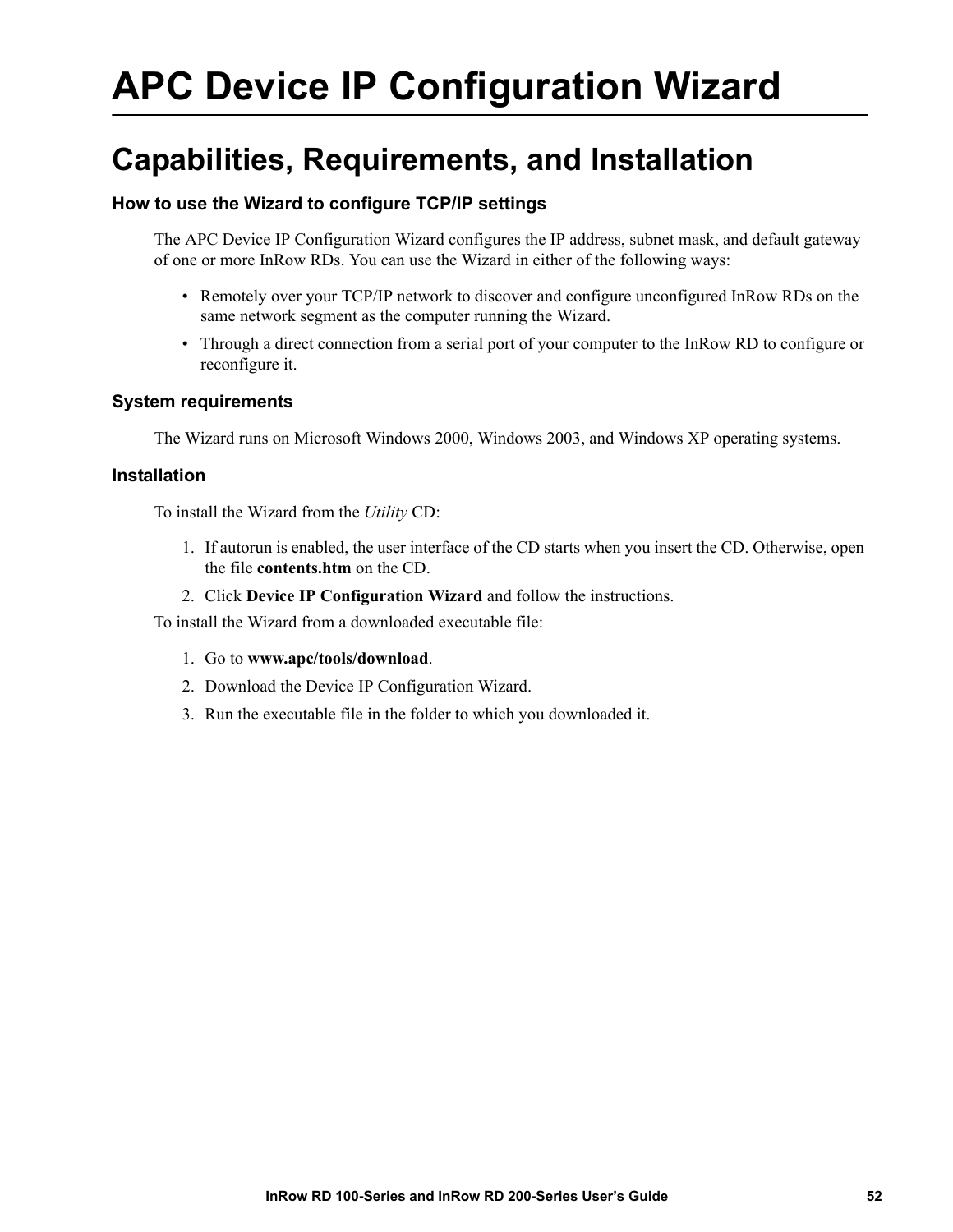### <span id="page-59-0"></span>**Use the Wizard**



**Note:** Most software firewalls must be temporarily disabled for the Wizard to discover unconfigured InRow RDs.

#### **Launch the Wizard**

The installation creates a shortcut link in the **Start** menu to launch the Wizard.

#### **Configure the basic TCP/IP settings remotely**

**Prepare to configure the settings.** Before you run the Wizard:

- 1. Contact your network administrator to obtain valid TCP/IP settings.
- 2. If you are configuring multiple unconfigured InRow RDs, obtain the MAC address of each one to identify it when the Wizard discovers it. (The Wizard displays the MAC address on the screen on which you then enter the TCP/IP settings.)
	- The MAC address is on a label on the InRow RD.
	- You can also obtain the MAC address from the Quality Assurance slip that came with the InRow RD.

**Run the Wizard to perform the configuration.** To discover and configure unconfigured InRow RDs over the network:

- 1. From the **Start** menu, launch the Wizard. The Wizard detects the first InRow RD that is not configured.
- 2. Select **Remotely (over the network)**, and click **Next >**.
- 3. Enter the system IP, subnet mask, and default gateway for the InRow RD identified by the MAC address. Click **Next >**.

On the **Transmit Current Settings Remotely** screen, if you select the **Start a Web browser when finished** check box, the default Web browser connects to the InRow RD after the Wizard transmits the settings.

- 4. Click **Finish** to transmit the settings. If the IP address you entered is in use on the network, the Wizard prompts you to enter an IP address that is not in use. Enter a correct IP address, and click **Finish**.
- 5. If the Wizard finds another unconfigured InRow RD, it displays the screen to enter TCP/IP settings. Repeat this procedure beginning at step 3, or to skip the InRow RD whose MAC address is currently displayed, click **Cancel**.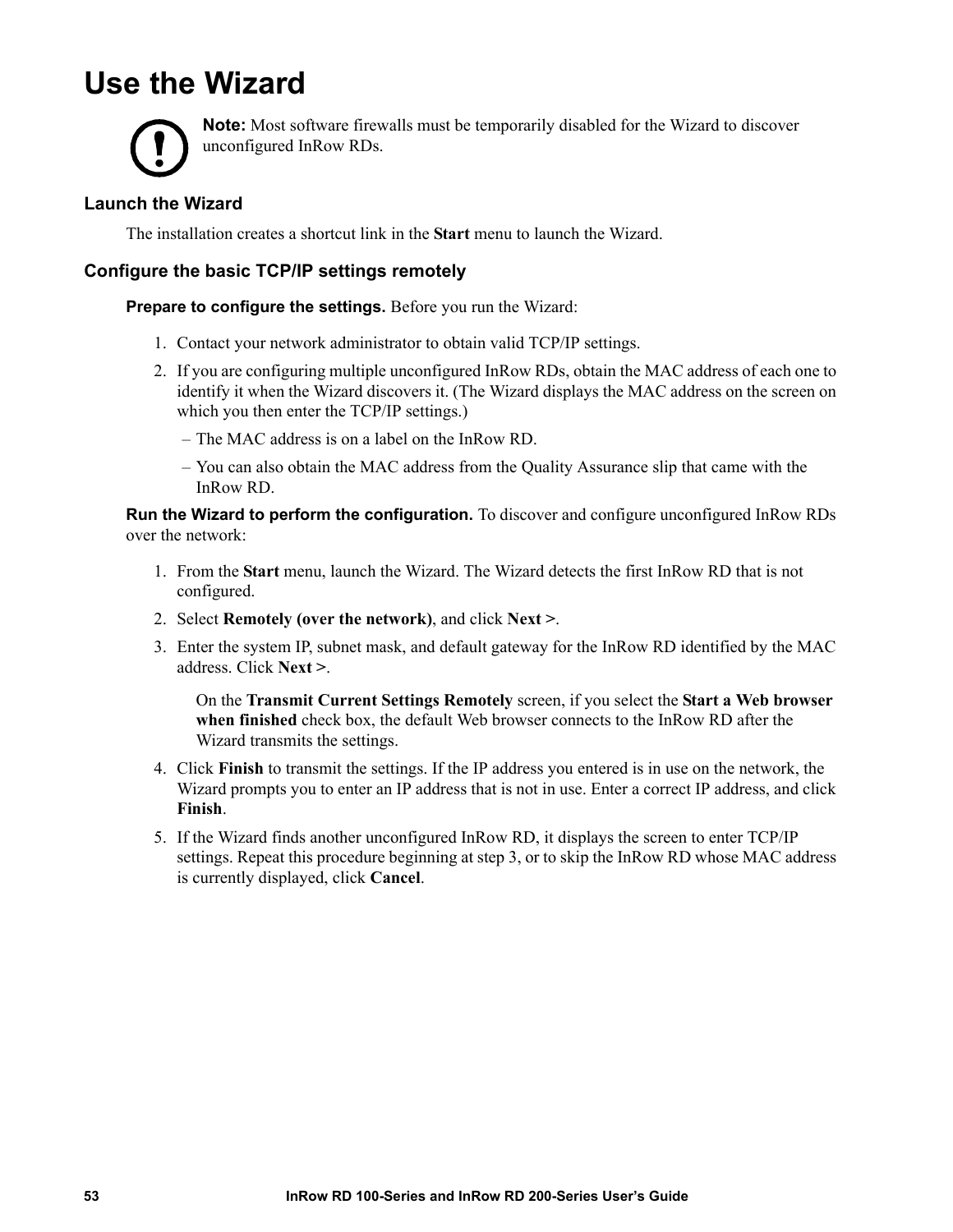#### **Configure or reconfigure the TCP/IP settings locally**

- <span id="page-60-0"></span>1. Contact your network administrator to obtain valid TCP/IP settings.
- 2. Connect the serial configuration cable (which came with the InRow RD) from an available communications port on your computer to the serial port of the card or device. Make sure no other application is using the computer port.
- 3. From the **Start** menu, launch the Wizard application.
- 4. If the InRow RD is not configured, wait for the Wizard to detect it. Otherwise, click **Next>**.
- 5. Select **Locally (through the serial port)**, and click **Next >**.
- 6. Enter the system IP, subnet mask, and default gateway for the InRow RD, and click **Next >**.
- 7. On the **Transmit Current Settings Remotely** screen, if you select the **Start a Web browser when finished** check box, the default Web browser connects to the InRow RD after the Wizard transmits the settings.
- 8. Click **Finish** to transmit the TCP/IP settings. If the IP address you entered is in use on the network, the Wizard prompts you to enter an IP address that is not in use. Enter a correct IP address, and click **Finish**.
- 9. If you selected **Start a Web browser when finished** in step 6, you can now configure other parameters through the Web interface of the device.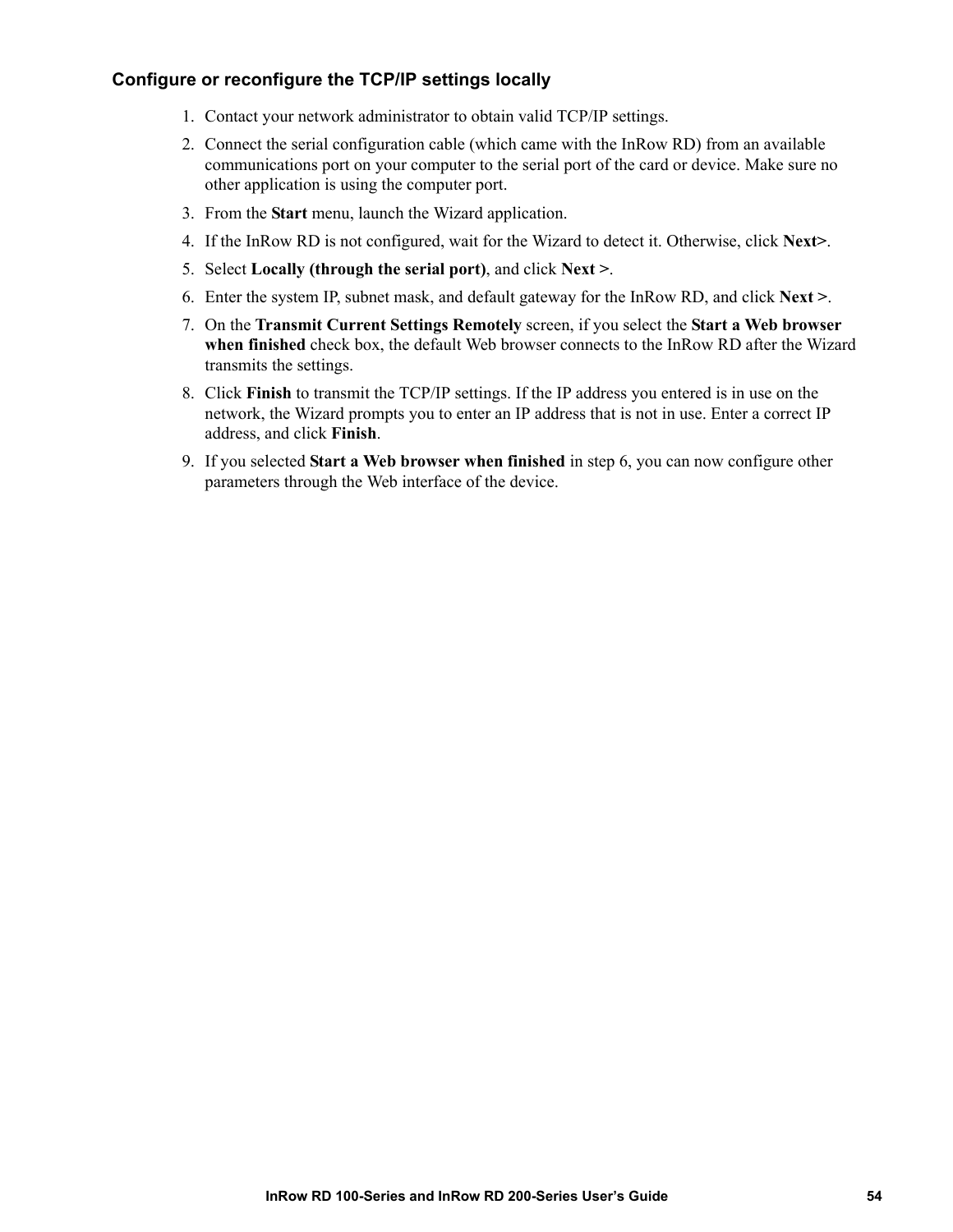# <span id="page-61-0"></span>**How to Export Configuration Settings**

# <span id="page-61-3"></span>**Retrieving and Exporting the .ini File**

#### **Summary of the procedure**

An Administrator can retrieve the .ini file of a cooling unit and export it to another cooling unit or to multiple cooling units.

- <span id="page-61-2"></span>1. Configure one cooling unit to have the settings you want to export.
- 2. Retrieve the .ini file from that cooling unit.
- 3. Customize the file to change at least the TCP/IP settings.
- 4. Use a file transfer protocol supported by the cooling unit to transfer a copy to one or more other cooling units. For a transfer to multiple cooling units, use an FTP or SCP script or the APC .ini file utility.

Each receiving cooling unit uses the file to reconfigure its own settings and then deletes it.

#### <span id="page-61-1"></span>**Contents of the .ini file**

The config.ini file you retrieve from the cooling unit contains the following:

- *section headings* and *keywords* (only those supported for the device from which you retrieve the file): Section headings are category names enclosed in brackets ([1]). Keywords, under each section heading, are labels describing specific cooling unit settings. Each keyword is followed by an equals sign and a value (either the default or a configured value).
- The Override keyword: With its default value, this keyword prevents the exporting of one or more keywords and their device-specific values, e.g., in the [NetworkTCP/IP] section, the default value for Override (the MAC address of the cooling unit) blocks the exporting of values for the SystemIP, SubnetMask, DefaultGateway, and BootMode.

#### **Detailed procedures**

**Retrieving.** To set up and retrieve an .ini file to export:

- 1. If possible, use the interface of a cooling unit to configure it with the settings to export. Directly editing the .ini file risks introducing errors.
- 2. To use FTP to retrieve config.ini from the configured cooling unit:
	- a. Open a connection to the cooling unit, using its IP address:

#### ftp> **open** *ip\_address*

- b. Log on using the Administrator user name and password.
- c. Retrieve the config.ini file containing the cooling unit's settings:

ftp> **get config.ini**

The file is written to the folder from which you launched FTP.



To retrieve confi[guration settings](http://www.apc.com) from multiple cooling units and export them to other cooling units, see *Release Notes: ini File Utility, version 1.0,* available on the *Utility* CD and at **www.apc.com**.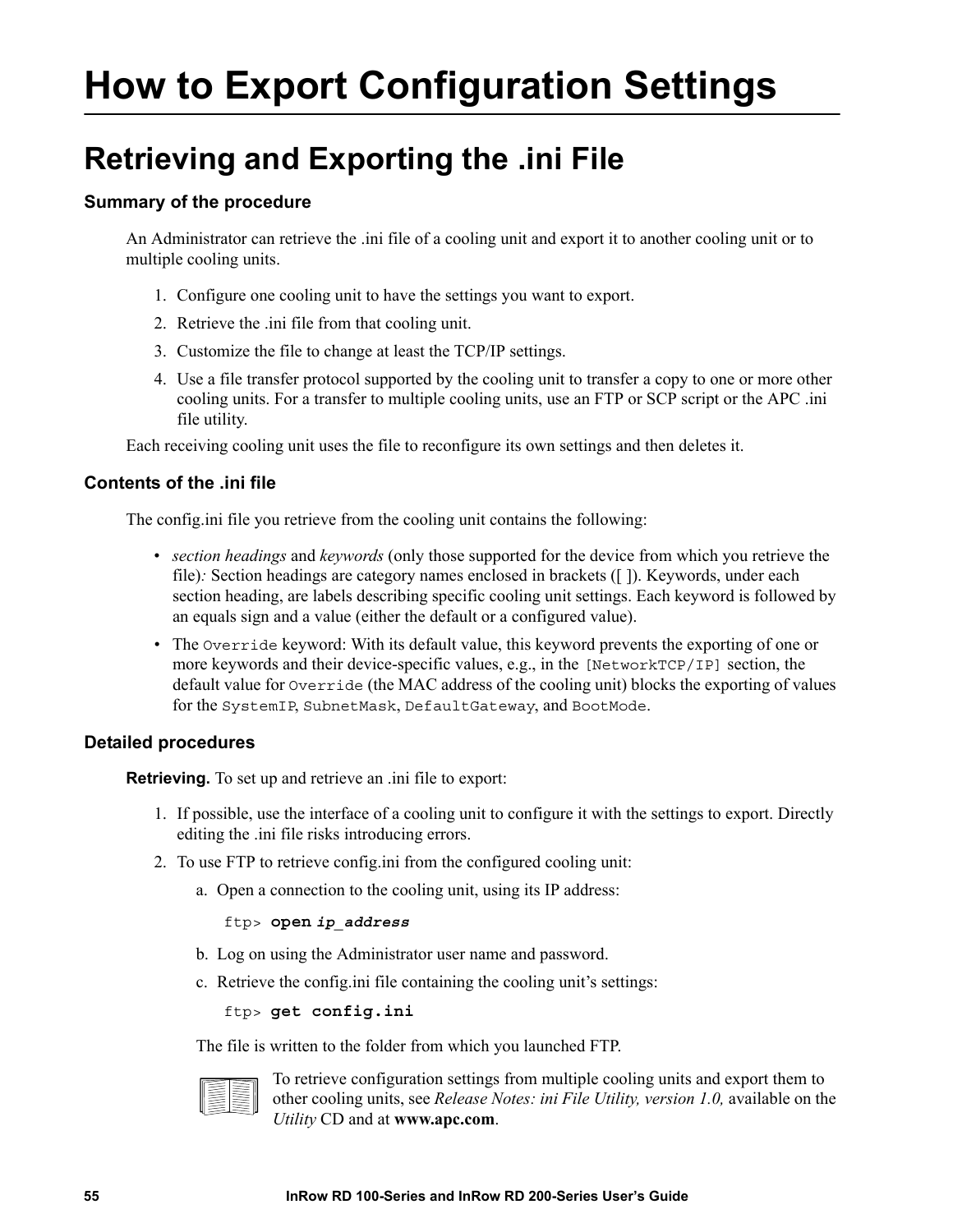**Customizing.** You must customize the file before you export it.

- 1. Use a text editor to customize the file.
	- Section headings, keywords, and pre-defined values are not case-sensitive, but string values that you define are case-sensitive.
	- Use adjacent quotation marks to indicate no value. For example,  $LinkURL1="$ " indicates that the URL is intentionally undefined.
	- Enclose in quotation marks any values that contain leading or trailing spaces or are already enclosed in quotation marks.
	- To export scheduled events, configure the values directly in the .ini file.
	- To export a system time with the greatest accuracy, if the receiving cooling units can access a Network Time Protocol server, configure enabled for NTPEnable:

```
NTPEnable=enabled
```
Alternatively, reduce transmission time by exporting the [SystemDate/Time] section as a separate .ini file.

- To add comments, start each comment line with a semicolon  $(j)$ .
- 2. Copy the customized file to another file name in the same folder:
	- The file name can have up to 64 characters and must have the .ini suffix.
	- Retain the original customized file for future use. **The file that you retain is the only record of your comments.**

**Transferring the file to a single cooling unit.** To transfer the .ini file to another cooling unit, do either of the following:

- From the Web interface of the receiving cooling unit, select the **Administration** tab, **General** on the top menu bar, and **User Config File** on the left navigation menu. Enter the full path of the file, or use **Browse**.
- Use any file transfer protocol supported by cooling units, i.e., FTP, FTP Client, SCP, or TFTP). The following example uses FTP:
	- a. From the folder containing the copy of the customized .ini file, use FTP to log in to the cooling unit to which you are exporting the .ini file:

ftp> **open** *ip\_address*

b. Export the copy of the customized .ini file to the root directory of the receiving cooling unit:

ftp> **put** *filename***.ini**

**Exporting the file to multiple cooling units.** To export the .ini file to multiple cooling units:

- Use FTP or SCP, but write a script that incorporates and repeats the steps used for exporting the file to a single cooling unit.
- Use a batch processing file and the APC .ini file utility.



To create the batch file and use the utility, see *Release Notes: ini File Utility, version 1.0* on the *Utility* CD.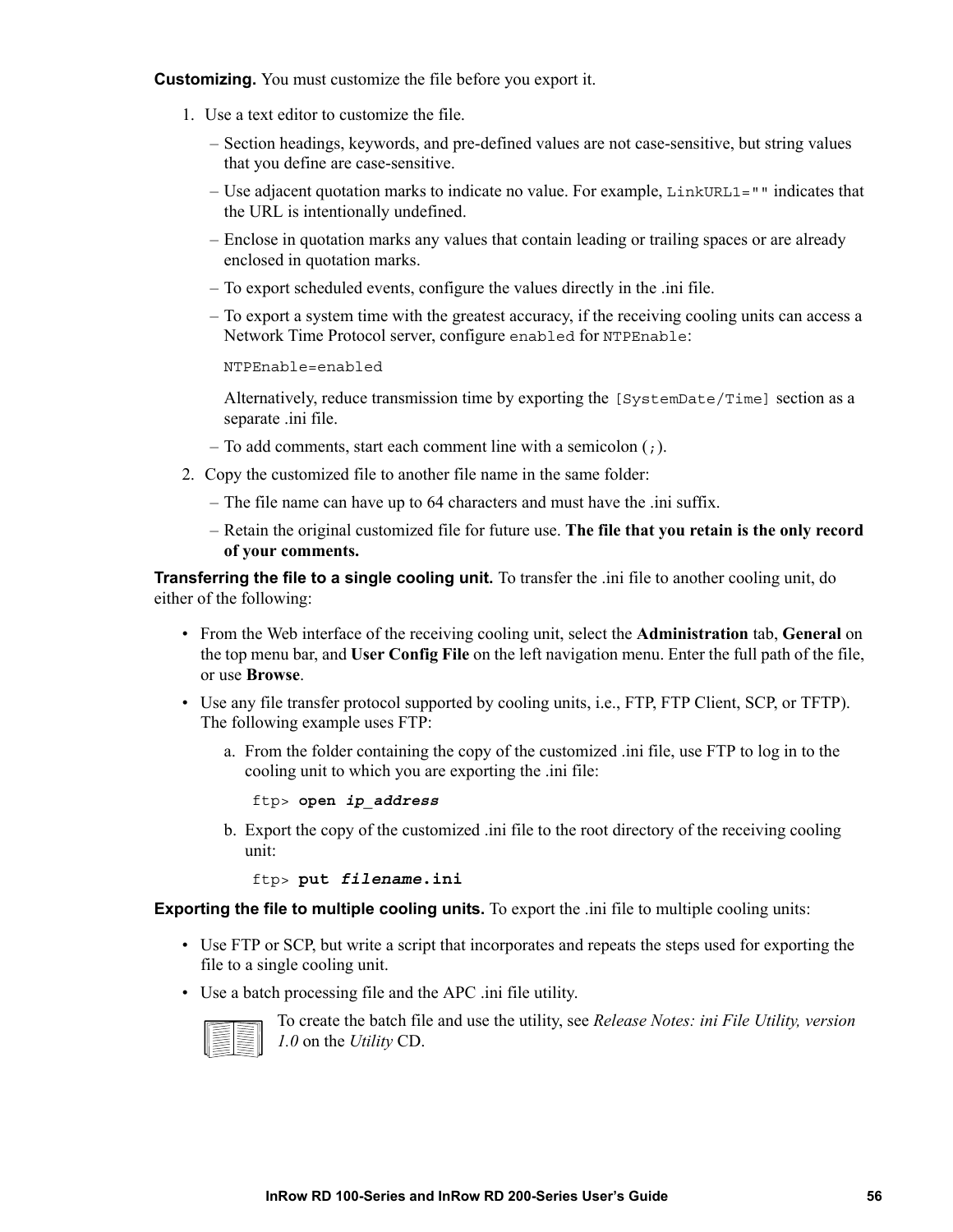# **The Upload Event and Error Messages**

#### **The event and its error messages**

The following event occurs when the receiving cooling unit completes using the .ini file to update its settings.

Configuration file upload complete, with *number* valid values

If a keyword, section name, or value is invalid, the upload by the receiving cooling unit succeeds, and additional event text states the error.

| <b>Event text</b>                                                                         | <b>Description</b>                                                                                                                              |
|-------------------------------------------------------------------------------------------|-------------------------------------------------------------------------------------------------------------------------------------------------|
| Configuration file warning: Invalid keyword<br>on line <i>number</i> .                    | A line with an invalid keyword or value is ignored.                                                                                             |
| Configuration file warning: Invalid value on<br>line <i>number</i> .                      |                                                                                                                                                 |
| Configuration file warning: Invalid section on<br>line <i>number</i> .                    | If a section name is invalid, all keyword/value pairs in that<br>section are ignored.                                                           |
| Configuration file warning: Keyword found<br>outside of a section on line <i>number</i> . | A keyword entered at the beginning of the file (i.e., before<br>any section headings) is ignored.                                               |
| Configuration file warning: Configuration file<br>exceeds maximum size.                   | If the file is too large, an incomplete upload occurs. Reduce<br>the size of the file, or divide it into two files, and try<br>uploading again. |

#### **Messages in config.ini**

A device associated with the cooling unit from which you download the config.ini file must be discovered successfully in order for its configuration to be included. If the device is not present or, for another reason, is not discovered, the config.ini file contains a message under the appropriate section name, instead of keywords and values.

If you did not intend to export the configuration of the device as part of the .ini file import, ignore these messages.

#### **Errors generated by overridden values**

The Override keyword and its value will generate error messages in the event log when it blocks the exporting of va[lues.](#page-61-1)



See "Contents of the .ini file" on page 55 for information about which values are overridden.

Because the overridden values are device-specific and not appropriate to export to other cooling units, ignore these error messages. To prevent these error messages, you can delete the lines that contain the Override keyword and the lines that contain the values that they override. Do not delete or change the line containing the section heading.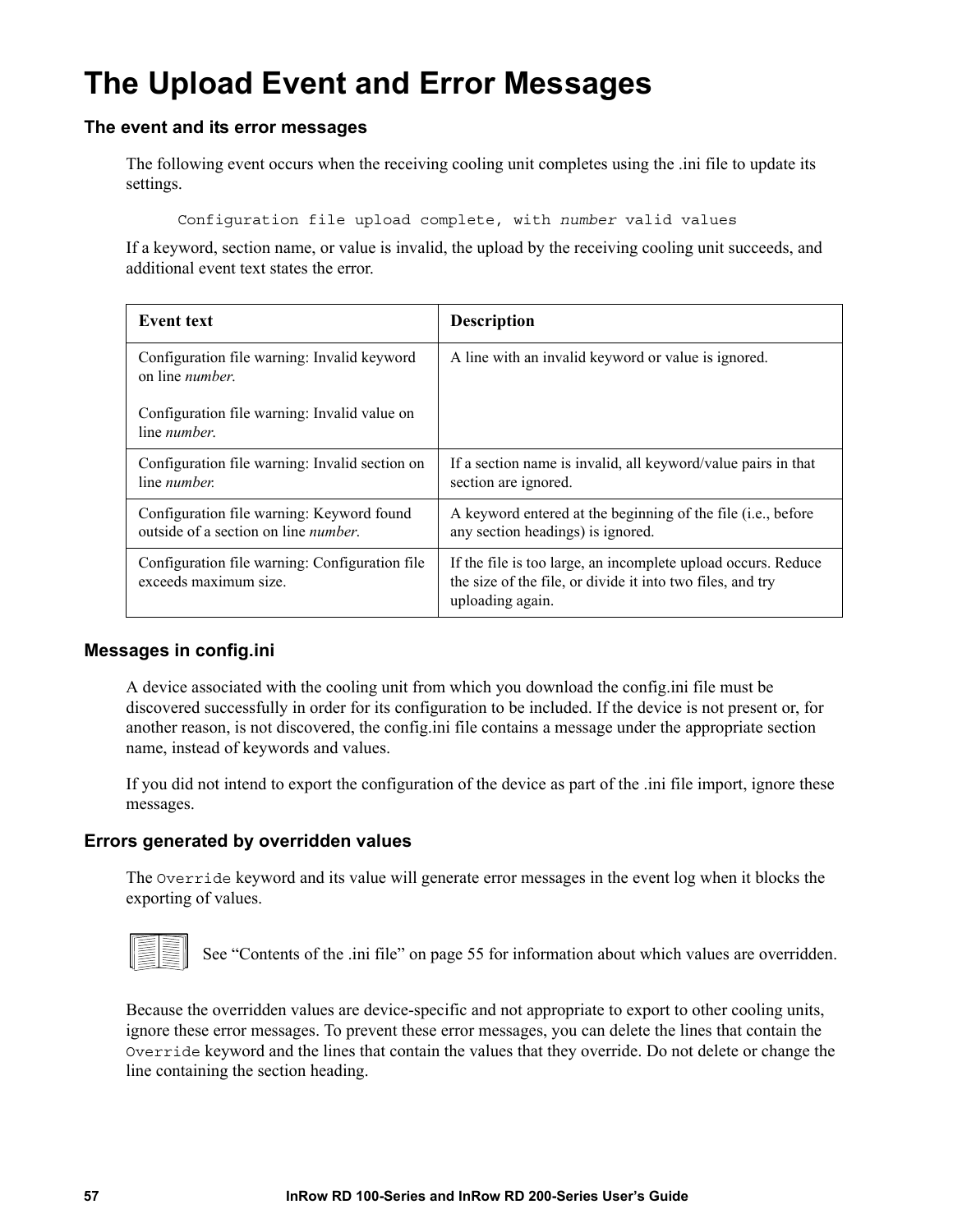# **Related Topics**

On Windows operating systems, instead of transferring .ini files, you can use the APC Device IP Configuration Wizard to update the basic TCP/IP settings of cooling units and configure other settings through their user interface.



See "APC Device IP Configuration Wizard" on page 51.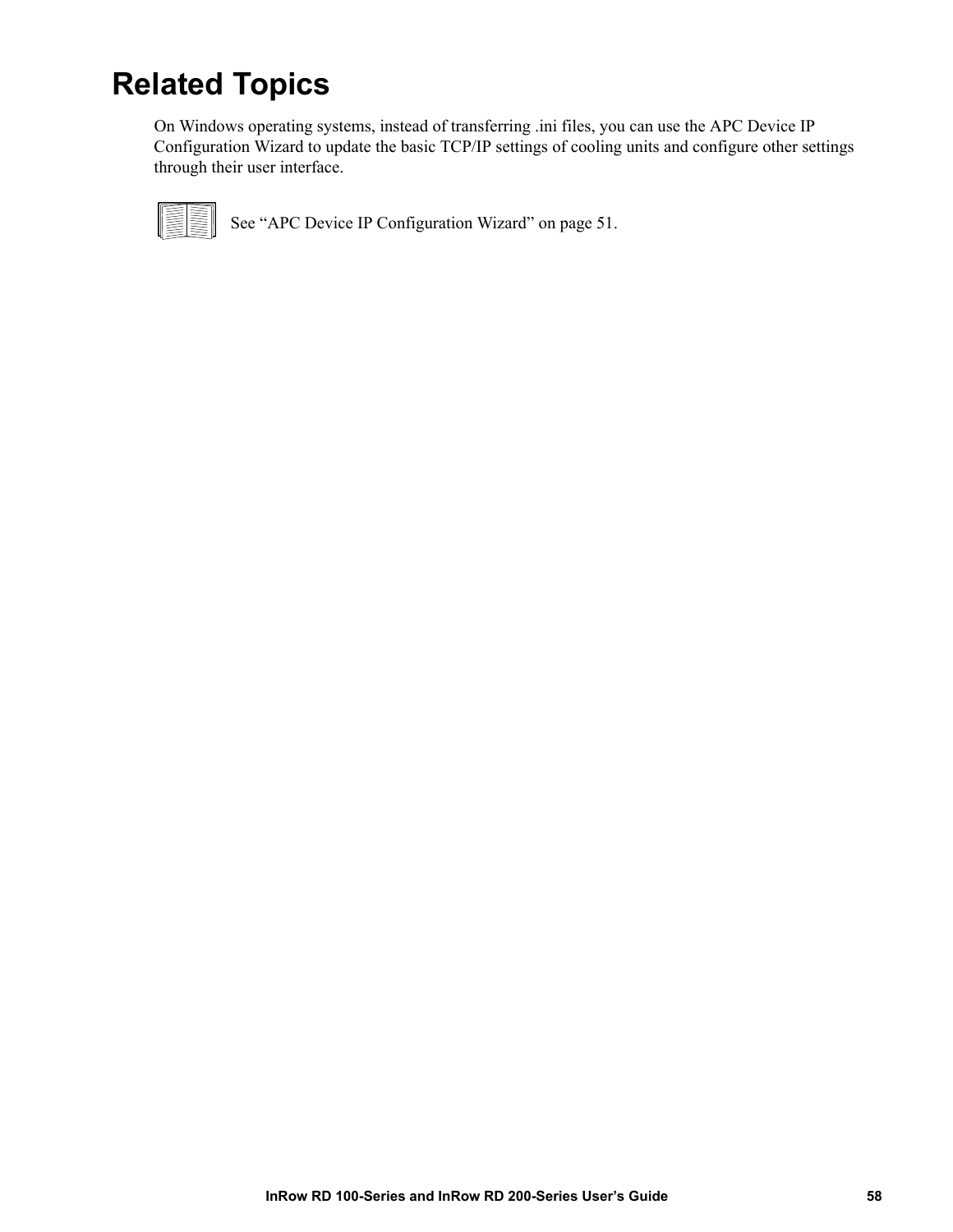# **File Transfers**

# **Upgrading Firmware**

#### **Benefits of upgrading firmware**

When you upgrade the firmware on the InRow RD:

- <span id="page-65-1"></span>• You obtain the latest bug fixes and performance improvements.
- New features become available for immediate use.

Keeping the firmware versions consistent across your network ensures that all InRow RDs support the same features in the same manner.

#### <span id="page-65-0"></span>**Firmware files (InRow RD)**

A firmware version consists of two modules: An APC Operating System (AOS) module and an application module. Each module contains one or more Cyclical Redundancy Checks (CRCs) to protect its data from corruption during transfer.

The APC Operating System (AOS) and application module files used with the InRow RD share the same basic format:

#### **apc\_***hardware-version***\_***type\_firmware-version***.bin**

- apc: Indicates that this is an APC file.
- *hardware-version*:  $h_{\text{W}}(x)$  identifies the version of the hardware on which you can use this binary file.
- *type***:** Identifies whether the file is for the APC Operating System (AOS) or the application module for the InRow RD.
- *version***:** The version number of the file.
- bin: Indicates that this is a binary file.

#### **Obtain the latest firmware version**

**Automated upgrade tool for M[icrosoft Windows systems.](http://www.apc.com/tools/download)** An upgrade tool automates the transferring of the firmware modules on any supported Windows operating system. Obtain the latest version of the tool at no cost from **www.apc.com/tools/download**. At this Web page, find the latest firmware release for your APC product and download the automated tool. **Never** use the tool for one APC product to upgrade firmware of another.

**Manual upgrades, primarily for Linux systems.** If no computer on your network is running a Microsoft Windows operating system, you must upgrade the firmware of your InRow RDs by using the separate AOS and application firmware modules.

[Obtain the](http://www.apc.com/tools/download) individual firmware modules by downloading the automated tool from **www.apcc.com/tools/ download**, then extracting the firmware files from the tool.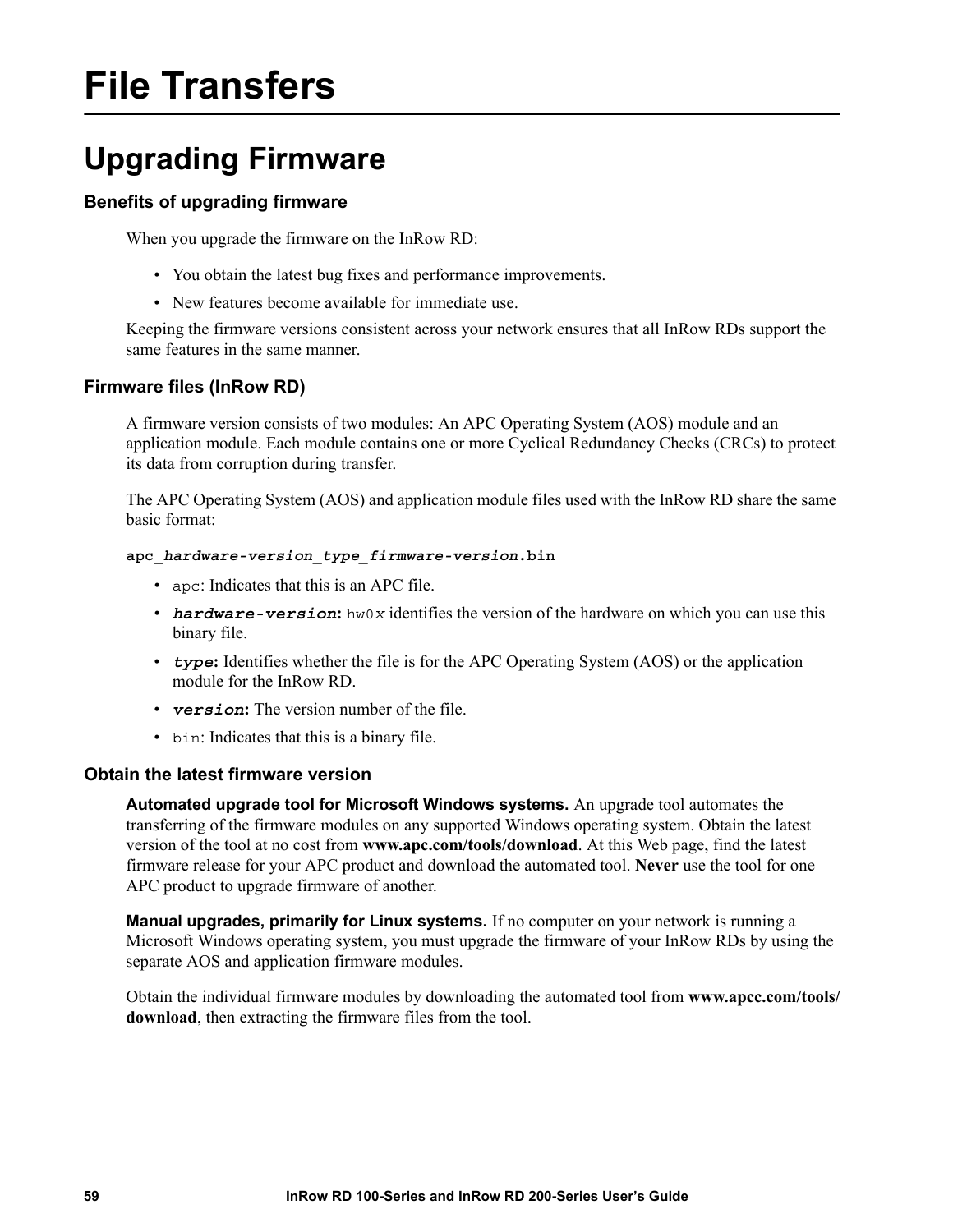<span id="page-66-0"></span>To extract the firmware files:

- 1. Run the tool.
- 2. At the prompts, click **Next>**, and then specify the directory location to which the files will be extracted.
- 3. When the **Extraction Complete** message displays, close the dialog box.

### **Firmware File Transfer Methods**

To upgrade the firmware of a InRow RD, use one of these methods:

- From a networked computer running a Microsoft Windows operating system, use the firmware upgrade tool downloaded from the APC Web site.
- From a networked computer on any supported operating system, use FTP or SCP to transfer the individual AOS and application firmware modules.
- For a InRow RD that is not on your network, use XMODEM through a serial connection to transfer the individual firmware modules from your computer to the InRow RD.

<span id="page-66-2"></span>

**Caution:** When you transfer individual firmware modules, **you must** transfer the APC Operating System (AOS) module to the InRow RD before you transfer the application module.

#### **Use FTP or SCP to upgrade one InRow RD**

FTP. For you to use FTP to upgrade one InRow RD over the network:

- The InRow RD must be connected to the network, and its system IP, subnet mask, and default gateway must be configured
- [The FTP server must be ena](#page-66-0)bled at the InRow RD
- The firmware files must be extracted from the firmware upgrade tool (see "To extract the firmware files:" on page 60)

To transfer the files:

1. Open a command prompt window of a computer on the network. Go to the directory that contains the firmware files, and list the files:

**C:\>cd\apc C:\apc>dir**

For the listed files, *xxx* represents the firmware version number:

- apc\_hw03\_aos\_*xxx*.bin
- apc\_hw03\_**application\_***xxx*.bin
- <span id="page-66-1"></span>2. Open an FTP client session:

C:\apc>**ftp**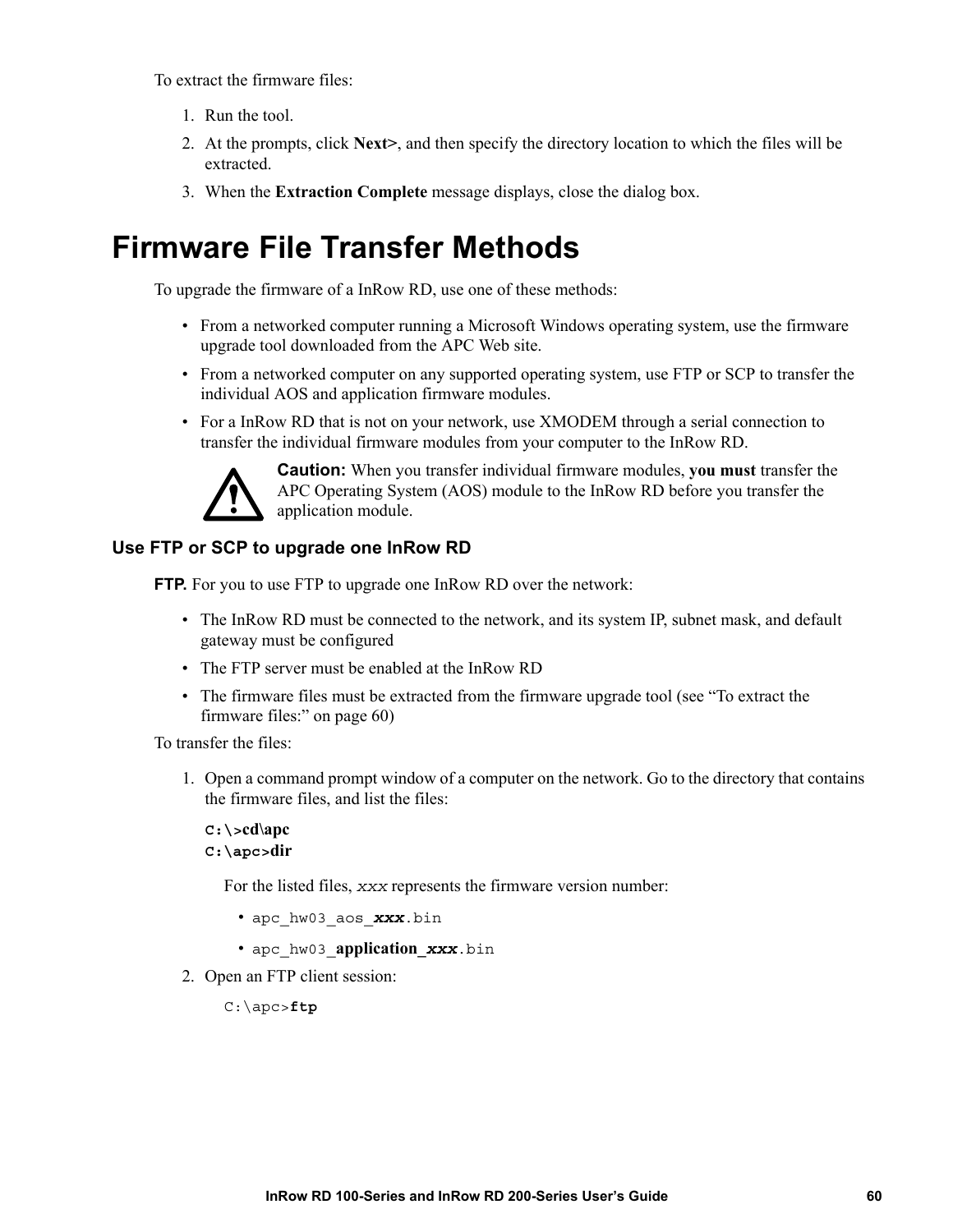- 3. Type open and the InRow RD's IP address, and press ENTER. If the **port** setting for the FTP Server has changed from its default of **21**, you must use the non-default value in the FTP command.
	- For Windows FTP clients, separate a non-default port number from the IP address by a space. For example:

ftp> open 150.250.6.10 21000

- Some FTP clients require a colon instead before the port number.
- 4. Log on as Administrator; **apc** is the default user name and password.
- 5. Upgrade the AOS. In the example, *xxx* is the firmware version number:

```
ftp> bin
ftp> put apc_hw03_aos_xxx.bin
```
- 6. When FTP confirms the [transfe](#page-66-1)r, type **quit** to close the session.
- 7. After 20 seconds, repeat step 2 through step 6. In step 5, use the application module file name.

**SCP.** To use Secure CoPy (SCP) to upgrade firmware for a InRow RD:

- 1. Identify and locate the firmware modules described in the preceding instructions for FTP.
- 2. Use an SCP command line to transfer the AOS firmware module to the InRow RD. The following example uses *xxx* to represent the version number of the AOS module: **scp apc\_hw03\_aos\_***xxx***.bin apc@158.205.6.185:apc\_hw03\_aos\_***xxx***.bin**
- 3. Use a similar SCP command line, with the name of the application module, to transfer the second firmware module to the InRow RD.

#### **How to upgrade multiple InRow RDs**

**Export configuration settings.** You can create batch files and use an APC utility to retrieve configuration settings from multiple InRow RDs and export them to other InRow RDs.



See *Release Notes: ini File Utility, version 1.0,* available on the *Utility* CD.

**Use FTP or SCP to upgrade multiple InRow RDs.** To upgrade multiple InRow RDs using an FTP client or using SCP, write a script which automatically performs the procedure.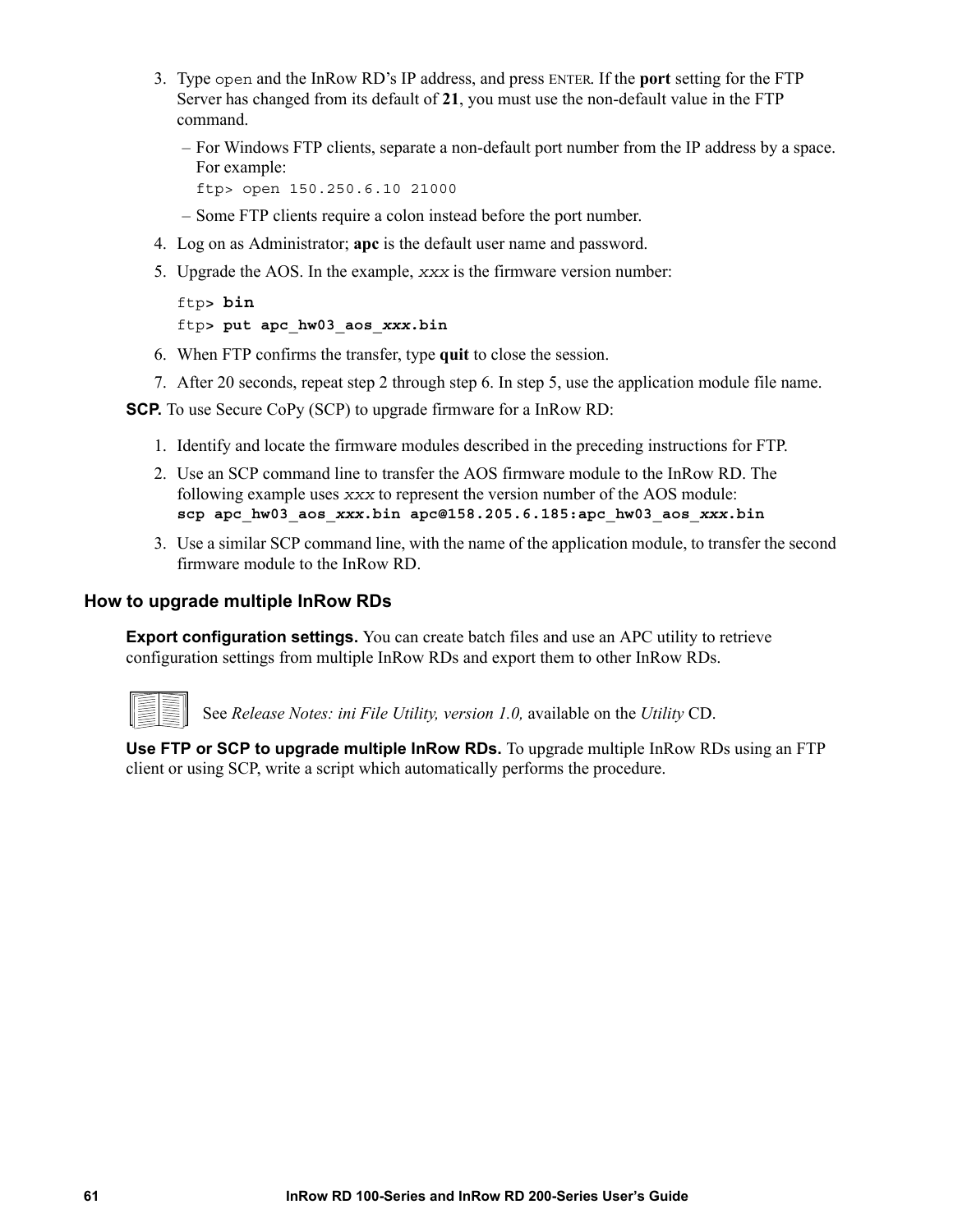#### <span id="page-68-2"></span>**Use XMODEM to upgrade one InRow RD**

To upgrade the firmware for one InRow [RD that is not on the network, you must extr](#page-66-0)act the firmware files from the firmware upgrade tool (see "To extract the firmware files:" on page 60).

To transfer the files:

- [1.](http://www.apc.com/tools/download) [Obtain the individual firmware](http://www.apc.com/tools/download) modules (the AOS module and the application module) from **www.apc.com/tools/download**.
- 2. Select a serial port at the local computer and disable any service that uses the port.
- <span id="page-68-0"></span>3. Connect the provided configuration cable to the selected port and to the serial port at the InRow RD.
- 4. Run a terminal program such as HyperTerminal, and configure the selected port for 2400 bps, 8 data bits, no parity, 1 stop bit, and no flow control.
- 5. Press ENTER to display the **User Name** prompt.
- 6. Enter the Administrator user name and password (**apc** by default for both).
- 7. From the **Control Console** menu, select **System**, then **Tools**, then **File Transfer**, then **XMODEM**; and type Yes at the prompt to continue.
- <span id="page-68-1"></span>8. Select a baud rate, change the terminal program's baud rate to match your selection, and press ENTER. A higher baud rate causes faster upgrades.
- 9. From the terminal program's menu, select the binary AOS file to transfer using XMODEM-CRC. After the XMODEM t[ransfe](#page-68-1)r is complete, set the baud rate to 24[00. Th](#page-68-1)e InRow RD automa[tically](#page-68-0) restarts.
- 10.Repeat step 4 through step 9 to install the application module. In [step 9, use the application](#page-65-0)  [module file](#page-65-0) name, not the AOS module file name.
- 11. For information about the format used for firmware modules, see "Firmware files (InRow RD)" on page 59.

## **Verifying Upgrades and Updates**

#### **Verify the success or failure of the transfer**

To verify whether a firmware upgrade succeeded, use the **Network** menu in the control console and select the **FTP Server** option to view **Last Transfer Result**, or use an SNMP GET to the **mfiletransferStatusLastTransferResult** OID.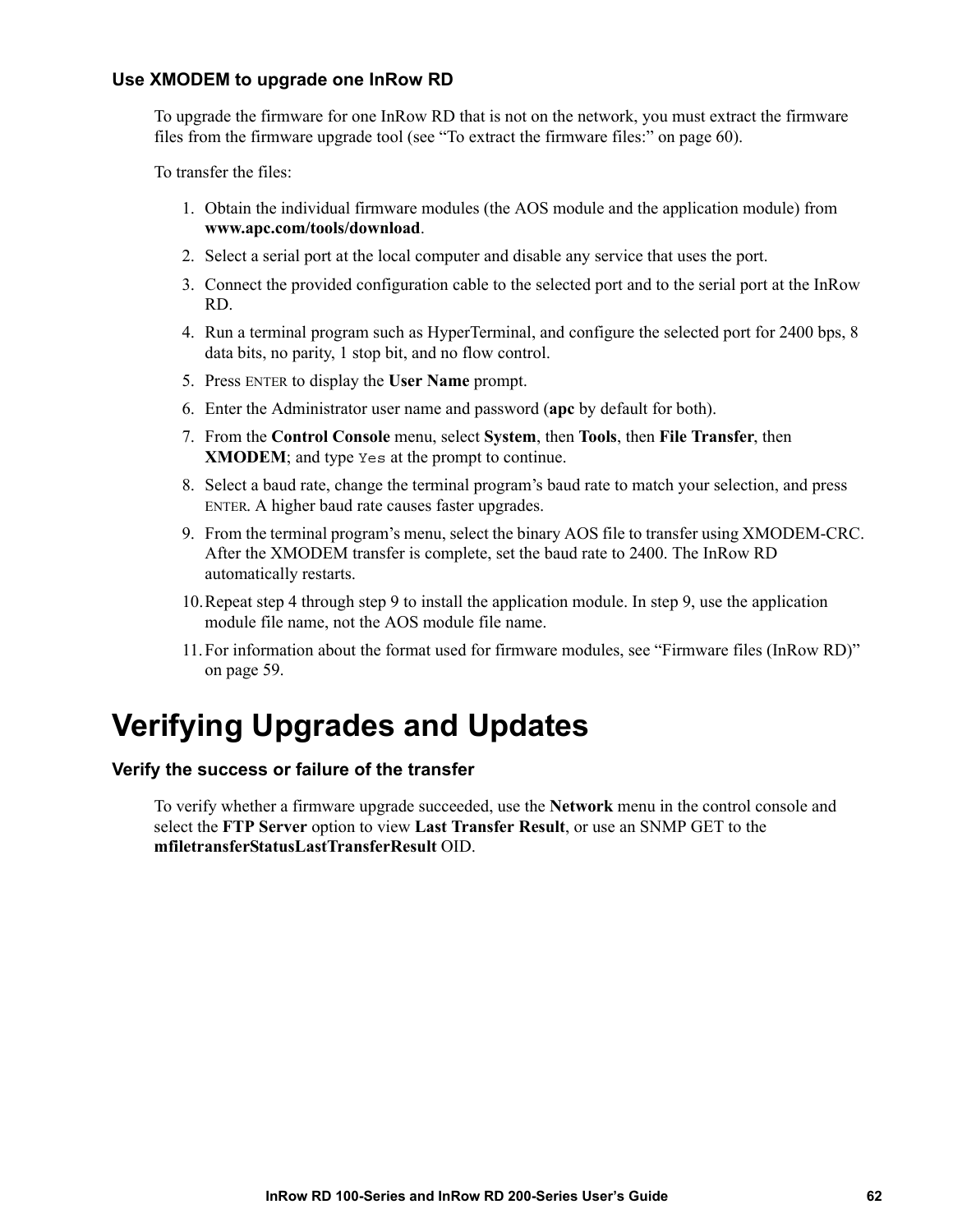#### **Last Transfer Result codes**

| Code                 | <b>Description</b>                                                                  |
|----------------------|-------------------------------------------------------------------------------------|
| Successful           | The file transfer was successful.                                                   |
| Result not available | There are no recorded file transfers.                                               |
| Failure unknown      | The last file transfer failed for an unknown reason.                                |
| Server inaccessible  | The TFTP or FTP server could not be found on the network.                           |
| Server access denied | The TFTP or FTP server denied access.                                               |
| File not found       | The TFTP or FTP server could not locate the requested file.                         |
| File type unknown    | The file was downloaded but the contents were not recognized.                       |
| File corrupt         | The file was downloaded but at least one Cyclical Redundancy Check (CRC)<br>failed. |

#### **Verify the version numbers of installed firmware.**

Use the Web interface to verify the versions of the upgraded firmware modules by selecting the **Administration** tab, **General** on the top menu bar, and **About** on the left navigation menu, or use an SNMP GET to the MIB II **sysDescr** OID.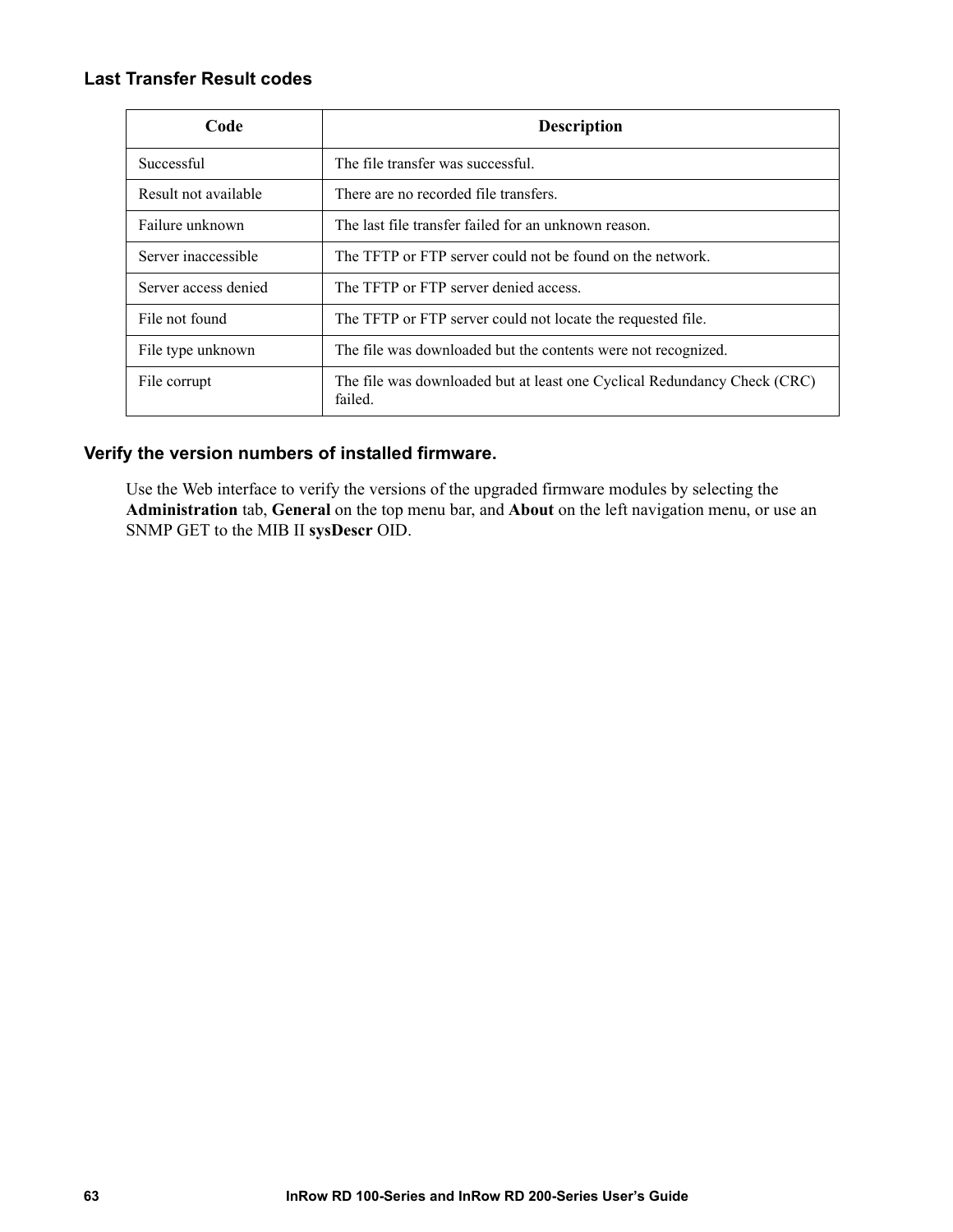### **Index**

### **A**

About options for information about the Management Card 51 Access enabling or disabling m[ethods of access](#page-40-0) to the control console [36](#page-8-0) to the Web interface 34 priority for [logging on](#page-13-0) 2 to the contro[l console](#page-12-0) locally 7 remotely 6 Administration Network menu 29 Notification menu 41 Apply Local Computer Time [48](#page-51-0) Authenticating users through R[ADIUS](#page-34-0) 25 Authentication Traps setting 45 Automatic log-off for inactivity 28

### **B**

BOOTP BOOTP server providing TCP/IP settings [29](#page-10-0) Status LED reporting BOOTP requests 4

### **C**

Certificates, how to c[reate, view, or remove](#page-51-1) 35 [Community Na](#page-61-2)me for trap receivers 45 config.ini file. *See* User con[figuration files.](#page-32-0) Configuring RADIUS authentication 26 Contact identification [\(whom to contact\)](#page-42-1) 48 Control console configuring access [36](#page-15-0) Device Manager [menu](#page-15-1) 9 navigatin[g menus](#page-15-2) 9 refreshing menus 9 structure 9

### **D**

Data log importing into spre[adsheet](#page-28-1) 23 Log Interval setting 22 rotation (archiving) [22](#page-54-0) using FTP or SCP to [retrieve](#page-55-0) 23 Date & Time settings [48](#page-54-1) Date format, configuring 49 Daylight saving time 48 Device IP Configuration Wizard installation and system req[uirements](#page-60-0) 52 using the wizard for local configuration. 5[4](#page-59-0) for remote configuration 53 Device Manage[r menu, control console](#page-37-0) 9 DHCP APC cookie 31 DHCP server providing TCP/IP settings [29](#page-10-1) Status LED reportin[g DHCP requests](#page-50-0) 4 Disable e-mail to a reci[pient](#page-27-1) 44 encryption algorit[hms for SSH](#page-40-1) 36 revers[e lookup](#page-42-2) 21 SSL cipher suites 34 Telnet 36 DNS defining ho[st and domain names](#page-39-0) 33 query types 33 specifying DNS servers by IP address 32

### **E**

E-mail configuring [notification parameters](#page-50-2) 43 configuring reci[pients](#page-50-3) 44 test message 44 using for paging 44 Enable e-mail forwarding to [external SMTP servers](#page-50-0) 44 e-mail to a recipient 44 encryption algorithms for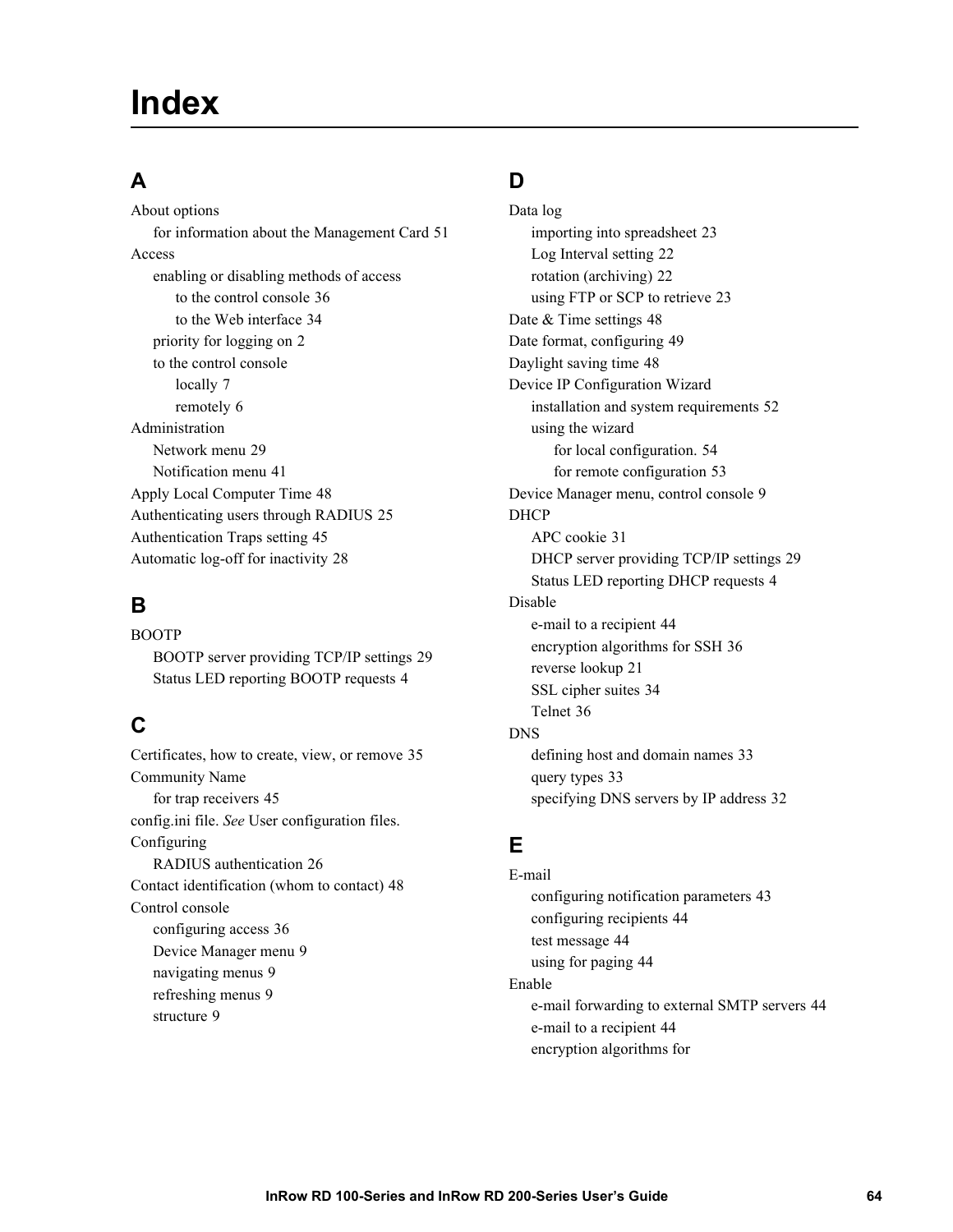SSH 36 revers[e lookup](#page-42-2) 21 SSL cipher suites [34](#page-42-2) Telnet 36 versions of SSH 36 Error messages from over[ridden values in .ini file](#page-47-0) 57 Ethernet port speed 32 Event actions 41 configuring by event [42](#page-48-0) configurin[g by group](#page-15-3) 42 Event log accessing 9 displaying and using 20 errors from overri[dden values in .ini file](#page-26-1) 57 filtering by date or time [20](#page-30-0) filtering by event 20 using FTP del command 24 using FT[P or SCP to retrieve](#page-29-0) 23 event.txt file contents 23 importing into spreadsheet 23

### **F**

Facility Code (Syslog set[ting\)](#page-65-1) 46 Firmware benefits of upgrading 59 file transfer met[hods](#page-66-2) automated [upgrade tool](#page-68-2) 59 FTP or SCP 60 XMODEM 62 obtaining the latest version 59 upgrading multiple Manag[ement Cards](#page-49-0) 61 versions displayed on main screen 7 From Address (S[MTP setting\)](#page-46-0) 43 **FTP** server settings 40 transferring firmware files 60 using to retrieve event or data log 23

### **G**

General menu, Administration tab 48

### **H**

Help on control console 9 Home Page 13 Host keys addin[g or replacing](#page-43-1) 37 status 37 Host name of trap receivers 45

### **I**

Identification (Name[, Location, an](#page-54-2)[d Contact\)](#page-13-2) in Web interface 48 [on co](#page-61-3)ntrol con[sole main screen](#page-34-0) 7 Inactivity ti[meout](#page-7-0) 28 ini files, *See* User configuration files Initial setup 1

### **J**

JavaScript[, required to launch log in new window](#page-27-2) 20 JavaScript, required to launch log in new window 21

### **K**

Keywords in user configuration file 55

### **L**

Last Transfer [Result codes](#page-27-2) 63 Launch Log in New Window, JavaScript requirement. [21](#page-26-2) Launch Log in New Window, JavaScript requirement. 20 LEDs Link-[RX/TX \(10/](#page-10-2)[100\)](#page-56-0) 4 status 4 Links, configuration 50 Local SMTP Server defining by IP address or D[NS name](#page-31-0) 43 recommended option [for routing e-mail](#page-54-2) 44 Local Users, setting user access 25 Location (system v[alue\)](#page-12-1) 48 Logging on control console [6](#page-17-0) Web interface 11 Login date and time, control console 8 Loopback address not to be used as default gateway 1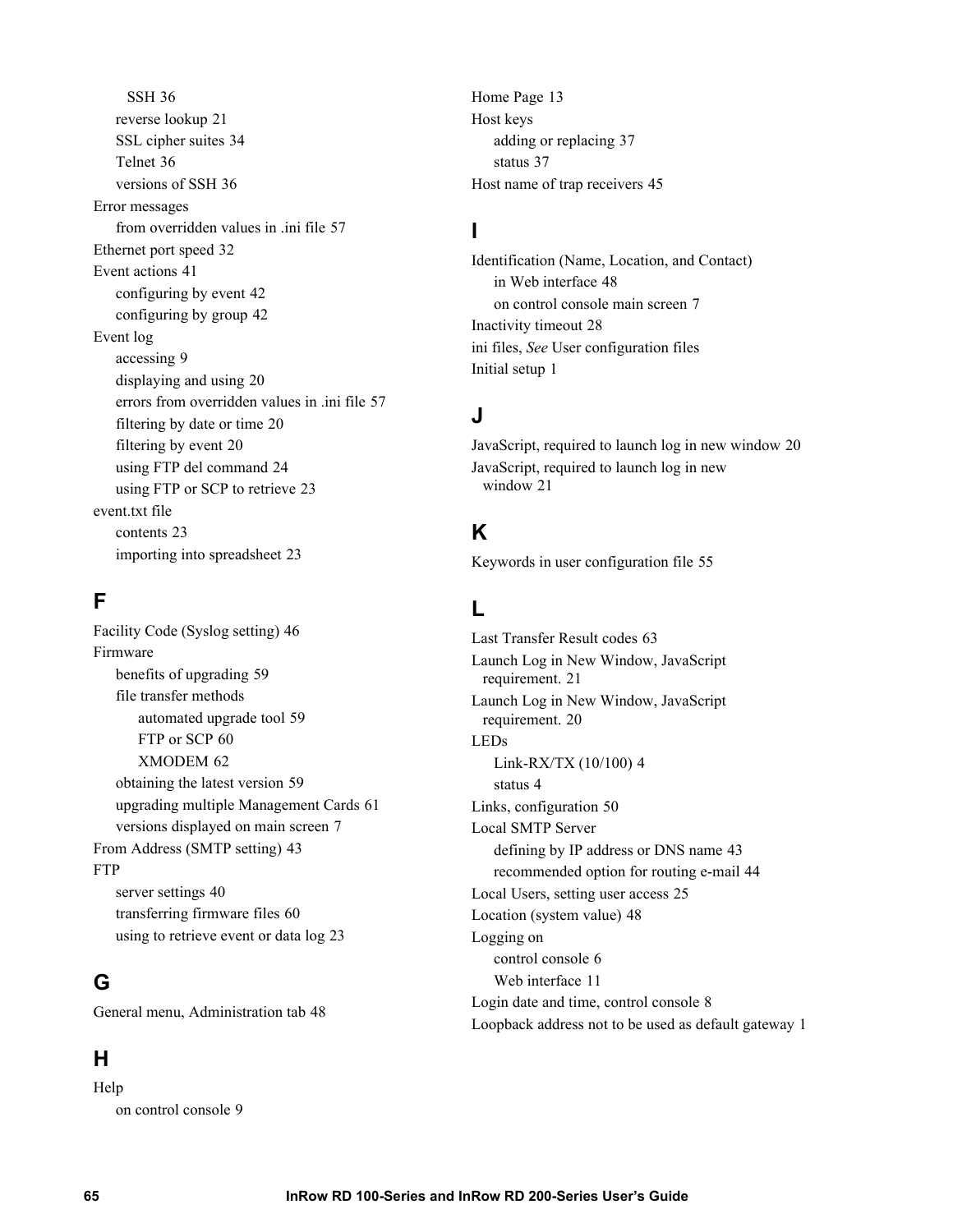#### **M**

Main screen of control co[nsole](#page-14-0) information fields displayed 7 status fields disp[layed](#page-15-0) 8 Menus Cont[rol Console](#page-26-0) 9 General [48](#page-35-0) Logs 20 Network 29 Notification [41](#page-20-0) top menu bar 14 Message Generation (Syslog setting) 46

#### **N**

Network menu 29 Network Time Protocol ([NTP\)](#page-11-0) 48 Network timer, res[etting](#page-47-0) 5 NMS IP/Host Name for trap receiv[ers](#page-47-1) 45 Notification menu 41 Notification, delaying or repeating 41

## **O**

Override keyword, user configuration file 55

## **P**

Paging by using e-mail 44 Passwords default for each accou[nt type](#page-28-0) 1[1](#page-31-0) defining for each account type [25](#page-9-0) for data log repository 22 recovering from lost password 3 Port speed, con[figuring for Ethernet](#page-46-0) 32 Ports FTP server 40 HTTP and HTTPS [34](#page-42-0) RADIUS server [26](#page-54-1) Telnet and SSH 36 Primary NTP Server 48

## **Q**

Quick Links, configuration 50

#### **R**

RADIUS configuration 26 server configuration 27 supported RADIUS servers [27](#page-56-0) Reboot Management Interface 5[0](#page-19-0) Recent Events Device Events on h[ome](#page-50-0) [page](#page-56-1) 13 Recipient SMTP server 44 Remote Monitori[ng Service](#page-32-1) 50 Remote Users authe[ntication](#page-56-2) 26 setting [user access](#page-56-3) 25 Reset All 50 Reset Only 50 Restart for inact[ivity, preventing](#page-27-0) 5 Reverse lookup 21

## **S**

**SCP** for high-security file transfer [40](#page-66-0) transferring firmwa[re files](#page-54-2) 60 using to retrieve event or data log 23 Secondary NTP Server 48 Section h[eadings, user configuration file](#page-52-0) 55 Severity Mapping (Syslog setting) 46 SMTP server selecting for e-mail recipients 44 SNMP access and ac[cess control](#page-44-1) SNMPv1 38 SNMPv3 38 authentication traps 45 disabling SNMPv1 for [high-security systems](#page-42-1) 37 SSH encryptio[n algorithms](#page-43-0) 36 host keys 37 SSL cipher suites 34 configuring cipher suites 34 how to create, view, or remove [certificates](#page-14-0) 35 **Status** on control co[nso](#page-54-3)le main screen 8 Synchronize with NTP Server, (Date & Time) 48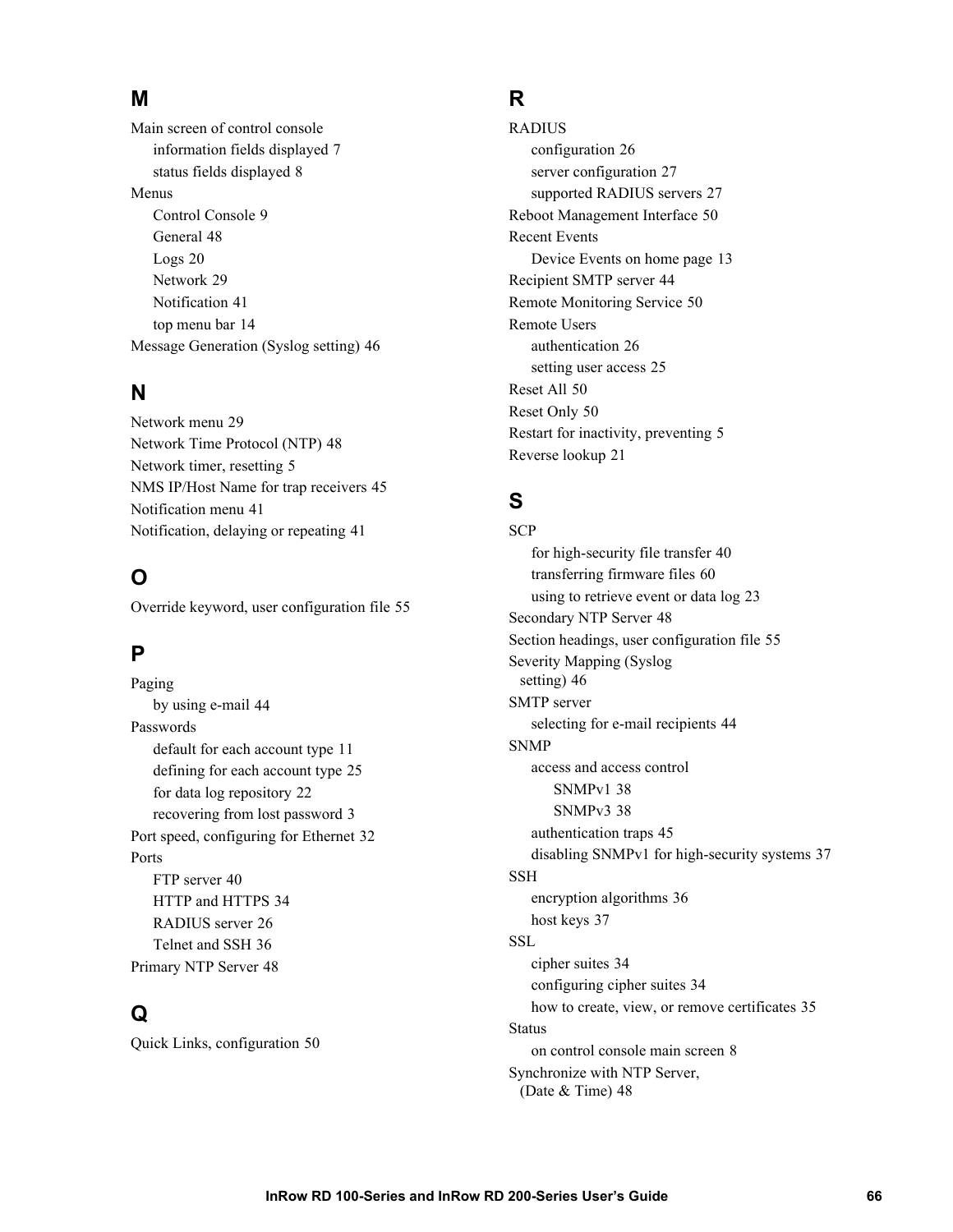Syslog identify[ing the Syslog server and port](#page-52-1) 46 ma[pping event severity to Syslog priorities](#page-53-0) 46 settings 46 test 47 System Name 48

## **T**

TCP/IP configuration 29 Temperature u[nits \(Fahrenheit or Celsius\)](#page-39-0) 49 Test DNS query 33 e-mail [recipient settings](#page-53-0) [44](#page-32-2) RADIUS ser[ver path](#page-51-0) 26 Syslog 47 trap recei[ver](#page-54-4) 45 Time set[ting](#page-54-5) 48 Time Zone, for synchronizing [with NTP](#page-32-3) server 48 Timeout setting for RADIUS [26](#page-50-1) To Addres[s, e-mail recipients](#page-51-1) 44 Trap generation, for trap receivers 45 Traps trap receivers 45 Troubleshooting RADIUS only setting when RADIUS is unavailable 26

## **U**

Unit Preference 49 Up Time control console [main screen](#page-57-0) 8 in Web interface 51 Update Interva[l, Date & Time setting](#page-54-6) 48 Update Using NTP [Now, Date &](#page-65-0)  Time setting [48](#page-63-0) Upgrading firmware [59](#page-18-0) Upload event 57 URL address formats [12](#page-8-0) User accounts, types 2

User config[urati](#page-61-0)[on files](#page-62-0) contents 55 customizing 56 exporting system time separately [56](#page-61-1) messages for undiscover[ed devices](#page-61-2) 57 overriding device-specific values [55](#page-63-2) retrieving and exporting 55 upload eve[nt and error messages](#page-63-0) 57 upload event and error messages 57 using file transfer prot[ocols to transfer](#page-61-3) 56 using the APC utility to retrieve and transfer the files 55 using the file as a boot file wi[th DHCP](#page-17-0) 32 User names default for each account type 1[1](#page-31-1) defining for each account type 25 maximum number of characters for RADIUS 25

#### **W**

Web interface [11](#page-17-1) configuring access 34 logging on 11 URL address formats 12

## **X**

XMODEM to transfer firmware files 62